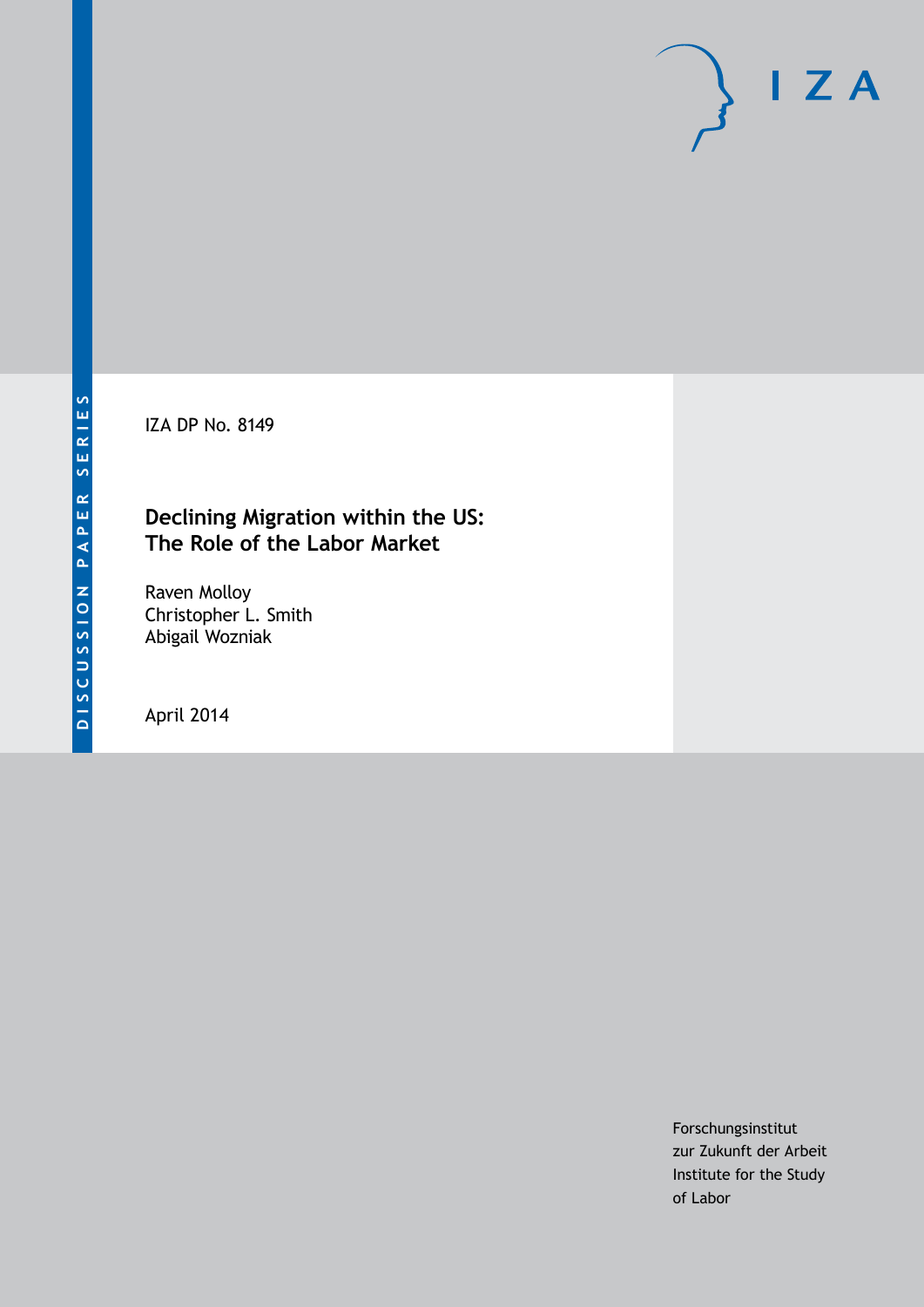# **Declining Migration within the US: The Role of the Labor Market**

# **Raven Molloy**

*Federal Reserve Board of Governors*

# **Christopher L. Smith**

*Federal Reserve Board of Governors*

# **Abigail Wozniak**

*University of Notre Dame, NBER and IZA*

Discussion Paper No. 8149 April 2014

IZA

P.O. Box 7240 53072 Bonn Germany

Phone: +49-228-3894-0 Fax: +49-228-3894-180 E-mail: [iza@iza.org](mailto:iza@iza.org)

Any opinions expressed here are those of the author(s) and not those of IZA. Research published in this series may include views on policy, but the institute itself takes no institutional policy positions. The IZA research network is committed to the IZA Guiding Principles of Research Integrity.

<span id="page-1-0"></span>The Institute for the Study of Labor (IZA) in Bonn is a local and virtual international research center and a place of communication between science, politics and business. IZA is an independent nonprofit organization supported by Deutsche Post Foundation. The center is associated with the University of Bonn and offers a stimulating research environment through its international network, workshops and conferences, data service, project support, research visits and doctoral program. IZA engages in (i) original and internationally competitive research in all fields of labor economics, (ii) development of policy concepts, and (iii) dissemination of research results and concepts to the interested public.

IZA Discussion Papers often represent preliminary work and are circulated to encourage discussion. Citation of such a paper should account for its provisional character. A revised version may be available directly from the author.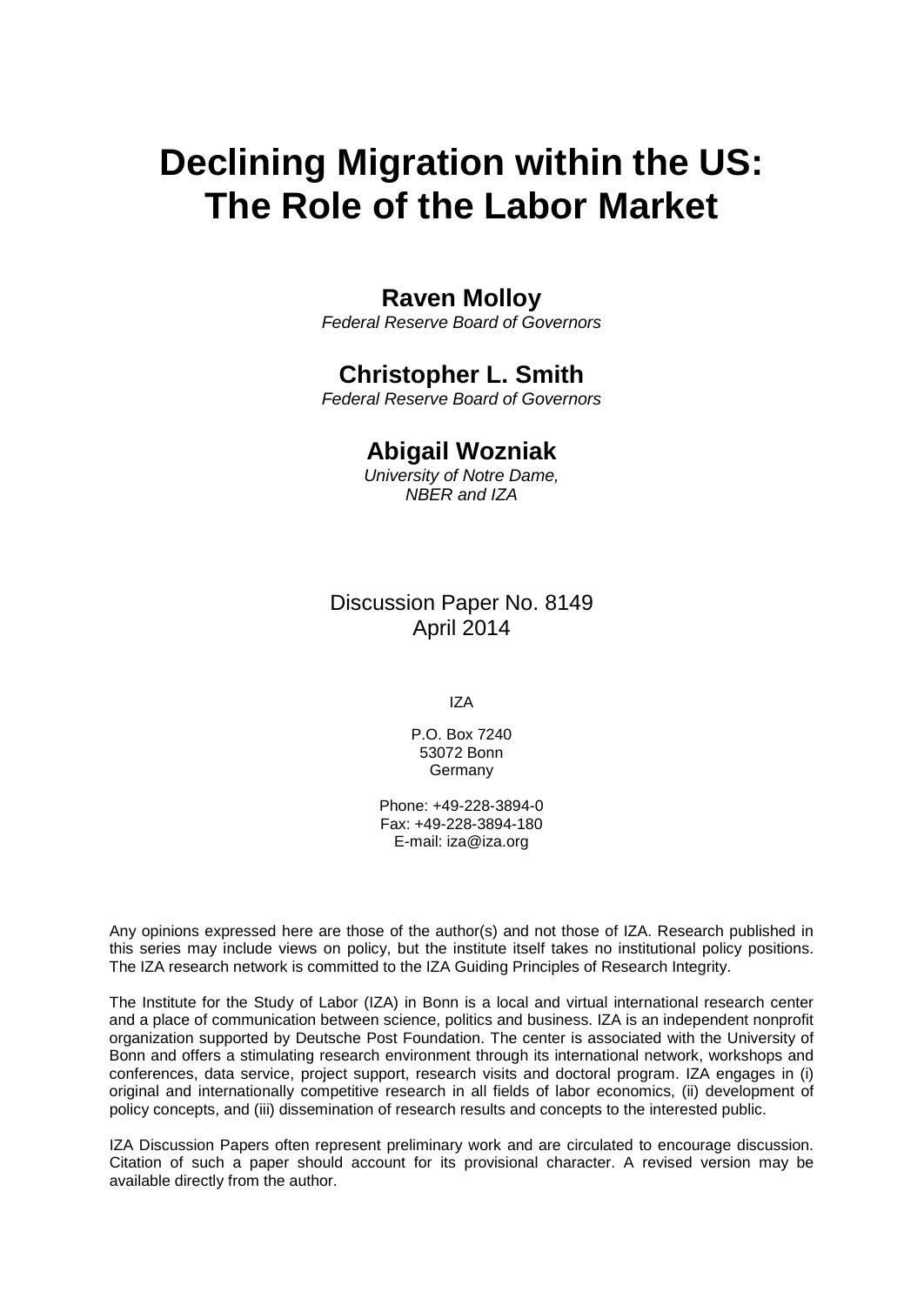IZA Discussion Paper No. 8149 April 2014

# **ABSTRACT**

# **Declining Migration within the US: The Role of the Labor Market[\\*](#page-1-0)**

Interstate migration has decreased steadily since the 1980s. We show that this trend is not primarily related to demographic and socioeconomic factors, but instead appears to be connected to a concurrent secular decline in labor market transitions. We explore a number of reasons for the declines in geographic and labor market transitions, and find the strongest support for explanations related to a decrease in the net benefit to changing employers. Our preferred interpretation is that the distribution of relevant outside offers has shifted in a way that has made labor market transitions, and thus geographic transitions, less desirable to workers.

### **NON-TECHNICAL SUMMARY**

We follow-up our 2011 paper, which documented that migration between subnational labor markets in the US has declined for the last three decades. Drawing on a variety of data sources, we link this decline to fewer transitions between employers, industries and occupations among US workers. We rule out several other possible explanations, such as changing demographics, lock-in effects of employer-provided health insurance, and changing industrial structure. Our paper suggests that the employer-employee relationship in the US has changed over the last quarter of the 20th century in a way that keeps workers at their jobs and in a location longer.

- JEL Classification: J6, J1
- Keywords: migration, migration decline, labor market transitions, job transitions, returns to tenure

Corresponding author:

Abigail Wozniak Department of Economics Flanner 441 University of Notre Dame Notre Dame, Indiana 46556 USA E-mail: [a\\_wozniak@nd.edu](mailto:a_wozniak@nd.edu)

Any opinions and conclusions expressed herein are those of the authors and do not indicate concurrence with other members of the research staff of the Federal Reserve, the Board of Governors, or the U.S. Census Bureau. All results have been reviewed to insure that no confidential information is disclosed.

Wozniak would especially like to thank Frank Limehouse and the team at the Chicago Census Research Data Center for assistance with the restricted National Longitudinal Surveys. Ning Jia (University of Notre Dame) and Adam Scherling (Federal Reserve Board) also provided invaluable research assistance. The authors would like to thank Moshe Buchinsky and James Spletzer as well as seminar participants at Temple University, the University of Notre Dame, UW-Madison, University of Illinois-Chicago, UC-Santa Barbara, and conference participants at the Federal Reserve System conference on Regional Analysis, the 2012 Census Research Data Center Researcher conference, and the Society of Labor Economists. Any errors are our own.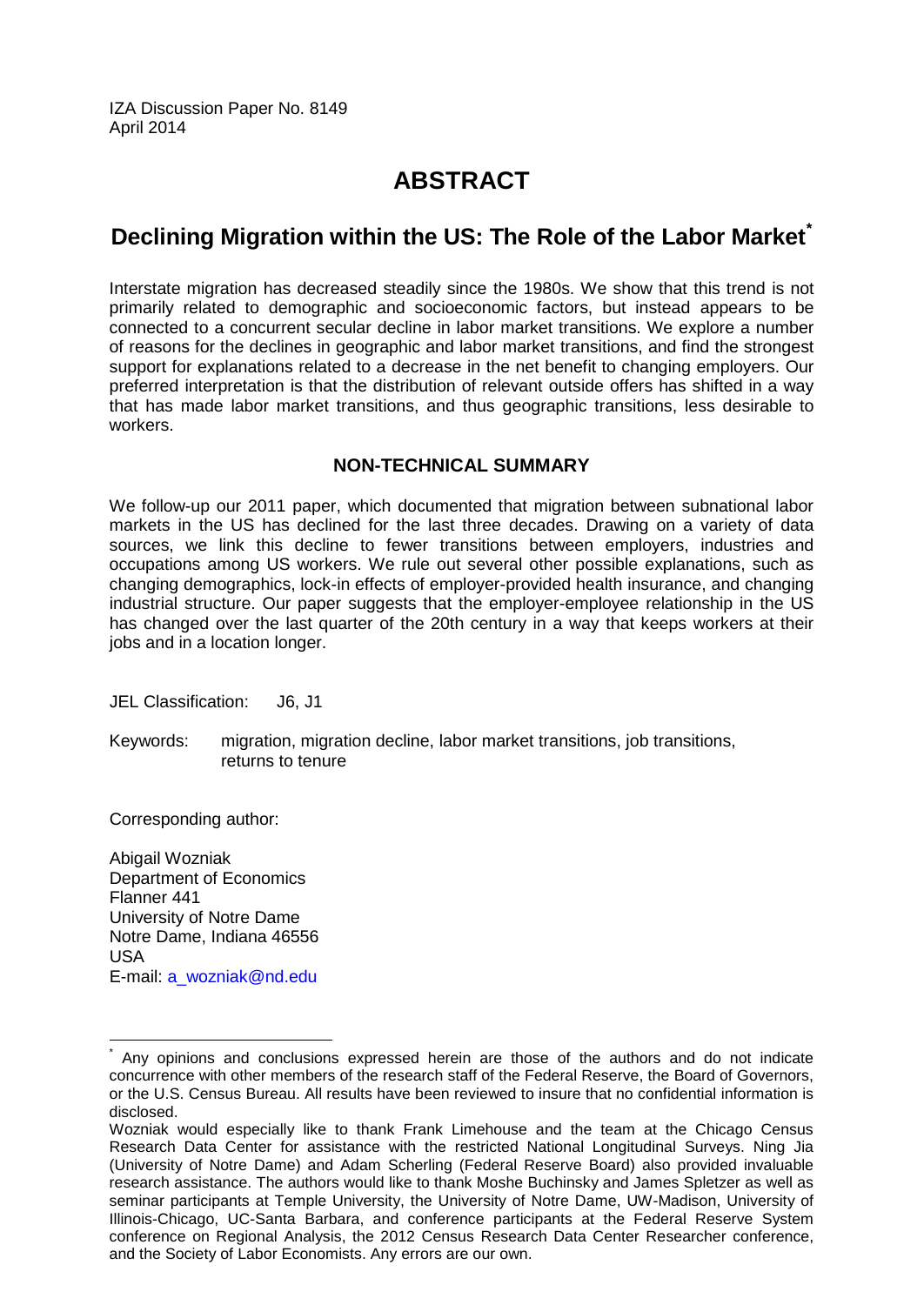#### **I. Introduction**

 $\overline{a}$ 

The decline in internal migration since the mid-2000s has attracted the attention of researchers and the public because it coincided with a dramatic housing market contraction and deep economic recession (Batini et. al. 2010, Frey 2009, Kaplan and Schulhofer-Wohl 2012). In earlier work, we demonstrated that the decline is in fact the continuation of a longer-run trend rather than solely a cyclical phenomenon (Molloy, Smith and Wozniak 2011). Specifically, internal migration within the United States has fallen continuously since the 1980s, reversing the upward trend that occurred earlier in the  $20<sup>th</sup>$  century. Falling migration may be troubling if it is symptomatic of a broader decline in dynamism within the United States. Some have noted a secular downtrend in the amount of "labor market churning" (Davis, Faberman, Haltiwanger 2012; Hyatt and Spletzer 2013), and declining internal migration may be another product of the same underlying phenomenon. Perhaps less troubling, declining internal migration could simply be an expected outcome of demographic trends such as the aging of the population. The decline in migration might even warrant optimism rather than concern if it signals a diminished need for migration. For example, improved matching between individuals and their jobs and locations may have led to a more efficient allocation of workers across the US.

In this paper, we assess explanations for the secular decline in migration, focusing on factors that may have played a role throughout the entire thirty year period.<sup>1</sup> We begin by examining the correlation of migration with a number of demographic and socioeconomic factors in a simple OLS regression framework. For within-county migration, the decline in migration since the 1980s is reduced by half once we control for the age distribution of the population and homeownership. By contrast, the decline in interstate migration is mostly invariant to controlling for these factors, as well as to controlling for many other demographic and socioeconomic characteristics. Thus, the results point to a substantial drop in the probability of interstate migration that is common among all demographic and socioeconomic groups.

We then proceed to investigate other explanations for the decline in long distance moves. Several pieces of evidence suggest that the labor market has played a key role in the migration decline. First, survey respondents report that interstate moves tend to be related to labor market reasons rather than other reasons, such as life-cycle events or housing-related factors. Second, other

<sup>1</sup> We use the terms "secular" and "long-term" trend to emphasize that the decline in migration is not cyclical and has lasted for a considerable period of time. Of course, thirty years is still a relatively short period in the context of US economic history. Rosenbloom and Sundstrom (2004) document an increase in internal migration in the US from 1900 to 1970, which they attribute to rising educational attainment.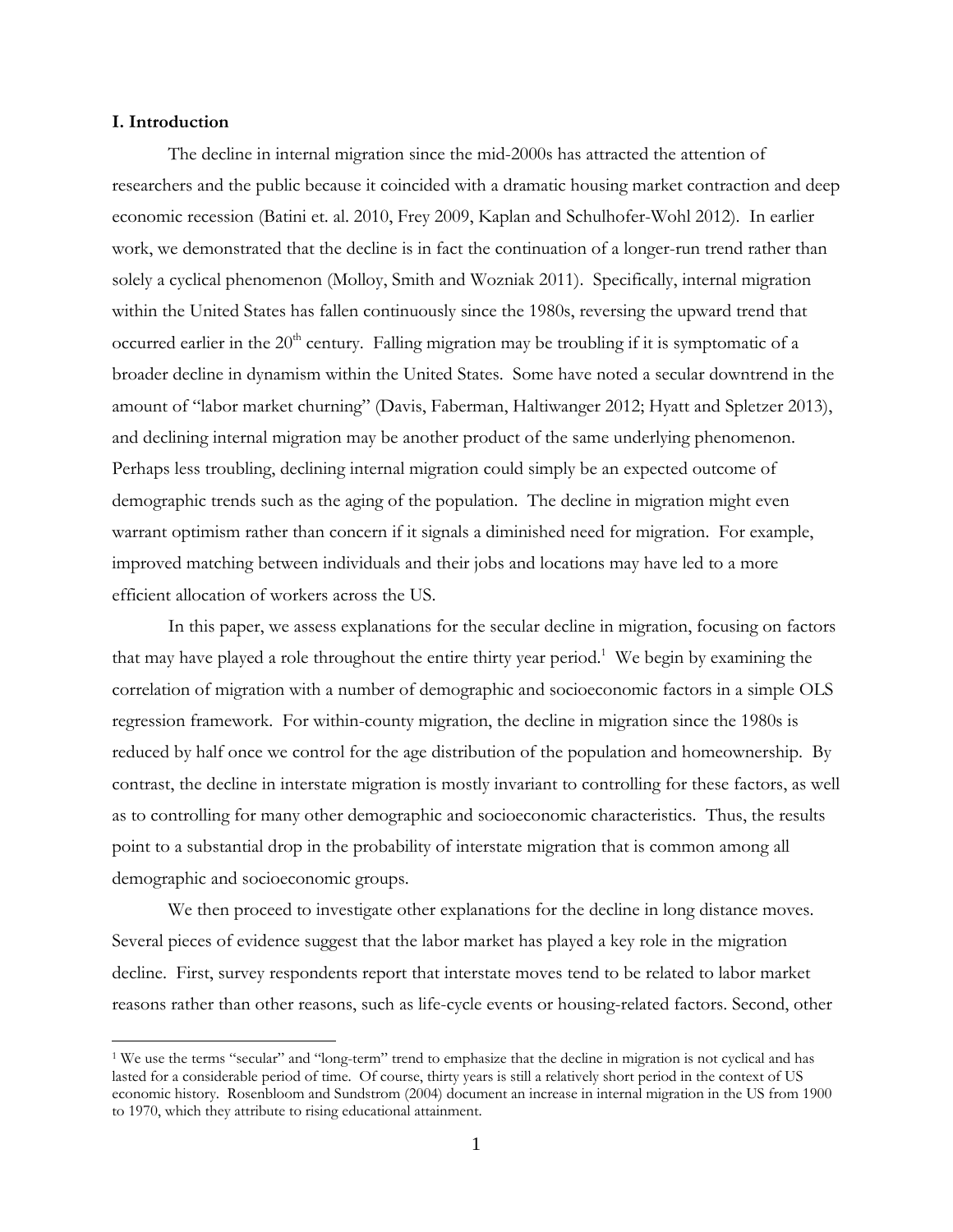measures of churning in the labor market—specifically employer changes and industry and occupational mobility—have also trended down during this period and these declines are also not explained by changes in demographics. Third, we present evidence that labor market transitions, particularly employer-switching, and geographic mobility are strongly correlated at both the individual and state level. Finally, we show that adjusting for the downward trend in labor market transitions reduces the downward trend in interstate migration in a way that the demographic and socioeconomic factors do not.

In sum, the descriptive evidence suggests that an explanation for the long-run decline in migration should be related to the labor market—in particular, the decline in labor market transitions—rather than to increased costs of migration or to compositional changes within the population.<sup>2</sup> Because the decline in labor market transitions is apparent for workers who remain in the same state as well as for workers who change states, the most plausible explanations for the dual declines in labor market and geographic transitions are ones that are rooted in the labor market.<sup>3</sup> Consequently, we examine a number of potential causes related to the labor market including changes in the distribution of employment across different types of occupations, a rise in the proportion of dual-earner households, and job-lock associated with rising health care costs. We find little empirical support for these hypotheses, leading to a more general theory that some costs or benefits of making a labor market transition have changed over time.

In order to bring some evidence to bear on changes over time in the cost and benefits of making a transition in the labor market, we turn to data from three cohorts of the National Longitudinal Surveys (NLS) spanning the late 1960s to late 2000s. We find a decline in the wage gain associated with changing employers, but no change in the wage gain associated with staying at the same employer (i.e. the return to firm-specific tenure). We find qualitatively similar results in the Current Population Survey (CPS) and Panel Study of Income Dynamics (PSID). Although our evidence is only descriptive, it suggests that the distribution of the relevant set of outside offers has shifted in a way that makes labor market transitions—and hence geographic transitions—less desirable to workers.

We push further on this idea by examining the relationship between wages and external labor market conditions, as in Beaudry and DiNardo (1991). Whereas the

<sup>2</sup> Interstate migration has declined even for individuals where no one in the household is in the labor force, suggesting that some explanations unrelated to the labor market may also matter. However, this group is a small proportion of all migrants.

<sup>&</sup>lt;sup>3</sup> Moreover, migration flows are too small to account for the decrease in labor market transitions.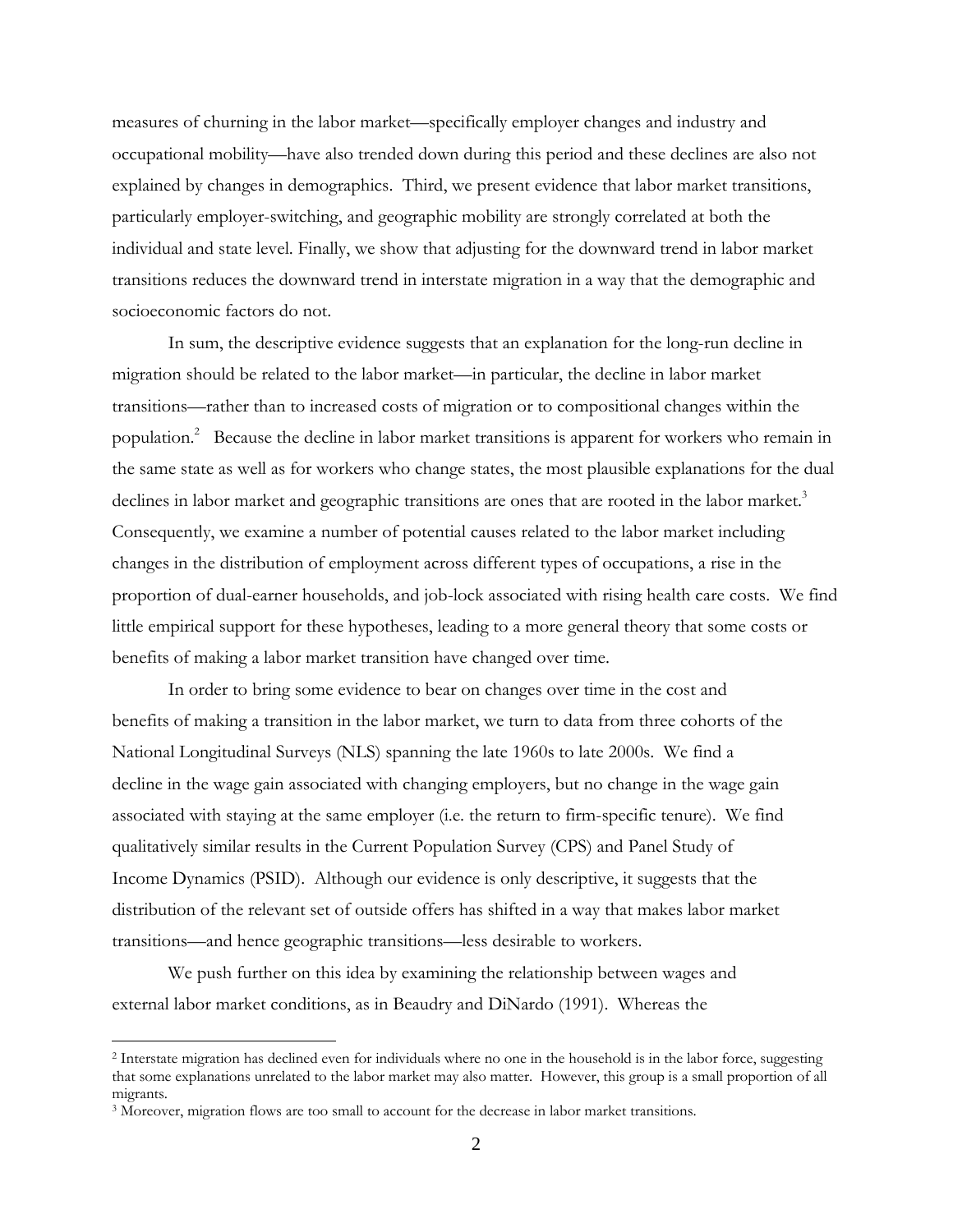conditions that mattered most for wages in the 1980s and 1990s were the best conditions since a worker was hired, the conditions that mattered most for wages in the 2000s were those in the year of hire. This result suggests that the implicit contracts between workers and firms are renegotiated less frequently in recent cohorts. We lean towards an interpretation that relevant outside offers are less abundant for workers, reducing the frequency of job transitions. We can only speculate about the reasons for this change: perhaps workers' shares of profits have become smaller or firms have become more homogeneous in their pay policies. It is also possible that assortative matching between workers and firms has risen, causing workers and firms to search for matches among a smaller set of possibilities. Regardless of the exact source, we conclude that he resulting decrease in job changing may have brought about a decline in long-distance migration as fewer people move to take a new job.

In short, the most plausible reasons for the dual declines in geographic mobility and labor market transitions are ones that indicate a diminished benefit to making such transitions, not a higher cost of doing so. However, at this stage we view our evidence as intriguing, but speculative. As these trends seem to have become an enduring feature of the US economy, further research is needed to shed light on the mechanisms driving these declines.

#### **II. Is the decline in migration related to demographic and socio-economic trends?**

The long-run decline in migration can be seen clearly in Figure 1, which plots statistics from the Current Population Survey (CPS).<sup>4</sup> Prior to the 1970s, annual migration rates fluctuated around a stable mean, with longer-distance moves less common than shorter-distance moves. During the 1970s, however, rates of moving across any distance began to decrease and declines since then have been dramatic. The rate of moving across a long distance has fallen by a larger percentage than the migration rate for short distances: the interstate migration rate in 2013 was 51 percent below its

 $\overline{a}$ 

<sup>4</sup> The CPS provides the longest possible annual time series on migration rates for the post-war US. Details on the construction of this series can be found in Saks and Wozniak (2011). The CPS may overstate the decline in interstate migration since the 1990s due to a change in imputation procedures (Kaplan and Schulhofer-Wohl 2012, Koerber 2007). However, in this paper we exclude all imputed values of migration, and we show elsewhere that other data sources also show pronounced declines in migration over the last three decades (Molloy, Smith and Wozniak 2011).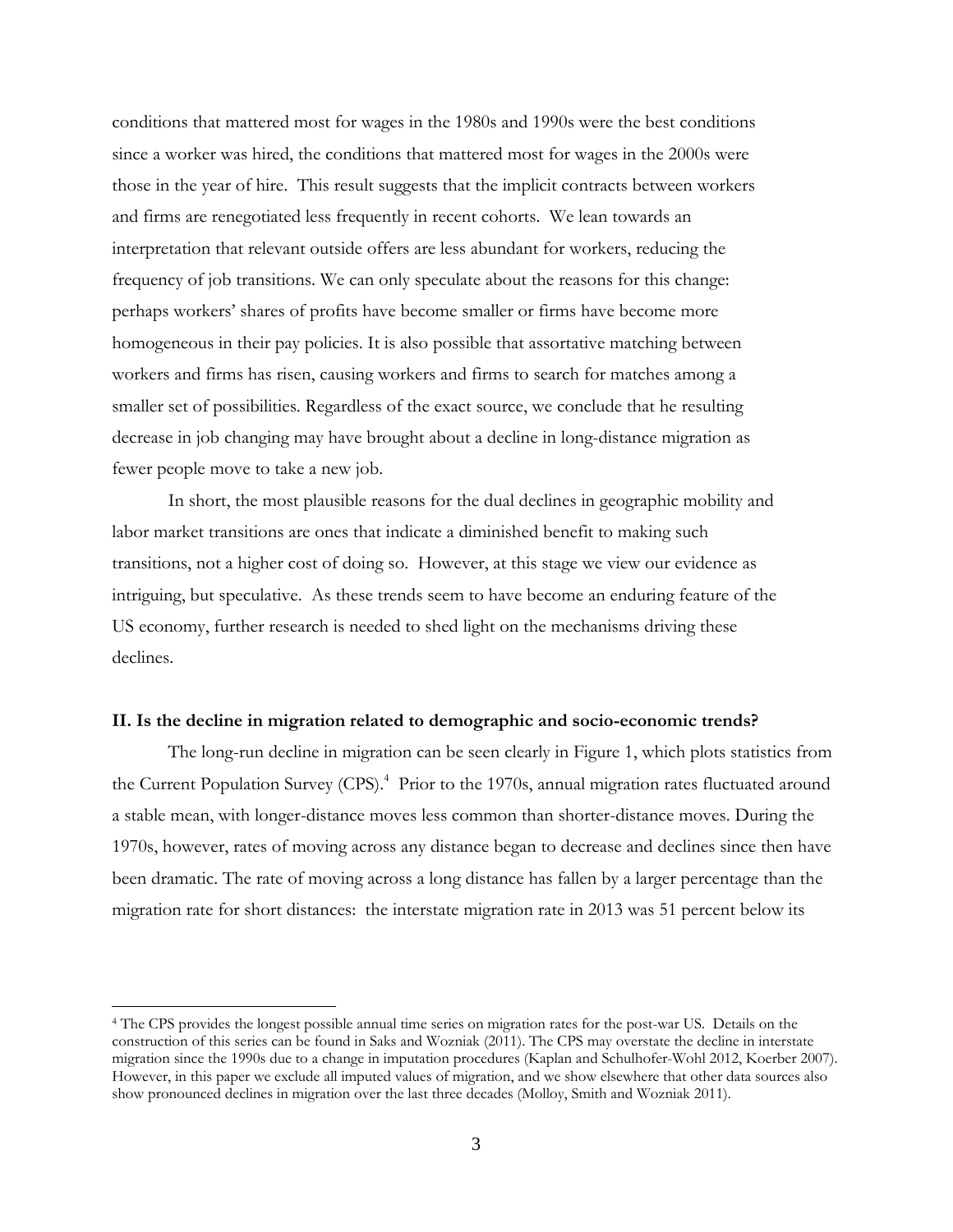1948-1971 average, while the rates of moving between counties within the same state and of moving within the same county fell 31 and 38 percent, respectively, over the same period.<sup>5</sup>

A natural explanation for the observed decline in migration is changing demographic or socio-economic trends, as they have slowly been shifting in favor of groups with lower mobility rates. For instance, the share of the population between the ages of 20 and 34 fell considerably from the 1980s to the 2000s, and these individuals tend to move more frequently than average across both short and long distances (see Table 1). However, migration rates for all age groups fell noticeably, suggesting that the age distribution of the population alone cannot explain the entire decline in migration. Another trend that has received much attention is the rise in homeownership, which could depress migration since homeowners are less mobile than renters. But the migration rates of both homeowners and renters fell from the 1980s to the 2000s (Table 1), suggesting that this trend cannot account for the aggregate decline either.<sup>6</sup>

We can more formally assess the importance of age and homeownership in accounting for the trend in aggregate migration by estimating an individual-level regression that pools data from all years and includes year fixed effects. The fixed effects reflect average migration in each year after controlling for the other variables in the regression. To illustrate, the upper panel of Figure 2 shows the coefficients of the year fixed effects from regressions of within-county migration including no controls (the solid line) and including controls for age and homeownership (the dashed line). The slope of the dashed line is noticeably flatter than that of the solid line; the solid line falls by 1.7 percentage points from the 1980s to the 2000s, while the dashed line falls by 0.8 percentage points.<sup>7</sup> Thus, declining shares of young people and renters can account for about half of the decrease in migration within counties over this period.

The bottom panel of Figure 2 shows the same exercise where the dependent variable is interstate migration. In this case, the trends in the year coefficients are very similar. The solid line falls by about 0.9 percentage points from the 1980s to the 2000s, and the dashed line falls by 0.8 percentage points. Consequently, it seems that the trends in age and homeownership are less

<sup>5</sup> Casual observation suggests that interstate migration may have flattened out from 2007 to 2013. However, migration in 2012 and 2013 was likely boosted by moves that otherwise would have occurred during the recession. In fact, the level of migration in 2013 is only slightly above that which would be predicted by a linear trend from 1991 to 2006.<br><sup>6</sup> One concern with these statistics is that the CPS does not record homeownership status in the previou However, using the PSID Bachmann and Cooper (2012) document declines in mobility among all four possible combinations of tenure: renter-renter, homeowner-homeowner, renter-homeowner and homeowner-renter. 7 The CPS did not include the migration question in 1985 or 1995. Prior to 1981, the CPS only asked migration questions in 1964-1971 and 1975. The data also contain far fewer relevant covariates in that time period; for example

housing tenure was first asked in 1976. Therefore, it is not possible to extend the analysis of this section back to periods before the 1980s.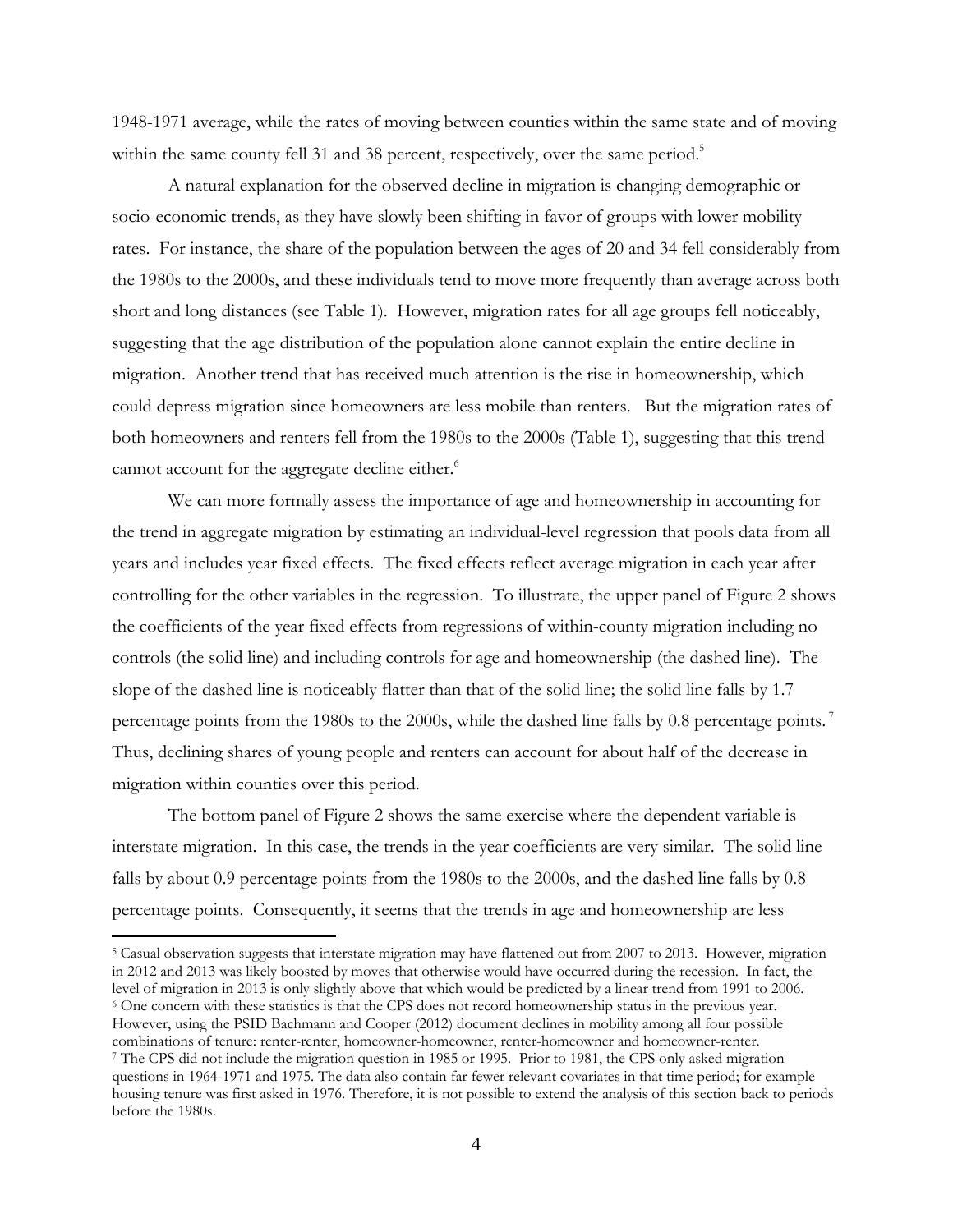successful at accounting for migration over long distances than they are at accounting for migration over short distances. Intuition for this result can be seen in Table 1. Differences in migration rates across groups are greater for within county migration than for interstate migration, so the same demographic trends account for a larger share of the aggregate decline in within county migration.

Of course, a number of other demographic and socioeconomic factors could be responsible for the decline in aggregate interstate migration. Ganong and Shoag (2012) find that a slowdown of low-skilled workers migrating to areas with high house prices can help to explain geographic wage convergence from 1980 to 2010. While the interstate migration rate of workers without a high school degree has slowed substantially, so have the migration rates of workers at all levels of education (see Table 1). Thus, including education in the regressions described above does not noticeably change the estimated year coefficients. A related possibility is that the decline in interstate migration could reflect a slowing in population flows across different regions of the country as many metropolitan areas in the South and West have become relatively more expensive. Indeed, Table 2 shows that net migration in the Pacific Census division (which comprises California, Oregon and Washington) switched from net inflows in the 1980s to net outflows in the 2000s. However, net migration patterns into other Census divisions have not changed much. Rather, in most divisions both inflows and outflows have decreased.

To pursue the role of demographic and socioeconomic trends a little further, we include a large number of covariates in the regression described above: gender, educational attainment, race, marital status, presence of children, real income, and indicators for divorced heads with children, employment status, self-employment status, metropolitan area status, and Census division.<sup>8</sup> As shown in Figure 2, these variables do not explain any additional portion of the declines in withincounty or interstate migration. A rise in immigration is another important demographic trend over the last several decades, and immigrants are often thought to arbitrage wage and employment differences across local markets (Borjas 2001, Cadena and Kovak 2013). It is possible that the growing immigrant population has reduced the need for U.S. residents to respond to geographic labor market disparities by moving long distances. However, we think this possibility is unlikely because migration has declined even among native groups that do not typically compete in the same

<sup>8</sup> Specifically, we control for real income with indicators for quintiles of the distribution across all years of household income relative to the consumer price index. Thus, shifts in the distribution of real income over time are allowed to affect aggregate migration rates. The regressions do not include nativity because this information is not available in the CPS until 1994. In earlier work, we found the declines in migration since 1994 were similar for natives and the foreign born (Molloy, Smith and Wozniak 2011).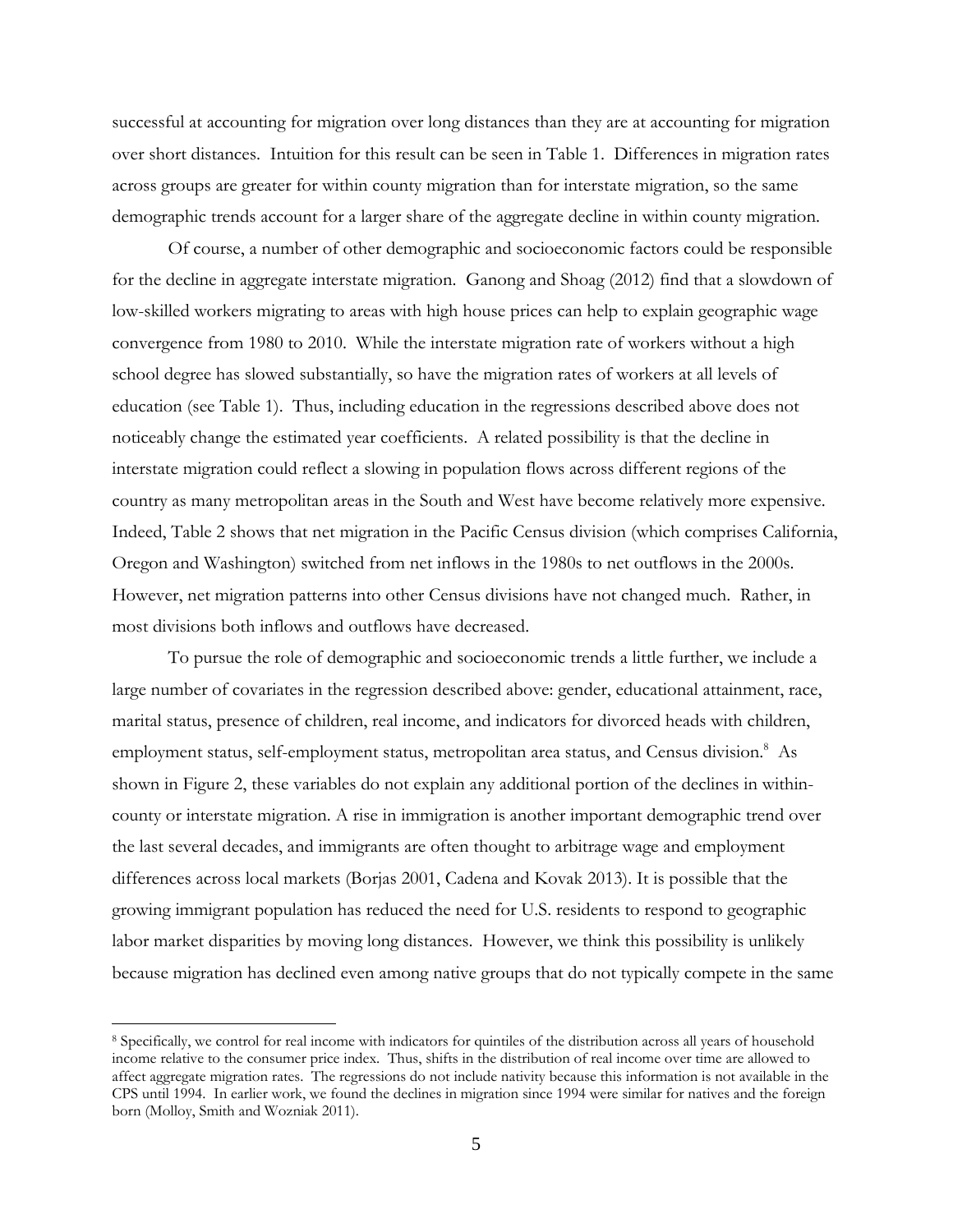labor market as immigrants, like the more educated. Moreover, in unreported analysis we have found that states with larger increases in new immigrants from 1980 to 2000 did not have larger declines in the fraction of in-migrants from other U.S. states.

Of course, because these estimates are based on simple correlations and not on exogenous variation, one should be wary of making a strongly causal interpretation. To the extent that the coefficient for a given variable might be smaller than its true causal effect, our estimates will understate the role of observables in declining migration. (If for some reason the coefficient were larger than its true causal effect, our estimates – which are already small – would overstate the role of observables.) It is difficult to think of reasons the coefficients on observable characteristics in the migration regression would be biased downward by a large amount. For example, being young would have to be correlated with an unobservable characteristic that lowers migration. We therefore think these results suggest strongly that compositional changes among the variables in the regression are not the main causes of the trend in migration. Cooke (2011) and Kaplan and Schulhofer-Wohl (2013) also find that demographics and other observable characteristics can account for little of the decrease in interstate migration from the 1990s to the 2000s.

In sum, a sizable portion of the downward trend in within-county migration is related to the aging of the population and the rise in homeownership whereas the trend in interstate migration is not related to these, or any other demographic and socioeconomic factors that we observe in the CPS. Consequently, we turn to other explanations for the decrease in long-distance migration over the past thirty years.

#### **III. Connections between migration and the labor market**

Migration is often linked to transitions in the labor market such as starting a new job or retiring from the labor force. This connection is particularly clear for migration over longer distances, which generally entails a change of local labor markets. Consistent with this notion, Figure 3 shows that CPS respondents most commonly cite job-related reasons as the explanation for an inter-state move, whereas these reasons are much less important among respondents who moved over shorter distances. Interestingly, job-related inter-state migration has trended down from 2000 to 2010 more noticeably than the other reasons. The reason for moving was not asked in years prior to 1999, so it is difficult to say whether the decrease in employment-related mobility since 1999 is part of a longer-run trend.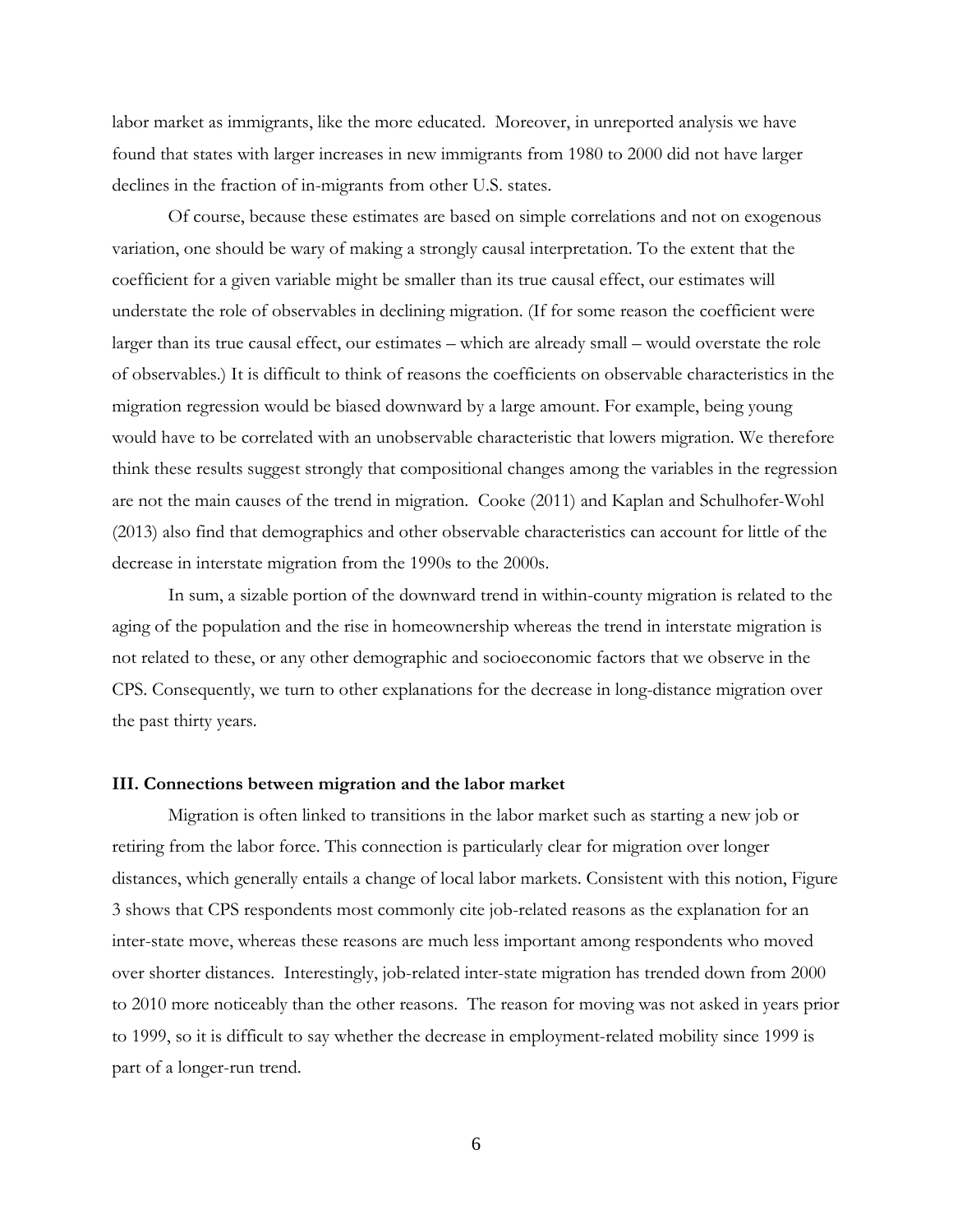Over the same period that long-distance migration has trended down, many measures of labor market transitions have also been falling. In Figure 4, we plot the fraction of the population 16 and older that changed employers, changed industry, or changed occupation from the previous year.<sup>9</sup> These statistics are all from the March supplement to the CPS.<sup>10</sup> All three flows trended down from the early 1980s to the late 2000s.<sup>11</sup> These trends are consistent with statistics compiled by Davis, Faberman and Haltiwanger (2012), who document downward trends in hires, layoffs and quits from 1990 to 2010 based on the Business Employment Dynamics (BED) database and the Job Openings and Labor Turnover Survey (JOLTS); with Moscarini and Thomsson (2007) who document a decline in occupation switching in the CPS since the mid-1990s; and with Hyatt and Spletzer (2013), who document declines in job creation and destruction, hiring and separation rates, and monthly job-to-job transitions since at least the mid-1990s in numerous sources (BED, Longitudinal Employer-Household Dynamics program, CPS, and JOLTS).

Declining job transition rates may seem surprising given the popular perception that the firm-worker connection has become more tenuous and that the era of the "one employer career" has ended. Nevertheless, the decline in job transitions appears to be an empirical fact. For one thing, as noted above, it has been documented in multiple ways and in numerous datasets. Moreover, we have verified that the decline in job transitions in the CPS is consistent with data on tenure from the tenure supplement to the CPS (results available upon request). In particular, when we divide the sample into six age groups, for each group the fraction of workers with one year of

<sup>9</sup> We estimate these transition rates using March CPS microdata as provided by the Unicon Research Corporation. The sample that we use drops individuals who have imputed values for occupation, industry, occupation last year, industry last year, or number of employers in the previous year. For 1988 and later, we also drop individuals who have any imputed responses for the March supplement as indicated by the "suprec" variable. We have found that this sample selection criteria corrects for discrete jumps in transition rates that appear in some years as well as for changes in the imputation of migration. Because the March CPS microdata provided by IPUMS do not allow users to correct for this form of imputation, we favor estimates derived from Unicon data. Occupations and industries are defined at the 3-digit level.

<sup>&</sup>lt;sup>10</sup> Similar to Stewart (2007), we measure job-to-job transitions based on the reported number of employers in the previous year. The exact question asked to the CPS respondent is "How many employers did you work for in the previous calendar year?" The CPS question further instructs that if the respondent worked for more than one employer at the same time, it should only count as one employer. Hence, respondents who report working for 2 or more employers in the previous year have likely transitioned across jobs at some point in the year. We also find a downward trend in job-to-job transitions when using the response to the question whether an individual is working for the same employer as in the previous month, which is available in the monthly CPS from 1994 onwards.<br><sup>11</sup> Although the rates of changing occupation and industry are quite similar, the workers who change industry are not

necessarily the same as those who change occupation: from 1980-2010, about 15 percent of workers who change industry do not change occupation, and also about 15 percent of workers who change occupation do not change industry.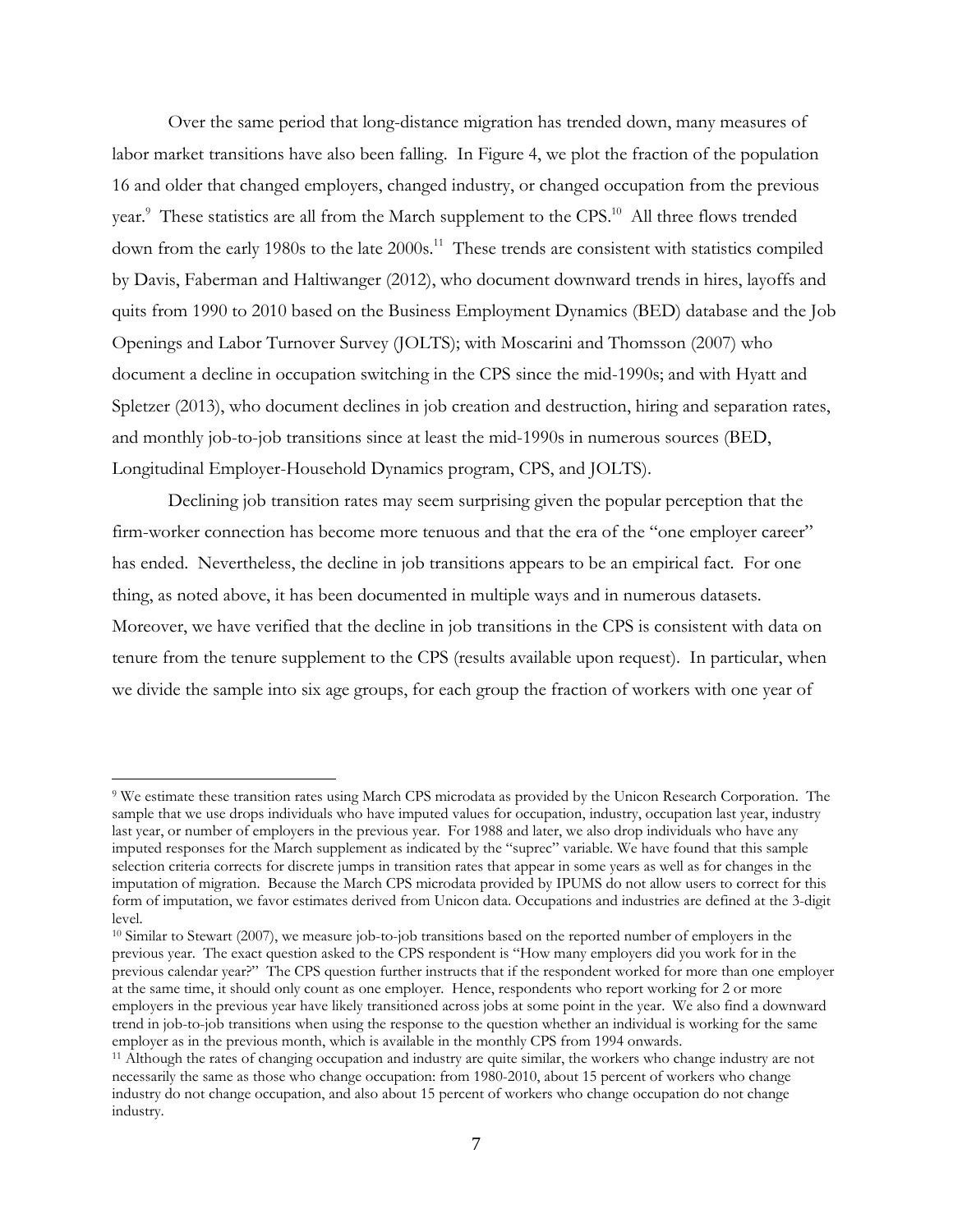tenure or less has been falling since the mid-1990s—consistent with the notion that job transitions have become less frequent.<sup>12</sup>

We suspect that the simultaneous declines in migration and many measures of labor market transitions may be more than coincidental, so we perform several tests to better understand just how closely the two trends are connected. We begin by calculating the contribution of changing demographic and socioeconomic factors to the decline in labor market transitions. This exercise is similar to the one described in the previous section, except that the dependent variable is one of the three labor market transitions shown in Figure 4. If the observables were to explain the decline in labor market transitions, the trends in migration and labor market transitions would not likely be related since we reject an important role for these same observables in the migration decline. The results are shown in the three panels of Figure 5. Just as with interstate migration rates, demographic and socioeconomic characteristics are unable to explain much of the decrease in these labor market transitions.

To demonstrate the link between migration and job transitions more concretely, Figure 6a shows a scatter plot of the change in the fraction of individuals in a state who changed firms from the 1980s to the 2000s against the change in the rate of migration into that state over the same period. The graph shows a very strong positive correlation: states like Florida and Texas that experienced very large drops in the fraction of workers who changed firms also experienced the largest decreases in in-migration. One might be concerned that some of this relationship is mechanical because most geographic moves are accompanied by job changes. However, Figure 6b re-calculates the fraction changing firms in each state conditional on not having moved in the past year. The positive relationship remains, with virtually the same slope.

To explore further, we regress annual migration rates for a state on a variety of variables measuring labor market transitions as well as other variables related to the labor market, state and year fixed effects, and other demographic controls. All control variables are calculated from the March supplement to the CPS, but we use both the CPS and IRS data, which are computed from changes in the address of tax filers, to compute migration rates for the dependent variable.<sup>13</sup> The results are shown in Table 3. As shown in columns 1 and 3, we find a statistically significant, positive

 $12$  The popular perception that the era of the "one employer career" has ended is not incorrect. In fact, the fraction of workers with large amounts of tenure (8 or more years) has fallen over time, leading to a decrease in *average* tenure within age groups (excluding the most recent recession) even as the fraction of workers with very short tenures has also declined.

<sup>13</sup>Additional controls are: the fraction of the state unemployed, the log of average annual income for the state, and the fraction of the state that is young (under 21) and of prime working age (21-64).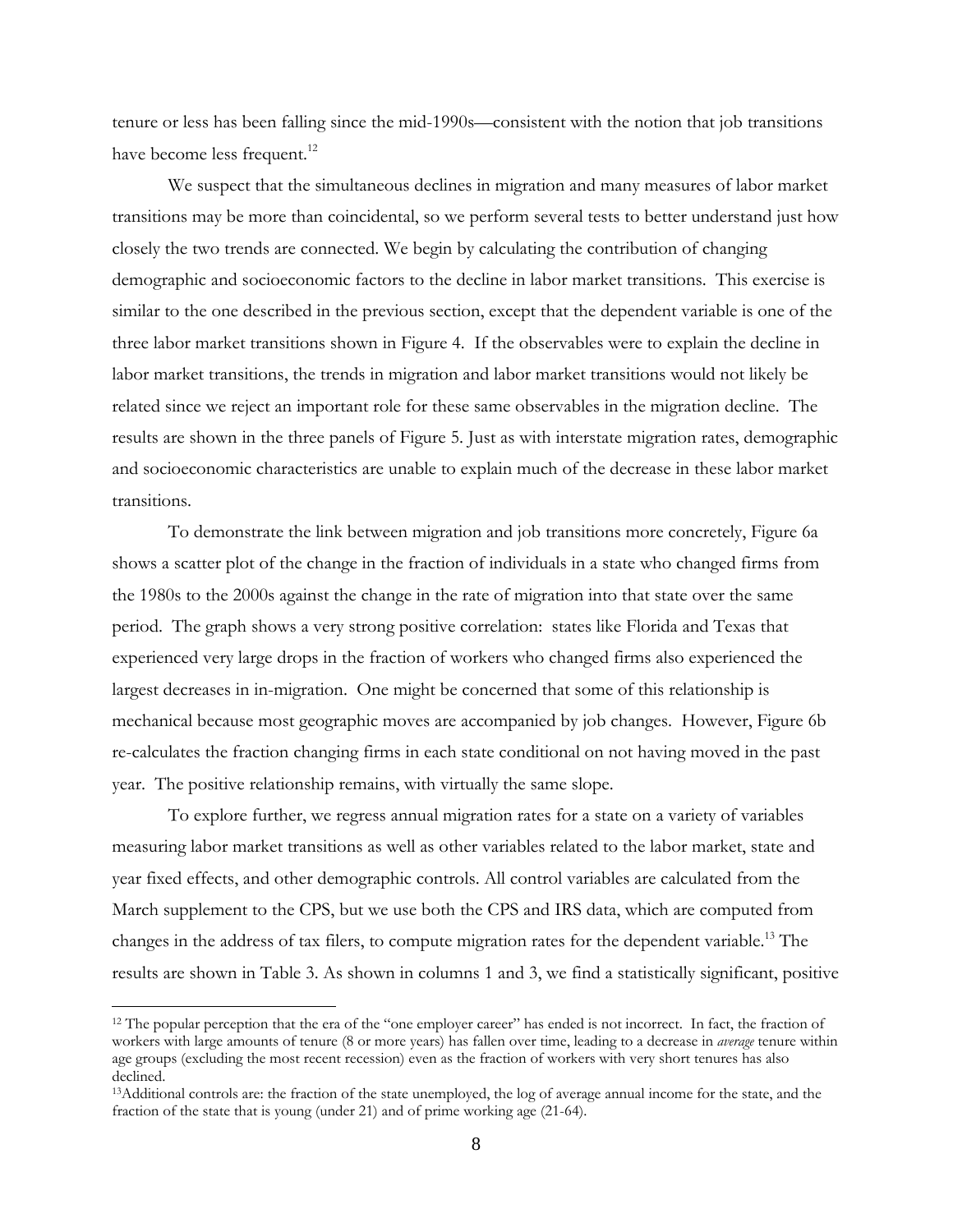relationship between the fraction of a state's population that changed firms in the previous year (unconditional on mobility status) and fraction that moved into the state. We also find a positive relationship between migration and both occupation and industry changing, although these estimates are not as precise. As shown by the last row of the table, the labor market transition variables combined explain about 0.5 percentage point of the 1.1 percentage point decline in interstate migration from the 1980s to the 2000s. The only other significant variable in the table—the homeownership rate—accounts for only about 0.1 percentage point of the decline in migration. Results are roughly similar using statistics from the IRS to measure migration rather than the CPS job transition variables explain about one half of the decline in migration—thus, the importance of declining job transition rates is apparent regardless of whether migration is measured in CPS or IRS data.

In columns 2 and 4, we re-define the job changing variables for each state to be conditional on having remained in the state in the previous year, similar with Figure 6b, addressing the concern that there may be a mechanical link between job changing and mobility. The coefficient on firmchanging remains positive and significant, although a little smaller than in the first set of regressions, whereas the coefficients on industry and occupation changing become small and statistically insignificant. As shown in the rows at the bottom of the table, conditioning the job changing variables in this way reduces their contribution to the decline in cross-state mobility over this period. However, while we hesitate to interpret *any* of these implied contributions as causal, conditioning the job change variable on no state mobility will underestimate the effect of job changing on mobility as long as some cross-state moves are motivated by the desire to change jobs. The statistics in Figure 3 suggest that job-related reasons are, indeed, the primary reason for many cross-state moves. Hence, it is not surprising that the contribution from job changing variables is smaller in the second set of regressions, and the contribution of job changing to the decline in mobility is likely larger than that implied by columns 2 and 4.

We can get a different perspective on the connection between migration and labor-market transitions by including labor market transitions in the migration regressions described above.<sup>14</sup> As shown in Figure 7, controlling for changes in employer, industry and occupation makes the downtrend in interstate migration a little less steep. Whereas the average migration rate with no controls falls by 1 percentage point from the 1980s to the 2000s, adding these three controls reduces

<sup>&</sup>lt;sup>14</sup> The sample used in this regression is a little smaller because industry, occupation, and firm changes are only defined for individuals who were employed in the previous year.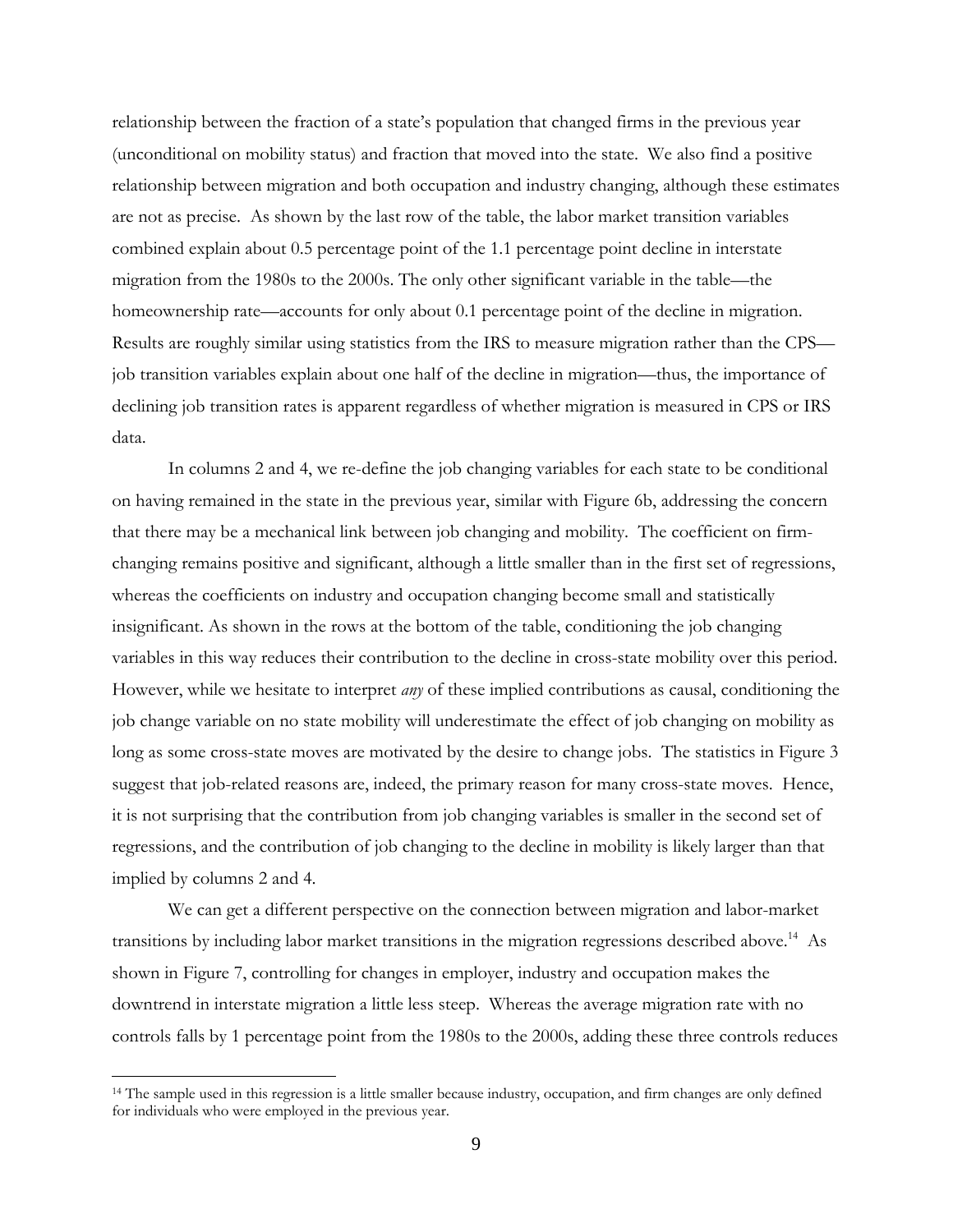this drop to 0.8 percentage points. Taken literally, these results suggest that decreases in job transition rates account for about one fifth of the decline in interstate migration. Although this estimate suggests a smaller role for labor market transitions than implied by the cross-state regressions of Table 3, Moscarini and Thomsson (2007) show that typical measures of occupation and job switching suffer from high degrees of measurement error, which could attenuate their estimated contribution in the individual-level regressions. Because the cross-state regressions are based on average labor market transitions at the state level, they may smooth through some of the noise that is present at the individual level. Regardless of the exact magnitudes, we find a strong connection between the decline in interstate migration and the decline in labor market transitions over the past thirty years using a variety of approaches.

#### **IV. Possible causes of the secular decline in migration and labor market transitions**

The fact that labor market transitions and geographic migration are correlated does not explain *why* these flows have been falling. In this section, we discuss four mechanisms that could be behind both trends. We focus on common explanations for the two trends both because a simple explanation is intuitively appealing and also because the evidence in the previous section suggests that these two trends are linked.

One explanation for declining migration has been suggested by Kaplan and Schulhofer-Wohl (2013). They propose a model built on the assumption that the range of occupations and industries has become more similar across metropolitan areas, causing fewer people to migrate to a different area to find employment in a specific industry or occupation. They also argue that the incidence of "experimental" migration for amenity reasons has declined, perhaps because people now better understand an area prior to moving due to improvements in communication technology such as the internet and lower travel costs. In support of the first argument, they show that occupations and industries have become less concentrated by state over the past 20 years and that the variance across areas in the average wage for an industry or occupation has fallen. Although this theory may explain the decline in migration, it does not have a clear prediction for changes in labor market transitions over time. On one hand, a greater variety of local job opportunities would seem to lead to *higher* rates of employer, industry, and occupation changes, because switching jobs is less costly if it does not also require a change of location. On the other hand, a wider variety of job opportunities in various industries and occupations could improve the match between a worker and firm, reducing the need for further job transitions down the road. We conclude that the Kaplan and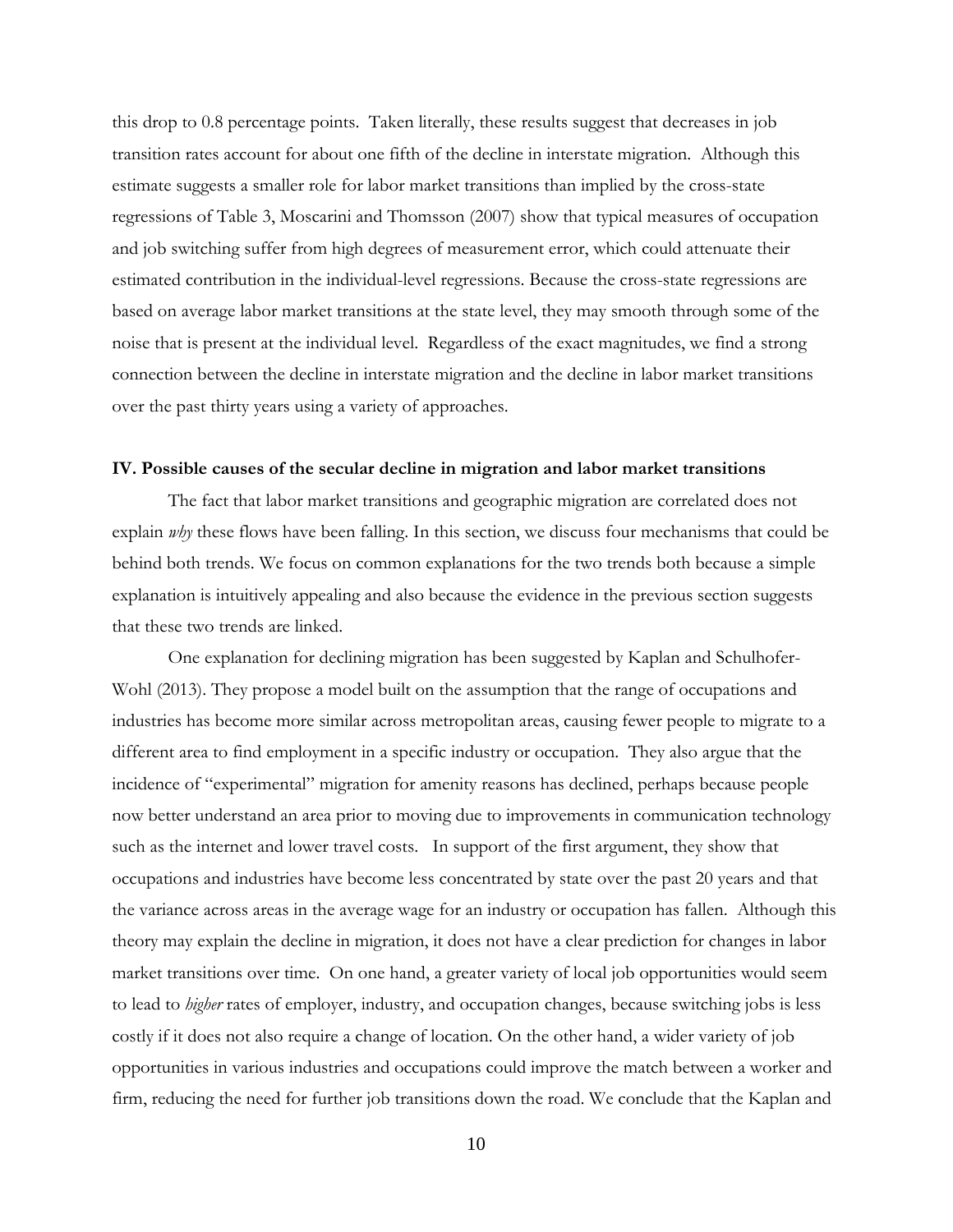Schulhofer-Wohl explanation may account for a portion of the observed decline in migration, but it is not clear that it can also account for the simultaneous decline in migration and labor market transitions. Given the strong relationship between geographic migration and these transitions, it seems worthwhile to search for a single factor that can explain the trends in both variables. This is particularly true for young workers for whom the return to experimentation with sectors and locations is high. We will focus on young workers in the next section and provide further analysis related to this hypothesis.

A second hypothesis for the dual declines in migration and labor market transitions is related to the long-run structural shift in the distribution of occupations. Specifically, the share of adults in lower-skill/lower-paying jobs (e.g. food service, personal care services, cleaning services) and higherskill/higher-paying jobs (e.g. professional, managerial, and design jobs) have both grown, while the share of adults in middle-skill/middle-paying jobs (e.g. administrative, manufacturing, and sales jobs) has fallen.<sup>15</sup> This "hollowing out" or polarization of the occupational distribution is thought to be due to the expanded use of computers and greater ease of automation and off-shoring, which raises demand for higher-skill jobs, reduces demand for the middle-skill jobs, and may displace some workers formerly employed in middle-skill jobs into lower-skilled ones (Autor, Katz and Kearney 2008). This shift might have reduced migration if, in the past, less educated workers were likely to move to a different labor market to take middle-skill jobs. The elimination of large shares of these jobs could then lower migration rates by reducing the set of "migration worthy" jobs for less educated workers. However, we find no empirical support for this idea. While it is true that the percent of workers in middle-skill (defined as office administration and production jobs) occupations and manufacturing jobs are positively associated with migration (Table 3), the observed shifts in the distributions of occupation and industry are not large enough to explain much of the decline in migration. In addition, as shown in Table 1, the average inter-state migration rate of people with a high-school degree (who were the group presumably most likely to engage in migration to switch from low- to middle-skill jobs) was not higher than that for individuals with more education in the 1980s, nor did it fall by more than for workers at other education levels.

<sup>15</sup> This classification is commonly used by those who research labor market polarization, e.g. Figure 3 of Autor 2010. In this classification, "high-skill" jobs tend to offer higher wages and require higher education, and include manager, professional, and technician occupations. "Middle-skill" occupations are less likely to require a college degree than are high skill jobs, but also offer higher wages on average than "low-skill" jobs; they include sales jobs, office and administration jobs, production, craft, and repair jobs, and operator, fabricator, and laborer jobs. "Low-skill" occupations are service sector jobs, and include protective services, food preparation, building and grounds cleaning, and personal services.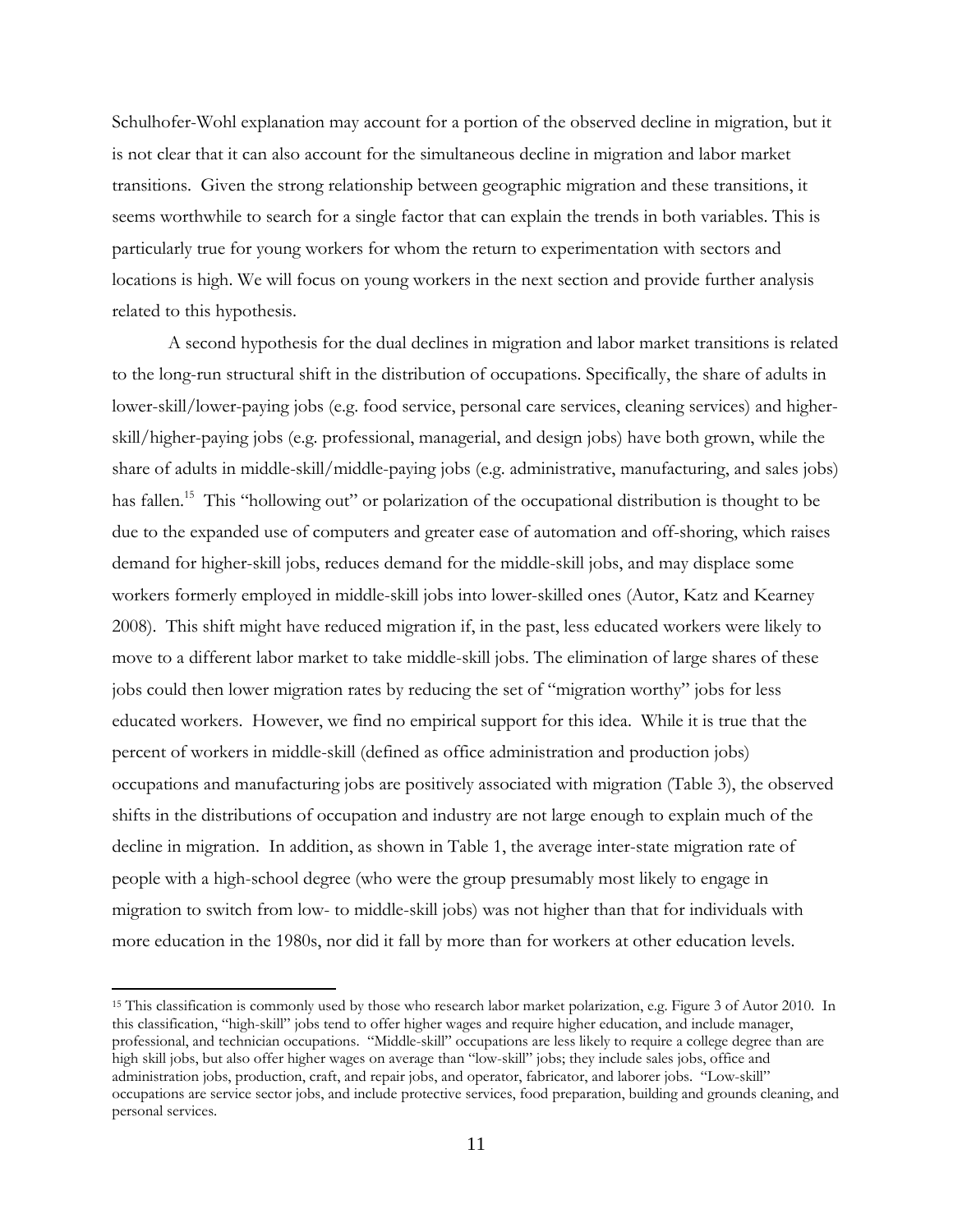Additionally, job turnover rates tend to be higher for lower-skill, service and retail sector jobs,<sup>16</sup> so rising employment shares in the lower tail of the skill distribution should all else equal push up average rates of labor market transitions, and possibly also push up average migration rates if people in these sectors who experience job turnover are more likely to change locations in search of a new job.

A third possible explanation for the secular declines in migration and job transitions is a rising share of dual-earner households. When both spouses are employed, it can be more difficult to move long distances because both people must find a suitable job in the new location. Indeed, Costa and Kahn (2000) argue that the colocation problem of couples who both have a college degree has caused the college-education population to be concentrated in large cities. To assess this idea, Table 4 shows the fraction of individuals in households where both spouses are employed and their interstate migration rates. The fraction of individuals in dual-earner households did not increase from the 1980s to the 2000s, making this reason an unlikely candidate to explain the trend in migration. However, it is possible that only individuals who are invested in particular careers have joint-location issues with a spouse.<sup>17</sup> As a proxy for two-career households, we create an indicator for households where both spouses are employed in a professional or technical occupation. For individuals in these households, the probability of moving is, indeed, slightly lower than that of other employed individuals in this occupational category (Table 4). But the fraction of individuals in these households only rose from 2 percent in the 1980s to 3 percent in the 2000s, so this segment of the population is too small to affect aggregate migration in any meaningful way. The same is true for individuals in a household where both spouses work and have earnings in the top quintile of the earnings distribution. A larger fraction of individuals are in a household where both spouses work and have at least a college degree. But even in that case, the increase in the population share is not large enough to move aggregate migration by very much.<sup>18</sup> Moreover, the migration rates of

 $\overline{a}$ 

<sup>&</sup>lt;sup>16</sup> For instance, from 2003-2010, on average 5 percent of CPS respondents who were employed in service or retail occupations in one month were not employed in the subsequent month, whereas for other occupations only 3 percent were subsequently not employed.<br><sup>17</sup> For example, it is possible that many dual-earner households in the 1980s had one spouse who was not particularly

attached to a career and who could therefore easily move to follow their spouse's job (Benson 2012). But as more and more women have developed true careers, changing locations may have become harder for more households.<br><sup>18</sup> When we include this measure of dual-career households in the OLS regressions described above, the trend in the estimated coefficients on the year indicators does not noticeably change.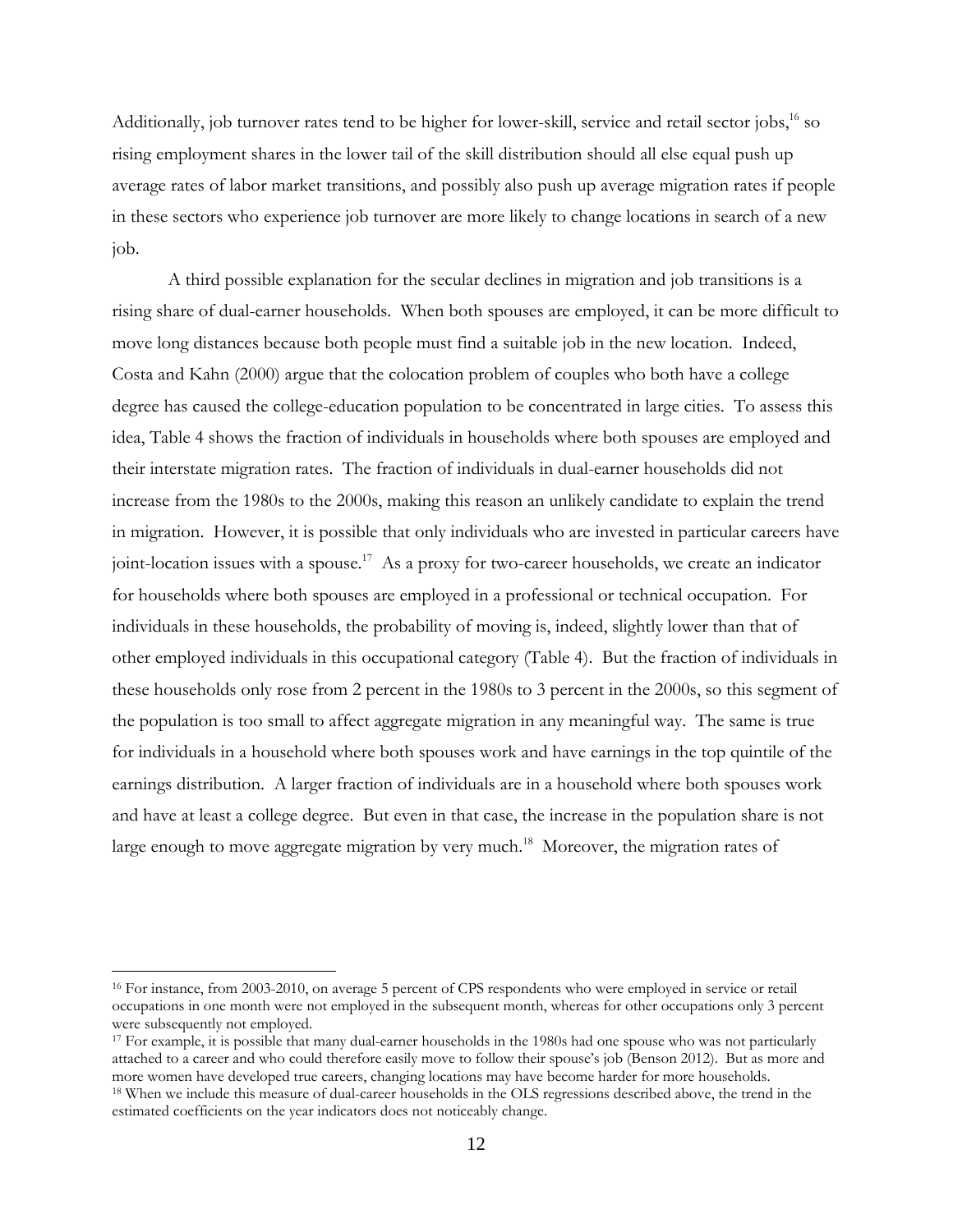individuals who are not in a dual-career household, however defined, also declined considerably over this 30-year period indicating that the decline is not limited to dual-career households.<sup>19</sup>

A fourth possibility is the rise in health care costs over the same period, which could prevent workers with employer-provided health insurance from taking a new job because it would require changing health insurance companies.20 Table 4 shows that the fraction of individuals in a household where at least one person has an employer that paid for a group health plan did not change from the 1980s to the 2000s. And again, the migration rates of individuals in households without employerprovided health insurance also fell substantially.

#### **V. Examining returns to employer tenure and labor market transitions over time**

The shortcomings of the theories considered above lead us to consider two more general explanations: that the benefits to staying with one's employer have risen, or that the benefits to changing employers have fallen. Either trend would lead to declines in job transitions, which is likely in turn to depress migration. In this section, we present empirical evidence on the benefits to staying with one's employer and the benefits to changing employers using a panel of young workers assembled from three cohorts of the National Longitudinal Surveys.

After introducing our data, we look for evidence that returns to staying with one's employer have risen in the form of an increase in the return to firm-specific human capital relative to forms of human capital that are more portable across firms and geography (like occupation and industry). <sup>21</sup>

 $\overline{a}$ 

<sup>19</sup> Another way to look for evidence of this effect is to examine spouses' earnings relative to one another. The more unequal their earnings, the easier it should be for the household to move in pursuit of only one spouse's career. While we do find that income differentials between spouses have narrowed over time, the correlation with migration seems to be too small to account for much of the decline in aggregate migration—in our OLS regressions we find that controlling for earnings inequality between the head and the spouse (defined as the absolute value of the difference between head and spouse earnings divided by the sum of head and spouse earnings), does not noticeably change the trend in the coefficients on the year indicators.

<sup>&</sup>lt;sup>20</sup> A rather extensive literature presents mixed findings on the extent to which healthcare-related "job lock" depresses job transition rates, though Gruber and Madrian (2002) argue that the most convincing evidence supports the job lock hypothesis. More recently, Garthwaite, Gross and Notowidigdo (2013) find evidence of health insurance related job lock among low skill workers in the 2000s. At the same time, there is more consistent evidence that the availability of employer-provided health insurance delays transitions to retirement and affects labor supply decisions of secondary earners (see also Madrian 2004).

<sup>21</sup> We are not aware of any studies that have documented how returns to different types of human capital have *changed* over the last three decades. The literature on firm-specific, industry-specific, or occupation-specific human capital has focused mainly on identifying, differentiating, and understanding these forms of specific human capital at a particular point in time (or on average over many years), rather than estimating changes in the returns over time. Neal (1995) and Parent (2000) both argue that observed returns to job SHC are in fact driven by industry SHC. Recently, Kambourov and Manovskii (2009) find an important role for occupation SHC, echoing earlier arguments in Shaw (1984, 1987). Importantly, they find large returns to occupation SHC once the data have been corrected for a high degree of measurement error, on the order of a 20 percent return to 5 years of occupational experience.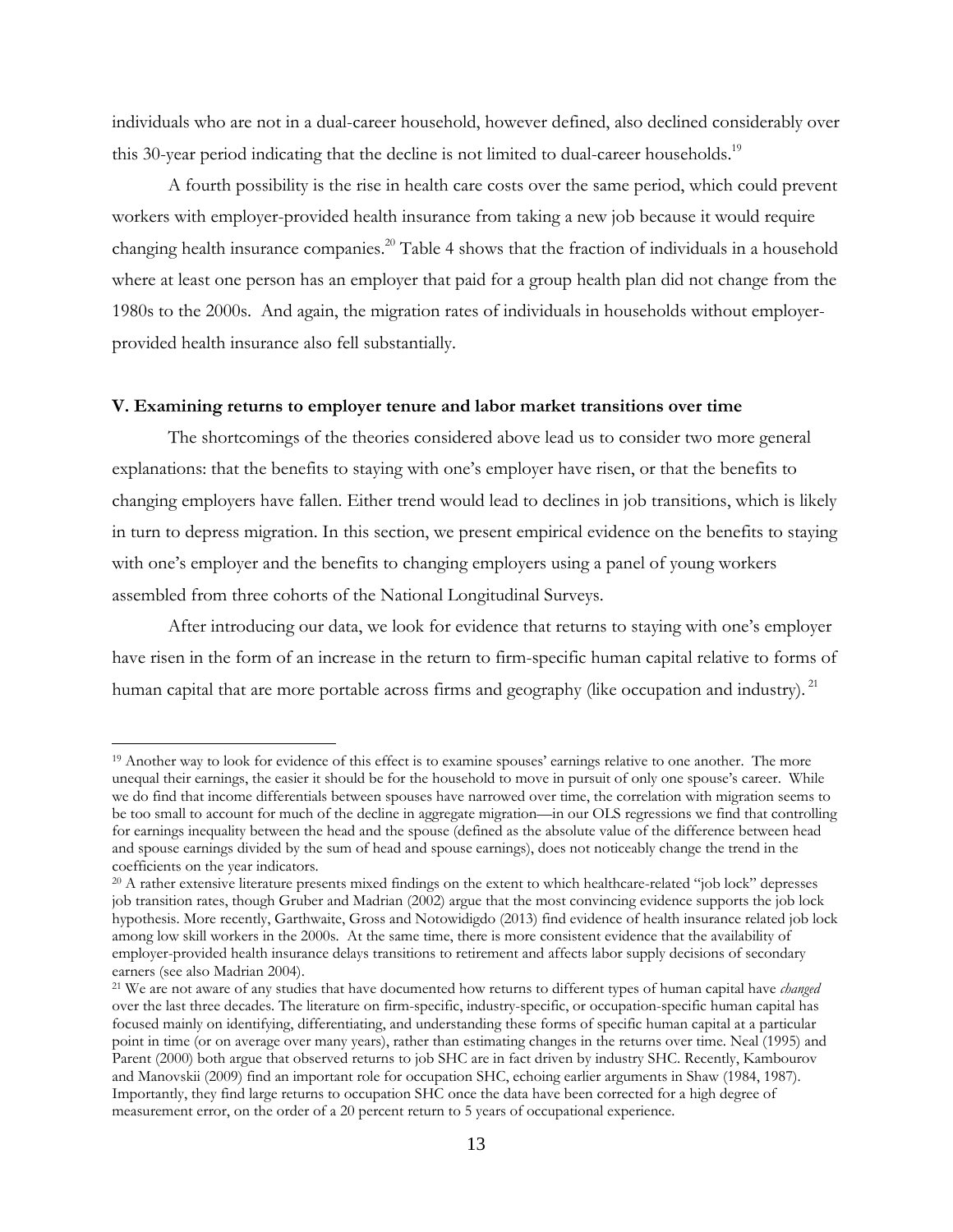For example, changes in the matching process between workers and firms may have caused workers to be matched earlier in their careers with an employer who offers them the best return on experience, thereby raising the average return to firm-specific human capital. Such improvements in matching technology might arise if the set of local employment opportunities becomes more diverse, as hypothesized by Kaplan and Shulhofer-Wohl (2013), or if there have been improvements in information that workers and firms possess during search. Improved worker-firm matches would imply that we should observe increased returns to firm-specific experience compared with earlier periods in which more workers labored at jobs with poorer match quality (Jovanovic 1979).

We then turn to the question of whether the net benefits (i.e. benefits minus costs) to transitioning across employers have declined. Even if the returns to firm-specific human capital have not changed, other aspects of the labor market may have led to a decline in job changing or other labor market transitions. For example, informational asymmetries between a worker's current employer and other potential employers may have become more pronounced over time as skills that are difficult to measure have become more important in determining a worker's performance. Also, technology may have become more firm-specific, implying that workers have more to lose when moving to a different firm. Corrado, Hulten and Sichel (2009) document that investment in "firmspecific" resources such as employer-provided worker training rose appreciably from the 1970s to the early 2000s. If the returns to training do not accrue smoothly over time, then wage returns to firm-specific training could show up primarily as wage differences across old and new jobs, rather than as a smooth increase in returns to job- or firm-specific experience.<sup>22</sup> Furthermore, some costs associated with changing jobs may have risen over time. Fujita (2012) proposes a model in which there is a secular increase in the risk of experience depreciation during an unemployment spell for all workers in an economy. Workers therefore become increasingly reluctant to separate from their firms and risk the loss of skill that would result from a failed transition to a new job. He argues that such a model can reconcile declining labor market turnover with stagnant wages and rising public anxiety about job security.23

#### **V.1 Background on the National Longitudinal Survey**

<sup>&</sup>lt;sup>22</sup> This is consistent with evidence that employer-provided training has no more than modest impacts on wage growth (Krueger and Rouse 1998, Hellerstein and Neumark 1995).<br><sup>23</sup> In his model, firms have bargaining power and early career match quality is unchanging over time, so there is no clear

prediction for the returns to experience. Nevertheless, it implies diminishing job transitions, and consequently lower long-distance migration.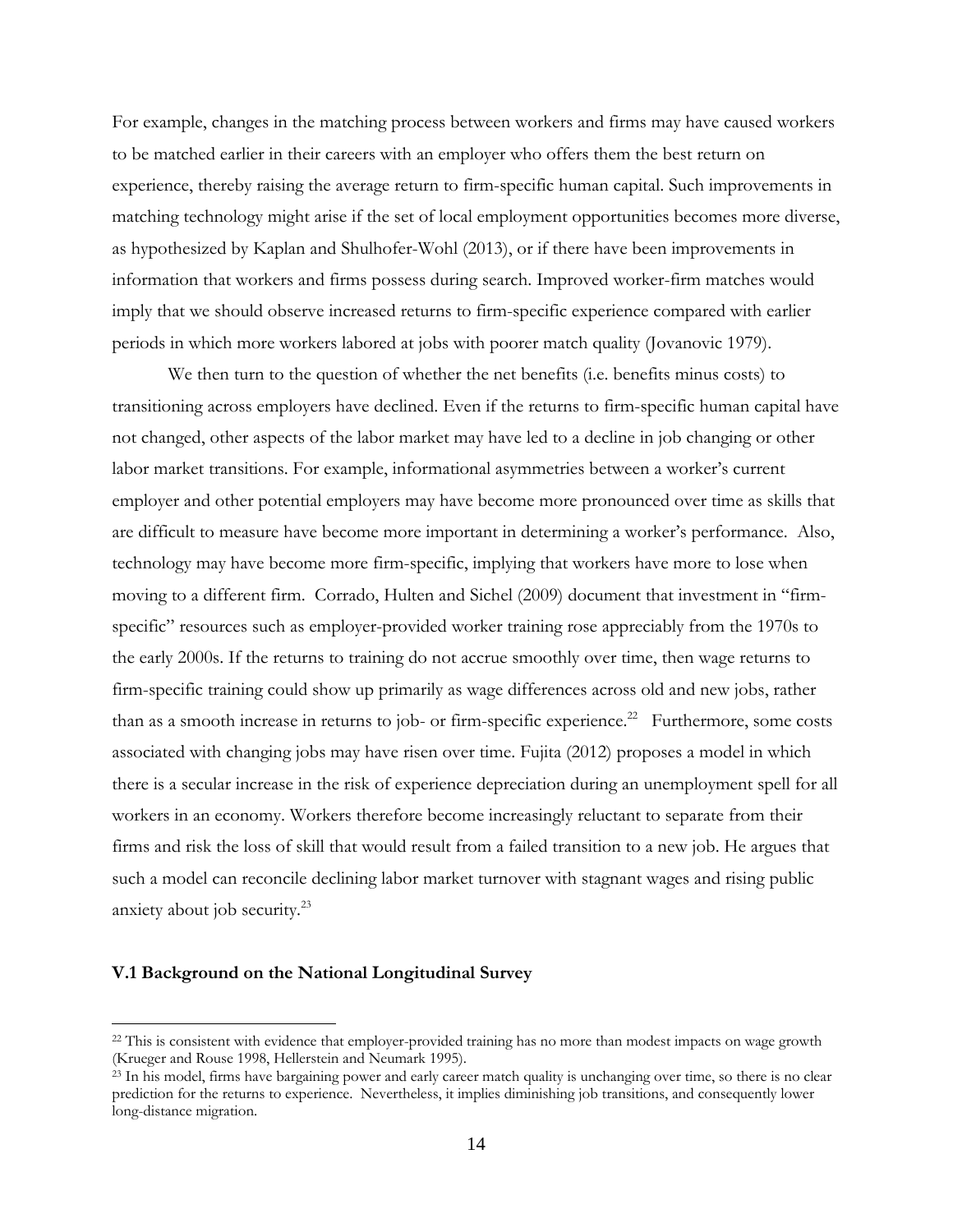To explore the benefits to staying with and changing employers, we assemble a panel of three cohorts from restricted-use versions of the National Longitudinal Surveys (NLS). Two important advantages of this data source are that it spans a very long time period—over four decades—and that it includes information on four types of individual work experience, or tenure: industry-specific, occupation-specific, employer-specific, and location-specific.

Our sample includes data on young men from three NLS surveys: the NLS-Young Men (NLS-YM); the NLS-Youth 1979 (NLSY79), and the NLS-Youth 1997 (NLSY97).<sup>24</sup> We focus on results for men because the labor force participation of women changed markedly over these three decades and we are concerned that female labor force participants in the late 2000s are different in many unobservable ways from their counterparts in the late 1970s, which complicates cross-cohort comparisons. Because respondents in the latest waves of the NLSY97 are still young, we restrict each sample to respondents aged 22 to 29 to maintain comparability across the samples. Roughly speaking, our cohorts represent the labor market experiences of young workers during the 1970s (the NLS-YM), the 1980s and early 1990s (NLSY79) and the 2000s (NLSY97).

Although the details of data collection varied from survey to survey, all respondents were asked to provide complete job information (including the name of their employer) in each year of the survey. In addition, each survey provides identifiers for state and county of residence. We can therefore calculate years of tenure beginning with the first job reported in the survey for industry (3 digit), occupation (3-digit), employer, and state. We use the terms employer, job, and firm interchangeably. More detail on the construction of our experience variables is available in the Online Data Appendix, which also describes the cleaning procedures we followed to minimize false industry and occupation switches resulting from disparities in how responses to those questions were coded from year to year in earlier survey waves.

Because our respondents are young, some may still be in school or not otherwise strongly attached to the labor market. Therefore we further restrict our sample to those with at least moderate labor force attachment, defined as having worked at least half the previous calendar year.<sup>25</sup> We also restrict the sample to those with complete data in a survey year for all variables of interest.

<sup>24</sup>Results for young women are available upon request. There are three other NLS data sets that we do not use: the NLS-Older Men, the NLS-Mature Women, and the Children of the NLSY-79. The Mature Men were already older than our target age group of 22-29 when that survey began. The Children of the NLSY79 survey is small. It also became biannual as that cohort entered the labor market, limiting comparability with the cohorts with annual data.

<sup>&</sup>lt;sup>25</sup> In the 1997 cohort, we use weeks worked in the current year, which allows us to retain more of the sample.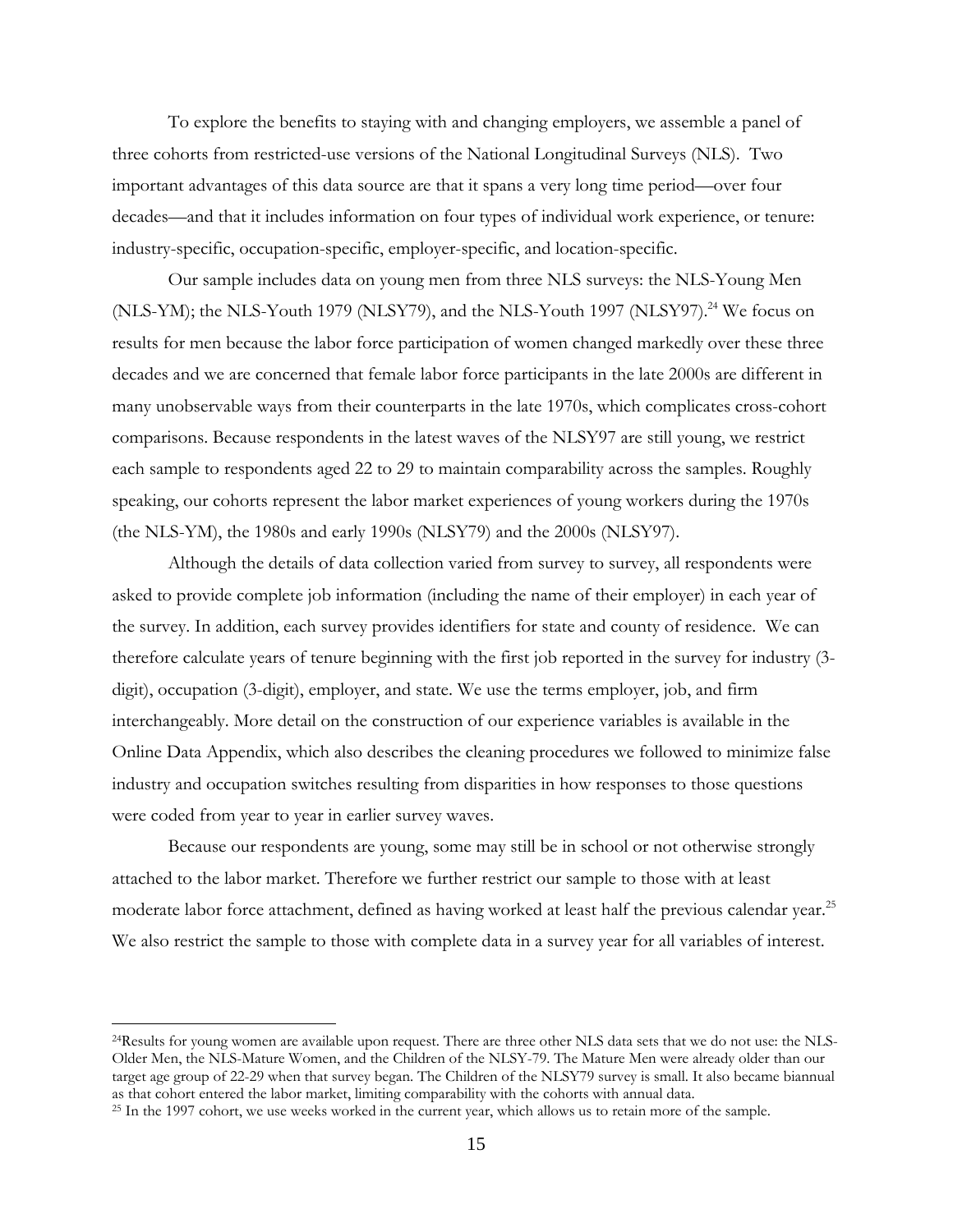Many respondents who report employment are nevertheless missing industry and occupation information, so this is a substantive restriction.

Table 5 shows basic summary statistics of the NLS samples. There are roughly 3000 unique respondents in the NLS-YM spanning 1966 to 1981, 4700 respondents in the NLSY79 spanning 1979 to 1994, and 2700 respondents in the NLSY97 spanning 2002 to 2011. The top rows of the table show that tenure in state rises a bit over the three cohorts while the fraction of the sample changing states in the previous year falls, illustrating the decline in geographic mobility. Similarly, the fraction of individuals who changed employers in the previous year declined over time, while average employer tenure rose slightly. By contrast, the fraction of people changing industry and occupation was roughly flat, as was industry and occupation tenure.

#### **V.2. Changes in the Benefit to Staying with the Same Employer in the NLS**

Before turning to our estimates of the return to staying with the same employer, we first assess whether some forms of human capital are less geographically portable than others. If all were equally portable across locations, then changes in the returns to these types of human capital would have no implication for migration. Table 6 presents descriptive evidence on this question by reporting the fraction of interstate movers that also changed industry, occupation or firm. In the oldest cohort, 77 percent of interstate movers also changed employers. It may be somewhat surprising that not all interstate movers changed employers. We have verified that this result is not driven by respondents who live in metropolitan areas that span state lines, but it is possible that it reflects workers in large firms with establishments in multiple states. More pertinent for our purpose is that fewer workers in this cohort—only about 60 percent—changed industry or occupation when they moved across states. In other words, individuals who moved across state lines were more likely to change jobs than to change occupation or industry, suggesting that firmspecific human capital is less portable across space than other forms of human capital. By and large, this result also holds for the two other cohorts, albeit to a smaller degree.<sup>26</sup> In unreported results, we also find that interstate movers change industry and occupation less often than they change employer in the CPS.<sup>27</sup> The statistics in Table 6 are also helpful because they illustrate that there is

 $\overline{a}$ 

<sup>&</sup>lt;sup>26</sup> The only exception to this statement is that the NLSY-79 tabulation shows a slightly higher rate of occupation changing than employer changing.

<sup>27</sup> In the CPS, less than half of interstate movers change firms—a number that suggests an even lower rate of employer changing with an interstate move than the NLS. However, details of CPS data collection could contribute to this higher rate. The migration question in the CPS measures a change in residence from March to March, while the employer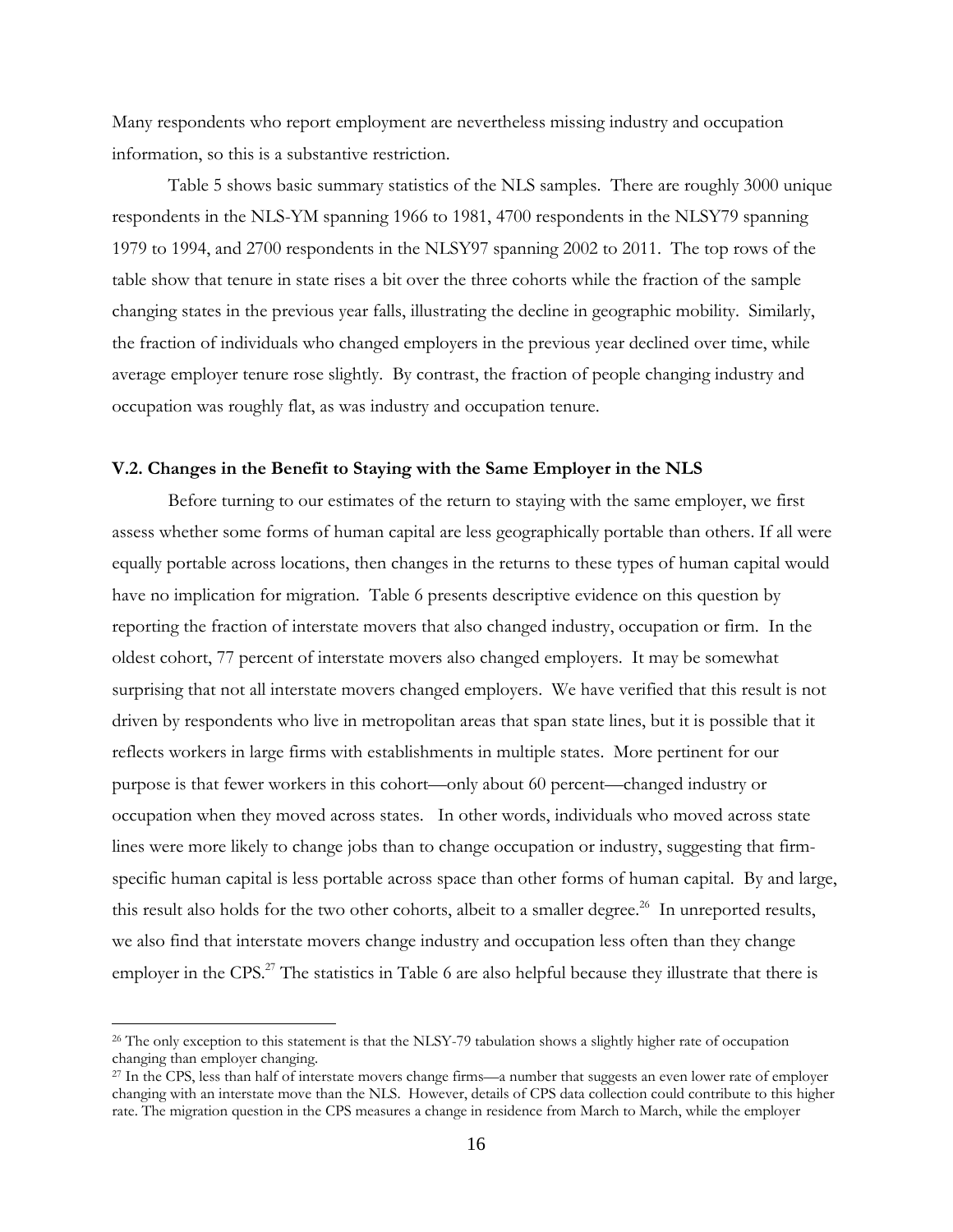enough variation in employer changes, occupation changes, industry changes and geographic changes to identify the effects of each of these changes separately.

To examine the benefit to staying with one's employer, we estimate the following wage equation:

$$
y_{ijt} = \beta_0 + \beta_1^j indten_{ijt} + \beta_2^j indten_{ijt}^2 + \beta_3^j occten_{ijt} + \beta_4^j occten_{ijt}^2
$$
  
+
$$
\beta_5^j jobten_{ijt} + \beta_6^j jobten_{ijt}^2 + \beta_7^j locten_{ijt} + \beta_8^j locten_{ijt}^2 + X_{ijt}\beta_9^j + \Theta_t^j + \Theta_i + \varepsilon_{ijt}^{(1)}
$$

The dependent variable is log hourly wages for respondent *i* on the main job in survey year *t*, which we deflate using the Consumer Price Index. The hourly wage is the "hourly rate of pay" variable constructed for each reported job by NLS administrators.28 The *j* subscripts on the data and superscripts on the coefficients indicate the NLS data sets or subsamples: NLS-YM, NLSY79, NLSY97.  $X_{ij}$  is a set of additional background controls that includes age, age squared, and four educational attainment dummies (dropout, high school graduate, 1-3 years of college, 4+ years of college). *Θ<sup>t</sup>* is a set of survey year dummies. *Θi* is as set of person fixed effects, which are included to mitigate the concern that higher-quality workers may stay longer with an employer, biasing up the estimated return to tenure.

 Table 7 presents estimates of the returns to a third year of tenure (experience) in our four categories of interest for men in the NLS samples. We focus on the third year of experience because average tenure in each sample is between two and three years. While there is some variation in the returns to different types of experience across the three cohorts, we see little evidence of trends that would have led to reductions in employer transitions over time. Specifically, returns to employer experience are economically small and insignificant for all three cohorts, implying that rising returns to staying with one's employer cannot account for the simultaneous declines in employer transitions and migration.

The return to a third year of industry experience is more-or-less stable across the three cohorts at about 1 percent, although the standard error on this estimate is fairly large in the NLSY97. Returns to a third year of occupation experience are also about 1 percent in the 1970s and 1980s cohorts, then decline sharply for the NLSY97. It is important to note that our small estimates of the returns to employer tenure are due to the fact that the regression controls for occupation and

Consequently, individuals who in January or February move and change firms will count as migrants but not employer switchers.

 $\overline{a}$ 

change question refers to the number of employers in the previous *calendar* year (i.e. January to December).

<sup>&</sup>lt;sup>28</sup> For more detail, see the "Wages" sections of the NLS User's Guide for each cohort.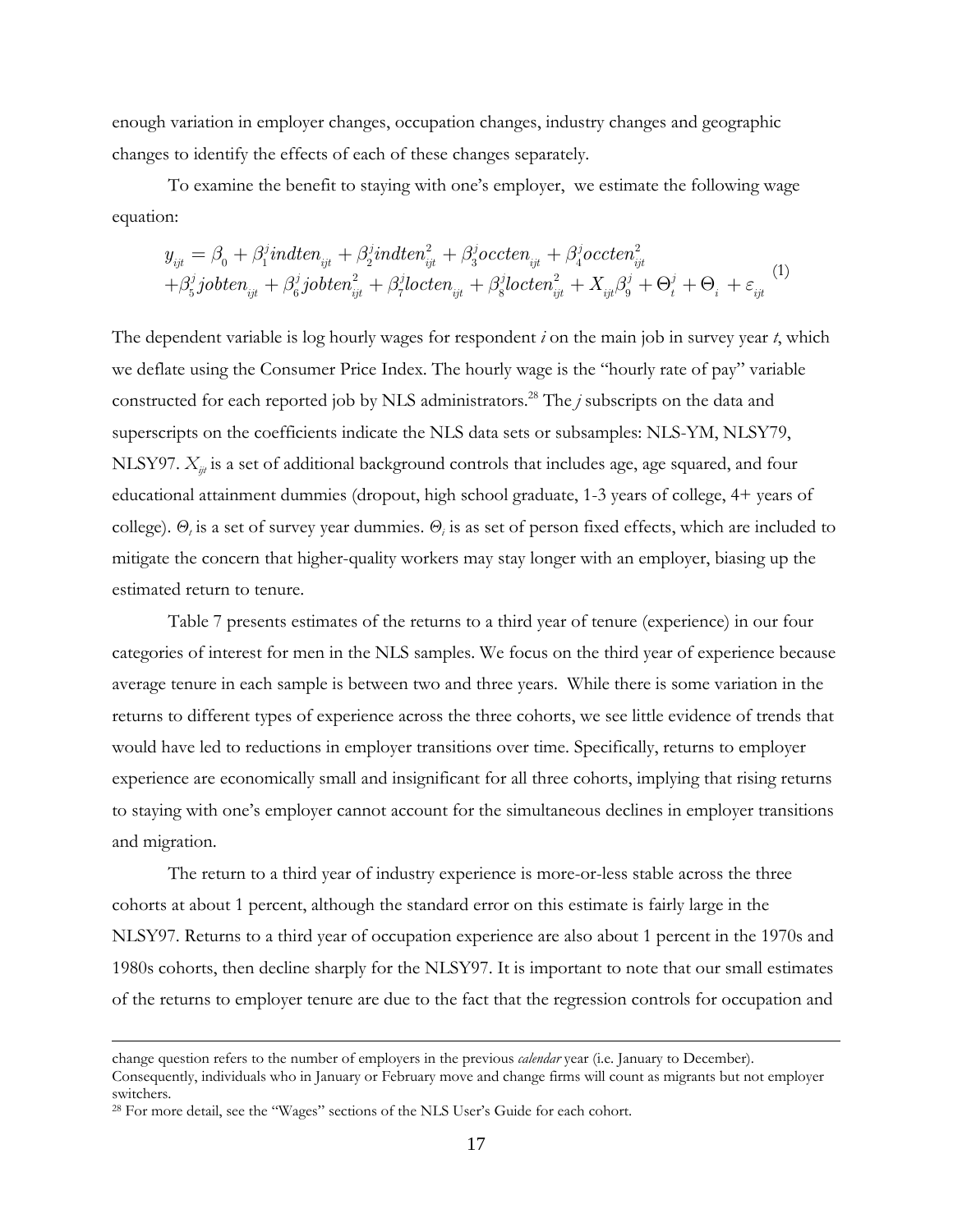industry tenure.<sup>29</sup> When we exclude those other forms of tenure, we find returns to employer tenure of roughly 5 percent in all three cohorts. Our results for returns to employer tenure in the NLS-YM and NLSY79 are therefore broadly similar to those in Neal (1995) and Parent (2000), both of whom examine workers from similar time periods to our two earlier cohorts and find that the addition of industry tenure greatly reduces returns to job tenure. The results for the NLSY79 are qualitatively similar but smaller in magnitude than those in Kambourov and Manovskii (2009) who find that returns to occupation tenure are highest when all three forms (industry, occupation, and job) are included.

The last row of Table 7 shows that the wage gain associated with an additional year of residence in the same state is negative, although generally not significant. In other words, the benefit to staying in the same geographic location is negligible after accounting for the average benefit from staying in the same firm, industry and occupation.

Overall, we view Table 7 as showing little evidence that changes in the returns to different types of human capital can explain the concurrent declines in general labor market transitions and long-distance migration. Results are qualitatively similar when we exclude post-2007 data from the NLSY97 sample to avoid any potentially confounding factors related to the severe recession and weak labor market conditions that followed.

#### **V.3 Changes in the Benefit to Changing Employers in the NLS**

1

 We next consider how returns to labor market transitions may have changed across cohorts, which we view as a way of describing whether the benefits to making a labor market transition have changed over time. We are particularly interested in the return to changing employers, as reduced employer transitions have the potential to explain both declines in labor market transitions generally and declining migration. To this end, we estimate first-differenced analogs of Equation  $(1)$ <sup>30</sup> The dependent variable is the change in the log wage and the key independent variable of interest is whether the individual changed employer in the last year. We also report coefficients on returns to the other three transitions: industry, occupation, and state.

 $^{29}$  The inclusion of individual fixed effects also contributes to lower estimates than appear elsewhere in the literature.<br><sup>30</sup> Taking the first difference of equation (1) suggests that we should also control for chang tenure, as well as the quadratic terms of each of these variables. In addition to the changes in these variables, we include levels controls for education, race, and ethnicity. We also control for year effects. Our specification is similar to that in the classic Topel and Ward (1992) paper on returns to job transitions. When we include person fixed effects in the first differenced equation, results are qualitatively similar, although the point estimate on returns to an employer transition is insignificant in the NLSY79.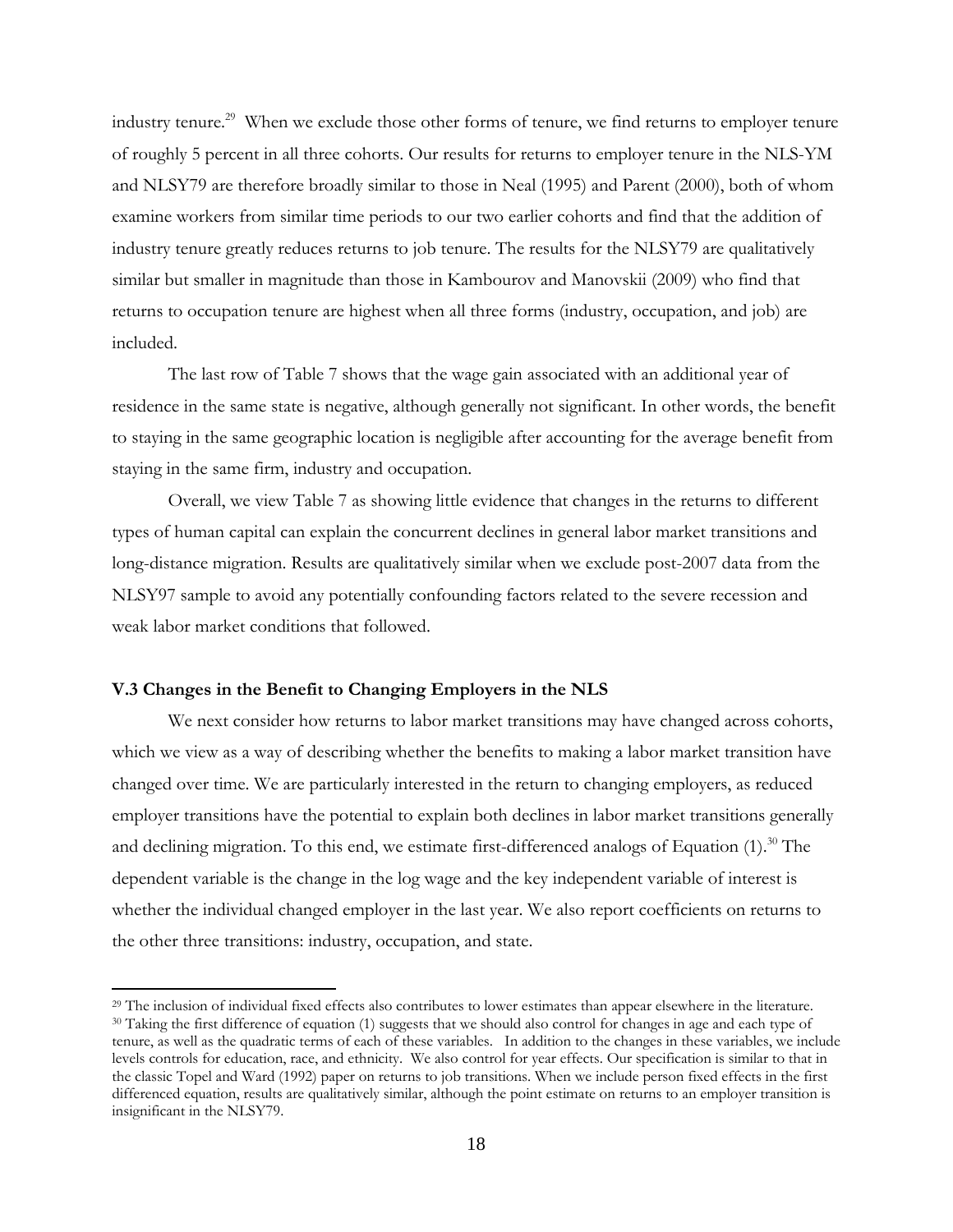The results are shown in Table 8. In the first cohort, changing employers was associated with approximately a 7 percent wage gain. This estimate is similar to that in the canonical Topel and Ward (1992) paper, which uses a sample that is quite different but dates from roughly the same time period. We estimate that the gain from changing employers is only half as large in the second and third cohorts, although the standard errors are large enough that it is difficult to reject that they are as large as 7 percent.<sup>31</sup> When the NLSY97 cohort is limited to pre-2007, the return to changing employers falls to 1 percent, albeit with an even larger standard error. The higher point estimate on returns to an employer transition in the full NLSY97 sample is driven by the inclusion of the 2010- 2011 data, not the recession years. It is therefore possible that the full sample estimate is somewhat inflated by reorganization following an abnormally high level of mismatch during the recession (Kahn 2010). Overall, these results suggest that the return to changing employers may have declined over time, which would imply reductions in aggregate job changing and could in turn lead to declines in migration. Although it is difficult to rule out an alternative interpretation that the type of worker who changes employers now is of lower unobserved quality than in the past, this interpretation is made less likely by the fact that this is a first difference equation as well as by the inclusion of observed measures of quality such as education.<sup>32</sup> When we include person fixed effects to futher account for the possibility of selection bias, results are qualitatively similar in that the return to changing employers is smaller in the NLSY79 and NLSY97 than in the NLS-YM, although the standard errors are too large to find a statistically significant decline.

In contrast to the wage gains associated with changing employers, the wage gains from changing occupations are substantially larger in the NLSY97 than in the earlier two cohorts, rising from essentially zero in the earlier two cohorts to 7 percent for the NLSY97. To the extent that changing occupation is correlated with interstate migration (Table 6), the increase in the return to changing occupations should *raise* migration, working against the secular decline in the aggregate

 $\overline{a}$ 

<sup>&</sup>lt;sup>31</sup> Our estimates for the NLSY79 are reasonably close to those obtained by Light (2005) in a more parsimonious specification and broader sample.

 $32$  One might also wonder whether the cross-cohort changes documented in Table 9 apply similarly to all job changers. To assess this, we defined two classifications of workers: those who made a job transition that (likely) involved an intervening spell of non-work versus those who did not, and those who made an involuntary job transition versus those who did not. While we found suggestive evidence of some differences in returns to job changes for those whose switch was involuntary between the 1979 and 1997 cohorts (but not for those who changed through a spell of non-work), these are difficult to interpret – in part because of changes in the way NLSY respondents were asked about reasons for their job change over time. The composition of the pool of such job changers is also changing over time, as involuntary job changes have declined in parallel with the overall decline in job transitions. We leave the question of the role for reasons for job changing in these trends as an area for future research.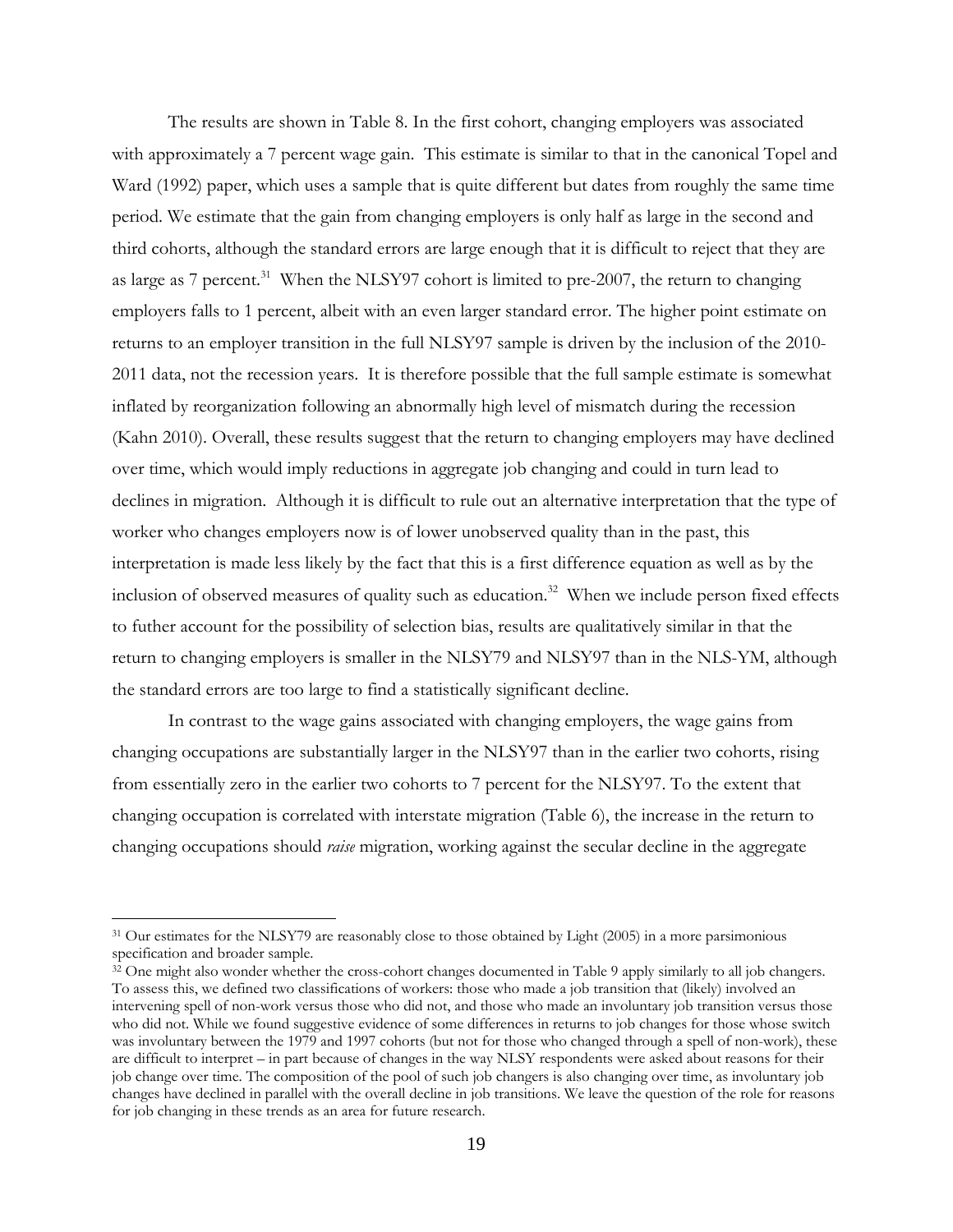data. Returns to changing industry and state are generally small and insignificantly different from zero.

#### **V.4 Robustness of results from the NLS**

 $\overline{a}$ 

 A concern with the NLS results is that they are based on a very young age group and so might not be representative of the general trends in the returns to tenure and labor market transitions. In the NLS-YM and the NLSY79, we can examine individuals up to age 37. Because returns to tenure tend to decline with tenure and older workers usually have more tenure, we find smaller returns to tenure for this group than we did for the younger group. Nevertheless, results are broadly similar in that we find no noticeable increases in returns to employer tenure from the 1980s to the 2000s. We also find qualitatively similar returns to labor market transitions in these two cohorts when we include workers up to age 37.

We can also use other datasets to examine the returns to tenure for older age groups. Specifically, the PSID, CPS tenure supplement, and Survey of Income and Program Participation (SIPP) all have information on employer tenure in various years. In each survey, the information comes from a direct question concerning the length of time the respondent has been working for their current employer or the start date at their current employer, so they might have more measurement error than the measures of tenure that we calculate in the NLS.<sup>33</sup> In addition, none of these datasets have information about industry or location tenure, and only the SIPP has information about occupation tenure.<sup>34</sup> If these forms of tenure are correlated with one another and if the trends in the returns to these forms of tenure are different, then excluding the other forms of tenure may bias the estimates on return to employer tenure.<sup>35</sup> Nevertheless, we use PSID and CPS data to see whether the trends in the return to employer tenure are similar for different age groups and whether the NLSY results are comparable to changes found in other data. We tried a similar comparison with SIPP data but limitations on the survey years for which we had appropriate questions led us to drop that analysis.

<sup>&</sup>lt;sup>33</sup> In the PSID we are able to assess the effect of measurement error in tenure by restricting the sample to individuals where reported tenure is consistent across observations. Roughly 40 percent of the sample is excluded by making this restriction, yet the results are unchanged.

<sup>34</sup>While the job tenure and occupational mobility supplement asks respondents about their tenure at their current job, it does not specifically ask about tenure in an occupation or industry. However, the supplement does ask respondents whether they were working in the same occupation one year ago.

<sup>&</sup>lt;sup>35</sup> For example, suppose that returns to firm-specific tenure are rising over time, returns to occupation-specific tenure are falling and firm-specific tenure is positively correlated with occupation-specific tenure. If we are unable to control for occupation-specific tenure, then the uptrend in firm-specific tenure will be biased downward.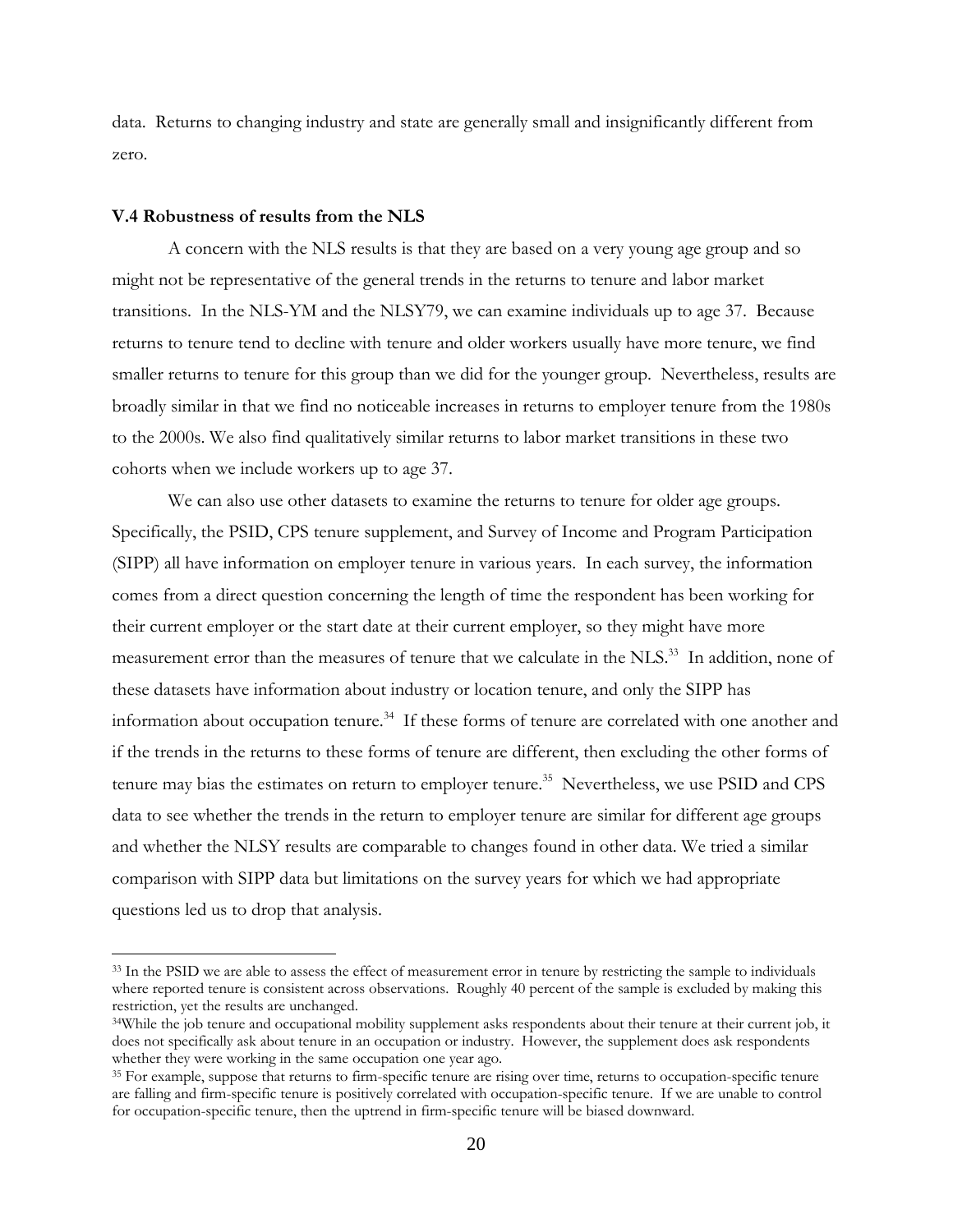Table 9 shows estimates of the return to employer tenure in the PSID and CPS for the same time periods of the NLSY79 and NLSY97, as well as the intervening time period for completeness. We also report returns to employer tenure from a comparable specification in our three NLS samples. In the PSID and CPS, we find similar trends over time in the return to employer tenure for older age groups as we find for young workers: estimates for the 2000s are either the same or lower than estimates for earlier time periods, providing no support for a decline in job transitions or migration on the basis of changing returns to tenure. When occupation, industry and location tenure are omitted from the NLSY, we obtain estimates of return to employer tenure that are quite similar to the PSID and CPS, further suggesting that the NLSY results are not unique to that data set.

It is worth noting that our estimates of the returns to tenure in the PSID are lower than those of Buchinsky, Fougere, Kramarz and Tchernis (2010), who identify this return from a combination of exclusion restrictions and functional form assumptions using the same dataset. To the extent that selection (even despite the use of fixed effects in our specification) is more likely to bias our estimates up rather than down, this comparison reassures us that any upward bias in our estimates is probably not large.<sup>36</sup>

Turning to the wage gain associated with changing employers, we can obtain estimates for older workers in the PSID. We use a specification similar to that in the NLS except that we cannot include indicators for occupation, industry, or location switching, nor can we control for occupation, industry, or location tenure. Also, we look at two-year wage changes because after 1997 the PSID was only collected every other year. As reported in Table 10, the most striking result is that the return to changing employers is larger in the 1995 to 2001 period than it was in either the earlier or later periods. Even so, there does appear to be a modest decline in the wage gain associated with changing employers from the 1980s to the 2000s for all but the 50-64 age group.<sup>37</sup> In that sense, these results are consistent with those found in the NLS.

#### **VI. What is behind declining returns to job transitions?**

 $\overline{a}$ 

 To recap, we find that returns to firm-specific human capital have not changed appreciably since the 1970s, suggesting that the benefits that accrue from staying with one's employer have not

<sup>36</sup> We tried using the same instruments for tenure as Buchinsky, Fougere, Kramarz and Tchernis, but these variables (marital status, number of children and household non-labor income) were not strong predictors of tenure in our sample. It is possible that these instruments are less useful in our context because we split our sample by age, and these variables may be better predictors of tenure over a wider age range. The differing results also may partly owe to the functional form imposed by Buchinsky, Fougere, Kramarz and Tchernis.<br><sup>37</sup> This result is robust to excluding the 2007-2009 recession and post-recession years.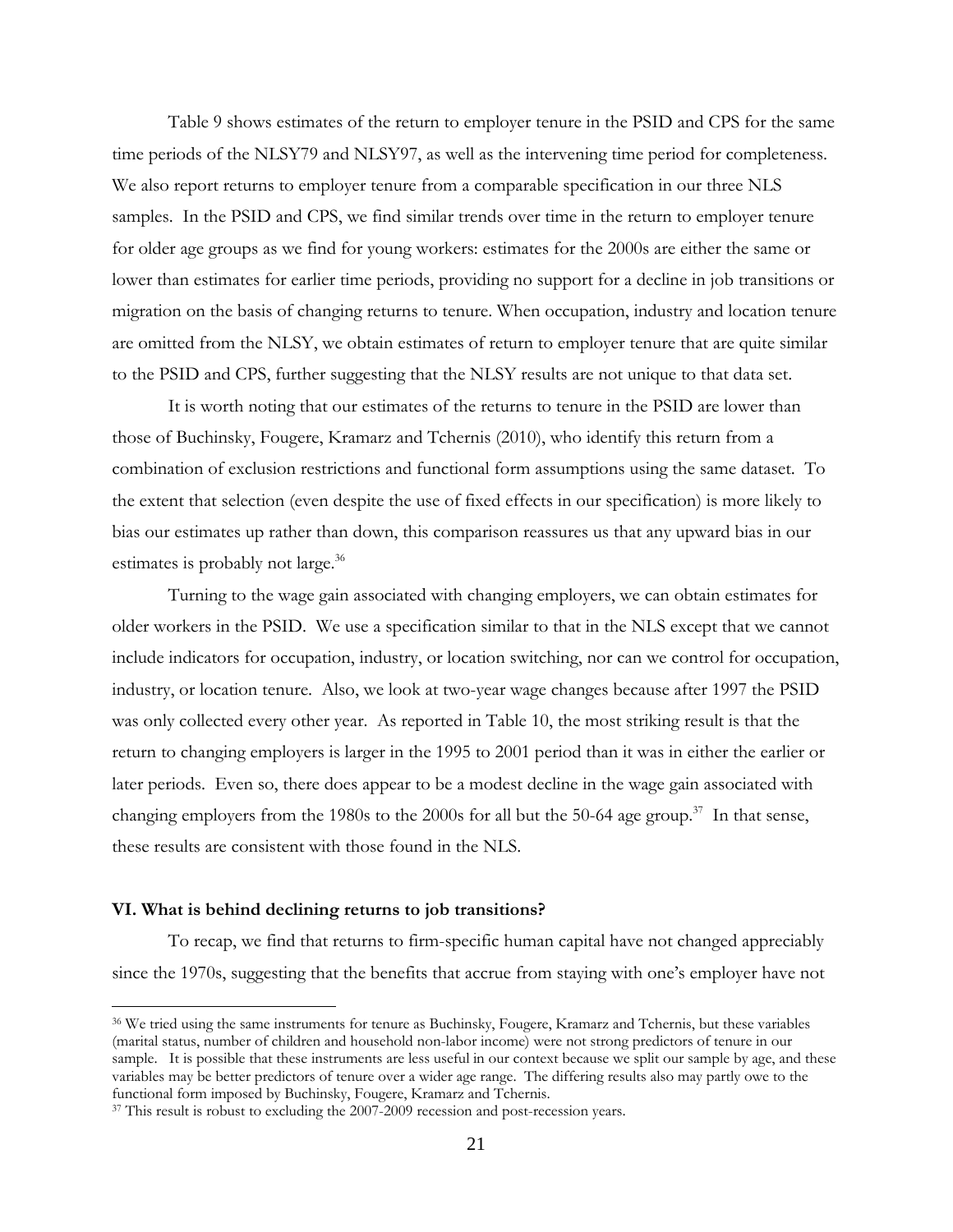changed over time. At the same time, the wage gains associated with changing employers have become smaller, consistent with the idea that the distribution of wage offers has shifted in a way that has made labor market transitions less desirable to workers. One possible explanation for this type of change in the distribution of wages offers is the argument made by Kaplan and Schulhofer-Wohl (2013) that wage offers have become more similar across local labor markets. However, the distribution of wage offers appears to have changed even for offers within the same geographic area. For example, job transitions have declined among individuals that did not change their state of residence (Figure 8).<sup>38</sup> Moreover, in unreported analysis of NLSY respondents who did not make a cross-state move during their time in the survey, we find a decline in the return to changing employers that is identical to the return estimated from the full sample. This result suggests that workers may be facing a relatively less desirable set of outside options (compared to their current job or job offer) both across and within local labor markets.

One factor that could give rise to a narrowing in the distribution of wage offers (regardless of geographic location) relative to one's current offer is an increase in initial match quality over time. In this case, fewer outside options would be desirable (from a social welfare perspective) and achieving a large wage gain by changing employers would be difficult, thus reducing the fraction of people who change employers. However, the only way that one could interpret our results as supportive of higher match quality is if match quality is only reflected in the initial wage and not in changes in wages over time with an employer.. Although it is possible to imagine such a scenario, we would find rising match quality coupled with flat returns to employer tenure something of a puzzle.

An alternate hypothesis is that the broader U.S. labor market may have changed in a way that narrows the distribution of offers that can be made to or received by workers irrespective of whether the offer arrives from the same local labor market or not. We can obtain some insight into the influence of the outside market on worker wages using a test developed by Beaudry and DiNardo (1991). They argue that in a spot market for labor, wages should be related to contemporaneous labor market conditions. If wages are primarily determined by long-term implicit contracts between workers and firms and workers are tied to the firm for the length of their employment spell, then wages should reflect labor market conditions at the time the worker was hired. Finally, if wages are determined by implicit contracts but workers are free to move between firms, then wages should be related to the best labor market conditions since the worker was hired.

<sup>&</sup>lt;sup>38</sup> This is true at least since the mid-1990s and perhaps farther back, depending on how the trend line is drawn to adjust for the strongly cyclical nature of job transitions.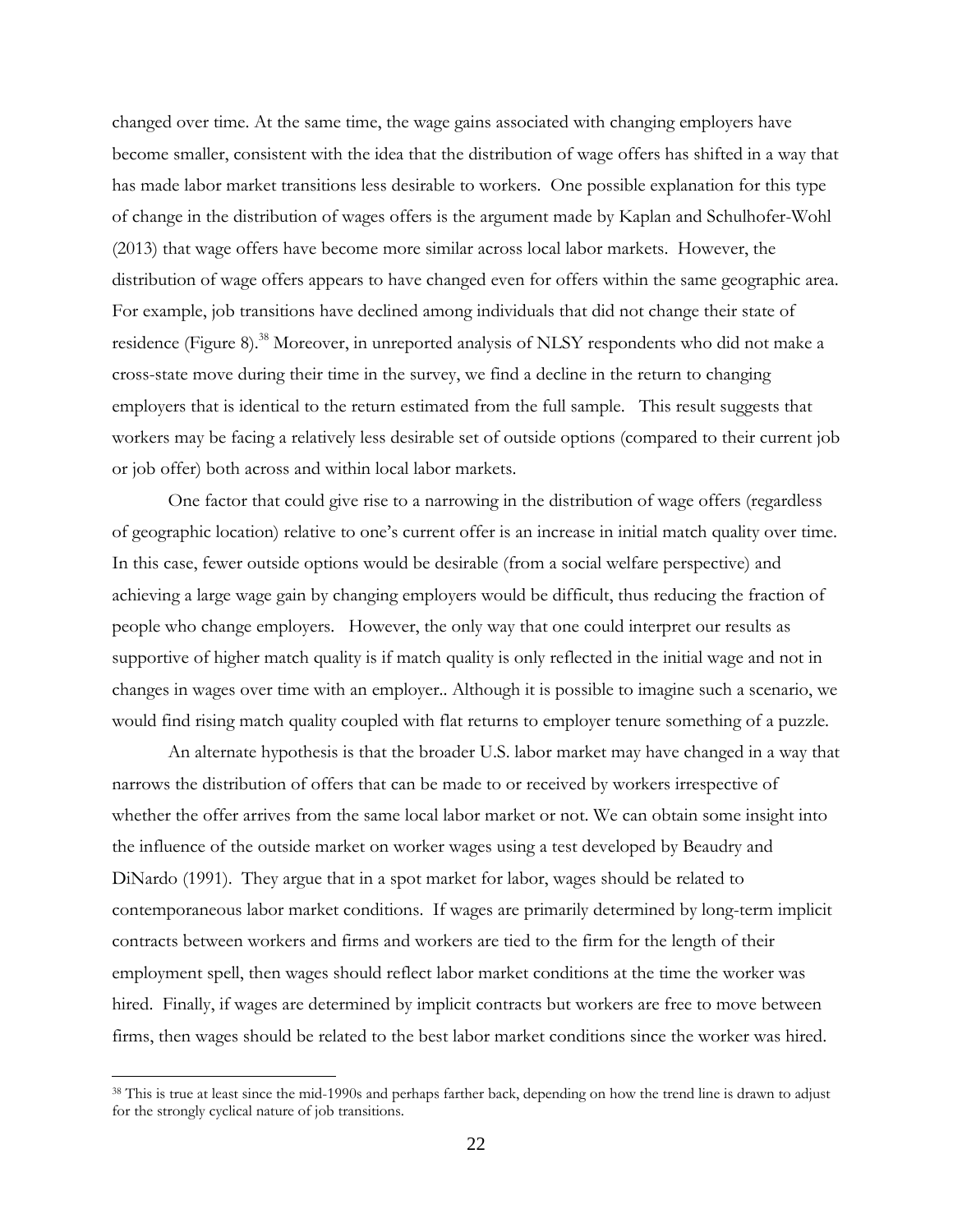Using data from the PSID and CPS in the late 1970s and early 1980s, they find the strongest support for the implicit contract model with costless worker mobility. Grant (2003) finds similar results using the original cohorts of the National Longitudinal Surveys and the NLSY79.

 Following these studies, we estimate a log wage equation that includes labor market conditions at three points in time: contemporaneous conditions, conditions at the time a worker started her current job, and the most favorable conditions that obtained from the time the job started to the present. We use the annual national unemployment rate for all individuals aged 16 and older as our measure of labor market conditions.<sup>39</sup> Other controls include age, age squared, employer tenure, and employer tenure squared. The PSID and NLSY specifications also include individual fixed effects, while the CPS tenure supplement specification includes educational attainment, indicators for non-white and ever-married, and industry and region fixed effects. The one notable difference between our specification and that in Beaudry and Dinardo (1991) is that our samples are long enough to include a quadratic time trend, so that our results are not driven by trends in unemployment and wages. Our main innovation over the earlier two papers is to examine whether the importance of external labor market conditions has changed over time.

 We find evidence that it has, at least since the 1990s. As shown in Table 11, like the earlier two papers, we find that the minimum unemployment rate since a worker was hired had a large impact on wages in the 1980s and into the 1990s. This is true in all three datasets, regardless of the age range included. Grant (2003) also finds a significant and statistically similar relationship in the 1970s and 1980s using the NLS original cohorts. However, in the 2000s the connection between wages and the minimum unemployment rate is much weaker, particularly for younger workers.<sup>40</sup> At the same time, initial conditions seem to have become more important for wages, with magnitudes that are comparable to the correlation with the minimum unemployment rate in earlier decades. Although the PSID and CPS show a significant correlation of the contemporaneous unemployment rate with wages in the 1980s and 1990s, its sign does not make sense; in the NLSY this coefficient is insignificant but has the expected sign.<sup>41</sup>

 $\overline{a}$ 

<sup>39</sup> Results are similar if we use state-level labor market conditions, allowing us to include year fixed-effects in the regression. However, we prefer the specification that uses national conditions because wage offers can come from outside of one's state of residence.

<sup>40</sup> In the PSID, when the 2007-2009 recession and post-recession years are excluded, the coefficient on the minimum unemployment rate in the 2000s falls to -0.017 and is insignificantly different from zero. Otherwise, all estimates in Table 11 are robust to excluding that recession, as well as to omitting individuals whose current job has lasted less than one year (for whom initial conditions, best conditions and contemporaneous conditions are all the same). 41 We find similar estimates in the CPS and PSID when excluding the other two measures of labor market conditions, so

this result is not driven by a high degree of colinearity with the other two measures. We also find similar estimates when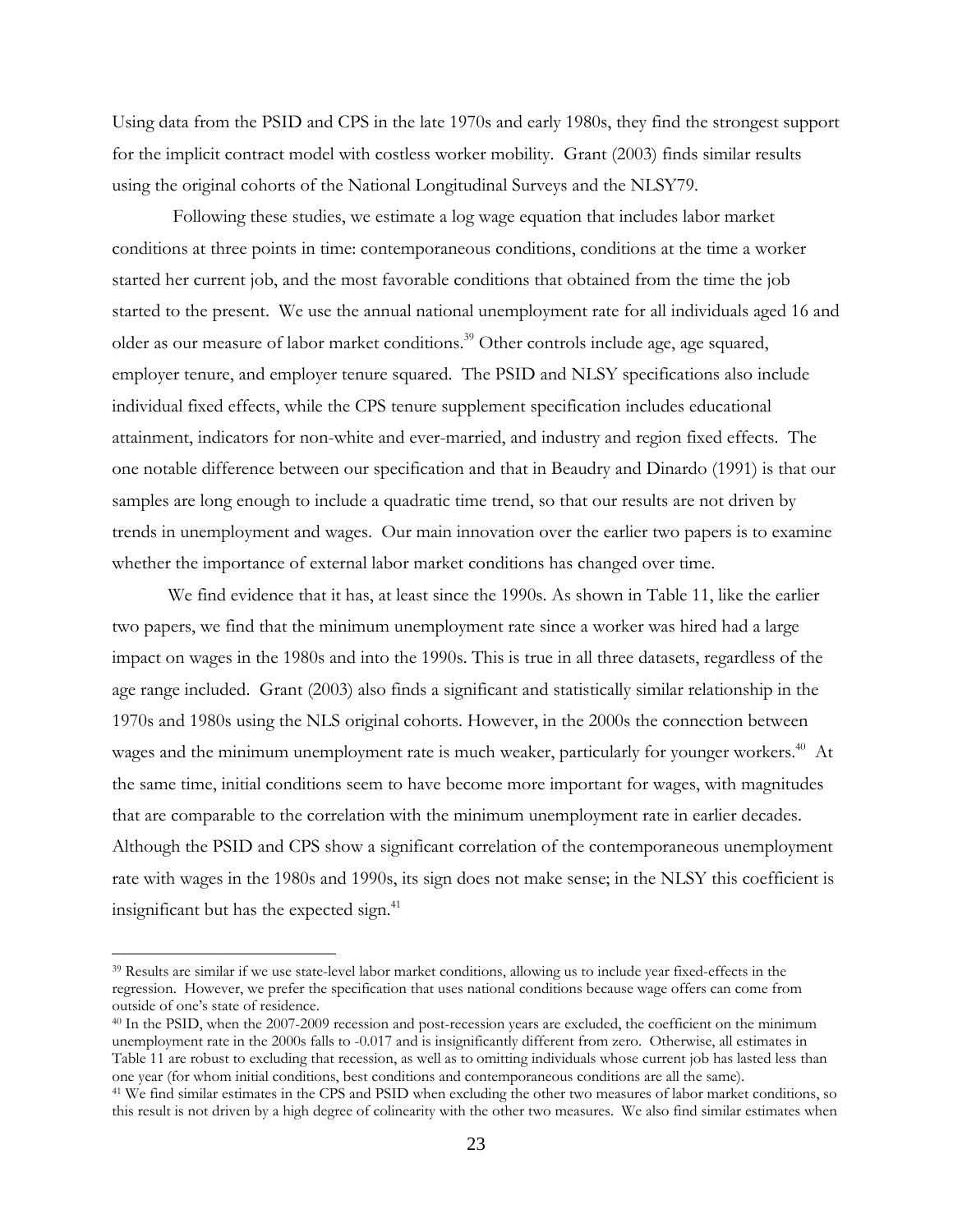What do these results imply about the role of the employer-employee relationship in declining labor market and geographic transitions? One possibility is that the shift in implicit contracts (initial conditions mattering more than best conditions over the worker's tenure) is simply a symptom of declining geographic mobility. If workers are less able to move across markets, then initial labor market conditions should become more important than best labor market conditions. But this interpretation cannot explain why labor market transitions have fallen even for workers who remain in the same labor market.

Another explanation for the results shown in Table 11 is that the distribution of outside options open to a worker has changed. For example, an increase in firms' bargaining power may have decreased workers' share of profits, reducing the incentive to change firms based on variation in this component of wages, and thereby causing implicit contracts to continue for longer periods of time. Possible factors that may have reduced worker bargaining power include the decline of unionization; the diffusion of formal human resources practices or monitoring technology, which could homogenize pay across firms; and intensified product market competition (perhaps related to globalization), which could reduce the rents available for firms to share with workers.<sup>42</sup> Another possibility, and one to which we return in the next section, is that job search has changed in response to a rise in inequality in average pay across firms.

We can gain some insight into whether the change in implicit contracting is related to a change in migration costs or to a change in the distribution of workers' outside options by examining individuals who moved across state lines. We would not expect a change in migration costs to have first-order effects on the firm-worker arrangement for individuals who have demonstrated an ability to move. By contrast, a shift in the distribution of outside options is more likely to affect workers similarly, regardless of their mobility. Since the CPS is a cross section, we can only examine groups of mobile workers in the PSID and NLSY. Results (available upon request) for those who migrate in the NLSY are consistent with those for the entire sample, in that the negative correlation between wages and the minimum unemployment rate diminishes from the 1979 to 1997 cohort, while the negative correlation between wages and the initial unemployment

 $\overline{a}$ 

using state-level unemployment rates to measure labor market conditions and including year fixed effects, so the positive correlation between contemporaneous conditions and wages is estimated from cross-sectional rather than time series variation. Thus, we leave this result in the CPS and PSID as something of a puzzle. In the NLSY79, the contemporaneous unemployment rate has a negative and significant relationship with the wage when other unemployment rates are excluded. In the NLSY97, the coefficient on current unemployment alone is negative but not significant.

<sup>&</sup>lt;sup>42</sup> For an example of how technology has allowed firms to monitor worker productivity in minute detail, see Mas and Moretti (2009).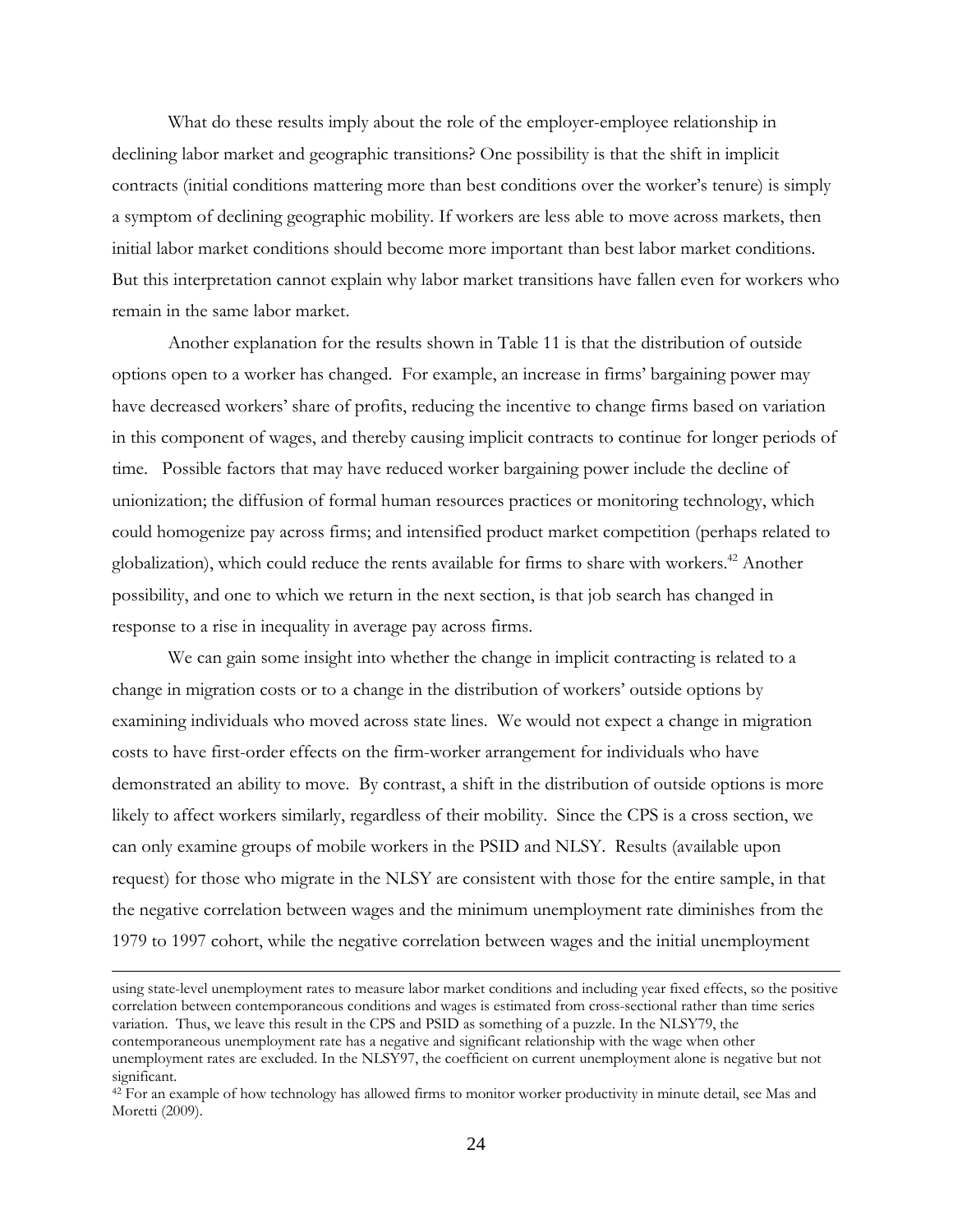rate becomes larger.<sup>43</sup> By contrast, the PSID shows no clear changes in implicit contracting over time for those who migrate.

We conclude that the evidence is somewhat more supportive of the interpretation that changes in the distribution of outside options, rather than changes in migration costs, are the factor underlying the shift in the correlation between wages and labor market conditions. Moreover, because the decline in job transitions for non-migrants begins a little later than the decline in interstate migration (as shown in Figure 8), and because the change in implicit contracting seems to have begun in the 2000s, we surmise that any changes in the distribution of outside options have been more pronounced in the last half of our period. Additional support for this idea can be found in Partridge et al. (2012). They find that after 2000, US workers are less likely to migrate to arbitrage demand shocks than they were in 1990. Instead, demand shocks are more likely to be met by changes in the local participation rate or decreasing local unemployment. One possible explanation, based on our analysis, is that such demand shocks may no longer generate the types of wage gains they had in the past, making them a less likely to motivate a long-distance move.<sup>44</sup> These ideas, as well as other potential explanations for the change in implicit contracting, are clearly an important avenue of further research.

#### **VII. Conclusion**

 $\overline{a}$ 

In this paper, we examine explanations for the secular decline in interstate migration since the 1980s. Demographic and socioeconomic factors can account for little of this decrease. By contrast, there is a strong empirical relationship between the downtrend in migration and downward trends in a variety of labor market transitions—i.e. a decline in the fraction of workers moving from job to job, changing industry, and changing occupation that occurred over the same period. We explore a number of reasons why both types of flows might have diminished over time, including changes in the distribution of job opportunities across space, polarization in the labor market, and concerns of dual-career households. We find little empirical support for any of these hypotheses. Because labor market transitions occur much more frequently than long-distance migration and because

<sup>&</sup>lt;sup>43</sup> We also found similar results for individuals who resided outside of their birth state at the onset of the survey, a group which likely faces lower migration costs than average.<br><sup>44</sup> Partridge et al. (2012) also find "preliminary evidence that geographical mobility is increasingly tied to occupationally-

based demand shocks." This echoes our finding that occupation change appears to have become an important driver of wage growth since the 1990s.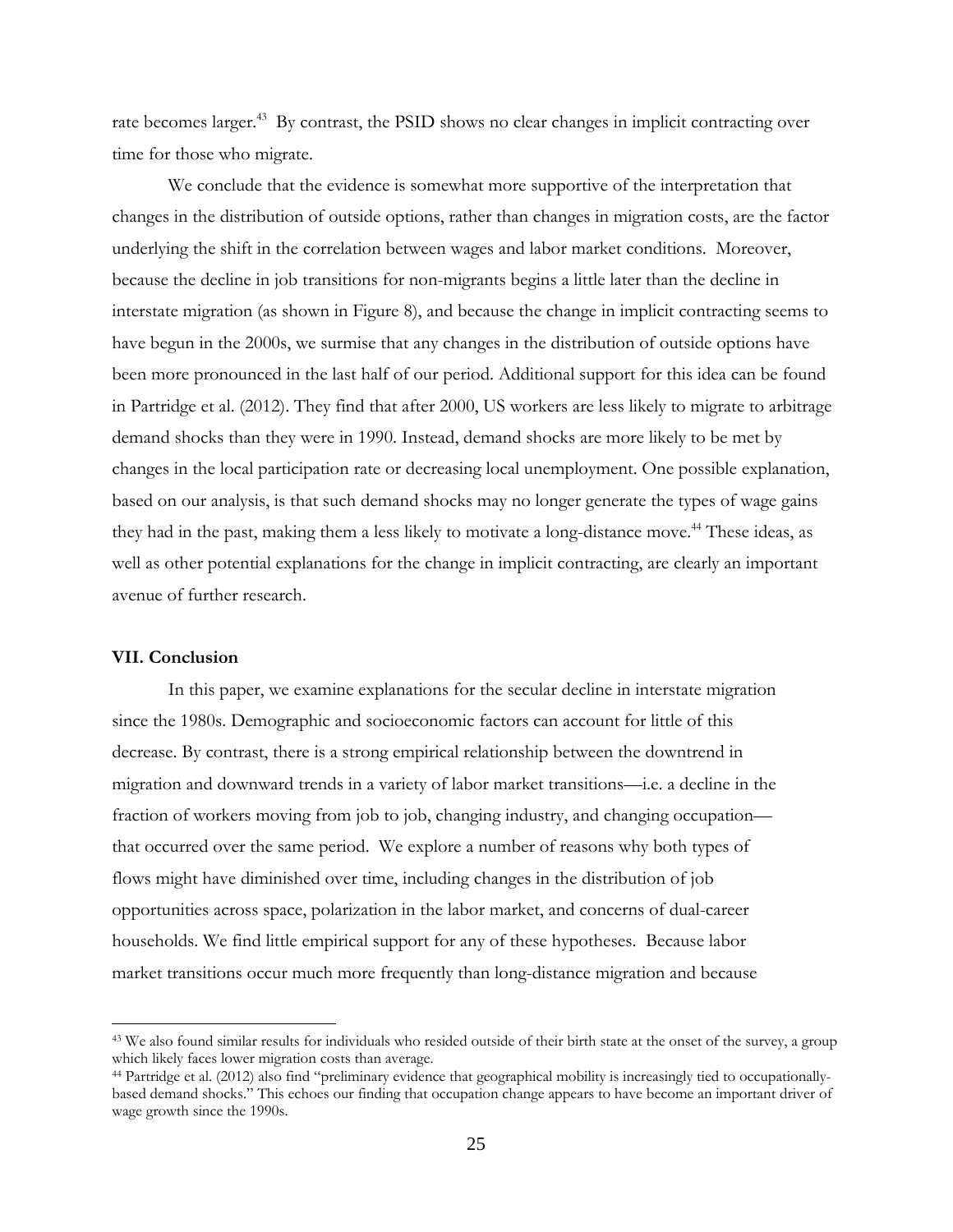labor market transitions have been declining even for workers that remain in the same state, it seems unlikely that an increase in the cost of migration would be able to explain the decrease in labor market transitions. Rather, the decline in labor market transitions– particularly transitions across employers– has likely led to the associated decline in longdistance migration.

To gain further insight into the cause of the decline in labor market transitions, we take a reduced-form approach to estimating the wage-related net benefits of changing firms. We find that the return to firm-specific human capital, a proxy for the cost of changing firms, has not changed appreciably since the 1970s. By contrast, the wage gains associated with changing employers have declined over time. We establish these results using data from young workers in three cohorts of the NLS spanning the 1970s to the 2000s. Although the NLS provides the longest time period and richest set of control variables, we find similar results in the CPS and PSID.

We conclude that the decline in job transitions appears to be related to a decline in the return to job changing over this period. Because wage growth that accrues while a worker remains within the same firm has been roughly constant over time, it appears that the average quality of the worker-firm match has not changed (unless match quality does not affect a worker's wage profile). Instead, the interaction of workers with the external labor market—and the effects of this interaction on wage setting behavior within a firm—must now be somehow different than it was in earlier decades. In support of this interpretation, in the spirit of Beaudry and Dinardo (1991) we find that the connection between wages and labor market conditions at the time the worker was hired has strengthened, while the connection between wages and the best labor market conditions since hire has become weaker. We interpret these results as suggesting that the distribution of wage offers that workers consider at a point in time has either shifted or narrowed in a way that makes transitions across employers less advantageous.

 These findings may relate to recent studies that find growing dispersion of establishment wage premia in the U.S. (Barth et al. 2013; Dunne, Foster, Haltiwanger and Troske 2004) and Germany (Card et al. 2013) in the last several decades. In particular, a wider distribution of establishment wage premia should increase the option value to continued search, thereby raising reservation wages (Rogerson, Shimer and Wright 2005). With higher reservation wages, workers should wait longer before accepting a new offer, decreasing the frequency of transitions between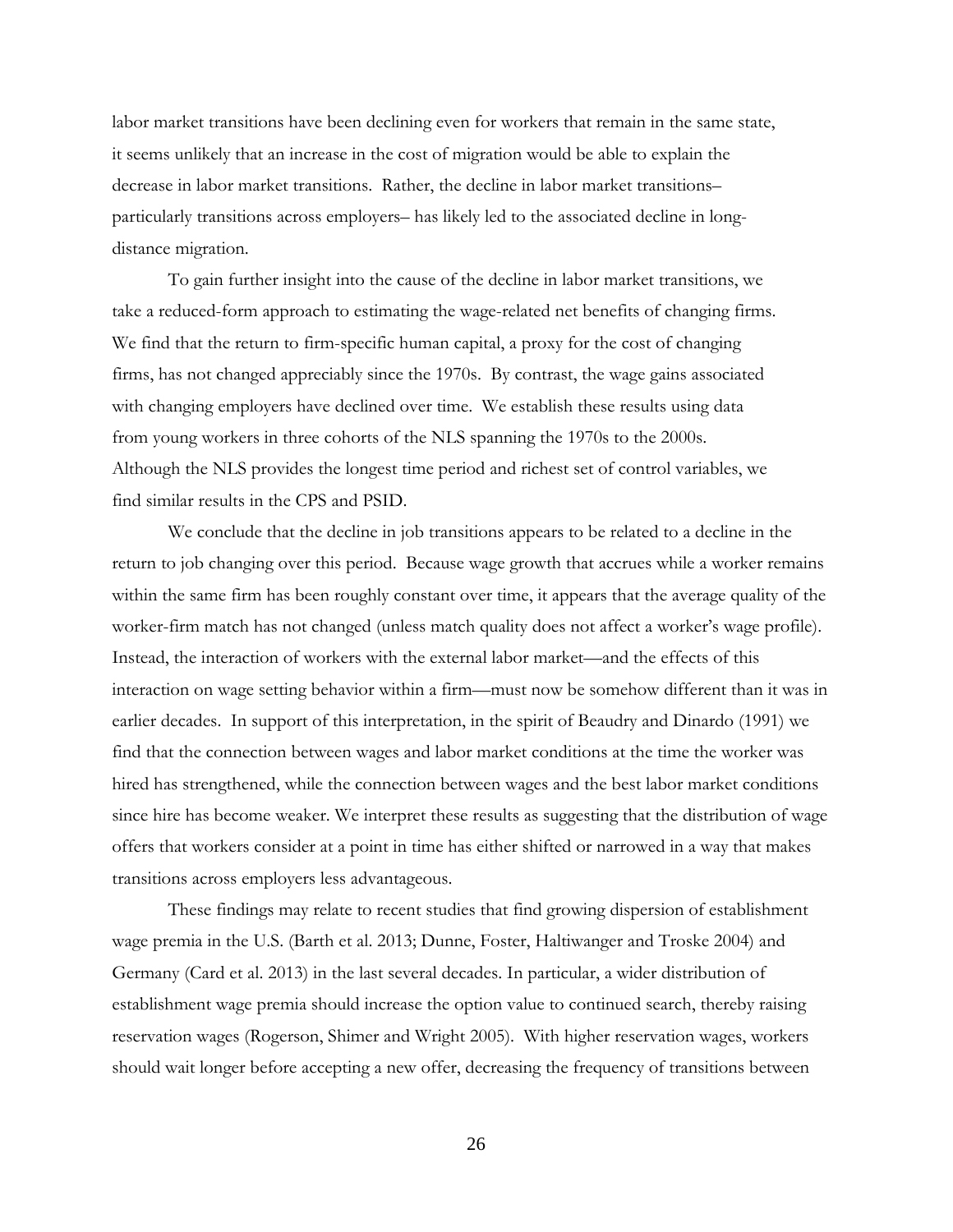jobs. Thus, it is possible that rising inequality in pay across establishments has limited job-to-job mobility for workers.

At first blush, it might seem that rising dispersion in establishment premia would raise the wage gains to transitioning across firms, a prediction that contrasts with our findings in Table 8. However, it is possible that assortative matching of workers and firms has increased alongside rising dispersion in establishment premia.<sup>45</sup> If high quality workers are more likely to be at high quality firms, then wage changes upon employer switching could decline even as establishment wage premia rise. Card et al. find that sorting of workers by ability across establishments has indeed risen in Germany. Similarly, Crane (2013) finds evidence that the US labor market exhibits strong assortative matching in the 2000-2008 period.<sup>46</sup> Clearly, an important direction of future research should be to examine the relationships between establishment wage premia, assortative matching, and wage changes when workers change jobs in more detail using both theoretical and empirical approaches.

Importantly, our analysis does not necessarily indicate that economic activity in the U.S. has become less dynamic. In fact, although we cannot definitively rule out a role for higher migration costs or other constraints on geographic and labor market transitions, our results point more towards the idea that fewer location and job changes are needed in today's economy. At this stage, we view our evidence on the reasons for the dual declines in geographic mobility and labor market transitions as intriguing, but speculative. As these trends seem to have become an enduring feature of the U.S. economy, further research is needed to shed light on the mechanisms driving these declines.

#### **References**

 $\overline{a}$ 

Autor, David. 2010. "The Polarization of Job Opportunities in the U.S. Labor Market: Implications for Employment and Earnings." *Center for American Progress* and *The Hamilton Project.* 

Autor, David, Lawrence Katz, and Melissa Kearney. 2008. "Trends in Wage Inequality: Re-Assessing the Revisionists." *Review of Economics and Statistics.* 90(2): 300-323.

Bachmann, Rudiger and Daniel H. Cooper. 2012. "Cyclical and Sectoral Transitions in the U.S. Housing Market." FRB Boston Working Papers Series 12-17.

<sup>&</sup>lt;sup>45</sup> This relationship could be coincidental or causal. If workers spend more time searching as a result of rising establishment premia, one might expect grreater sorting of workers across firms by ability. It is beyond the scope of this

 $46$  Although Barth et al. (2013) do not find evidence of an increase in assortative matching in the US, Crane (2013) argues that by not controlling for firm characteristics, the method in Barth et al. (2013) and in other papers is biased against finding assortative matching.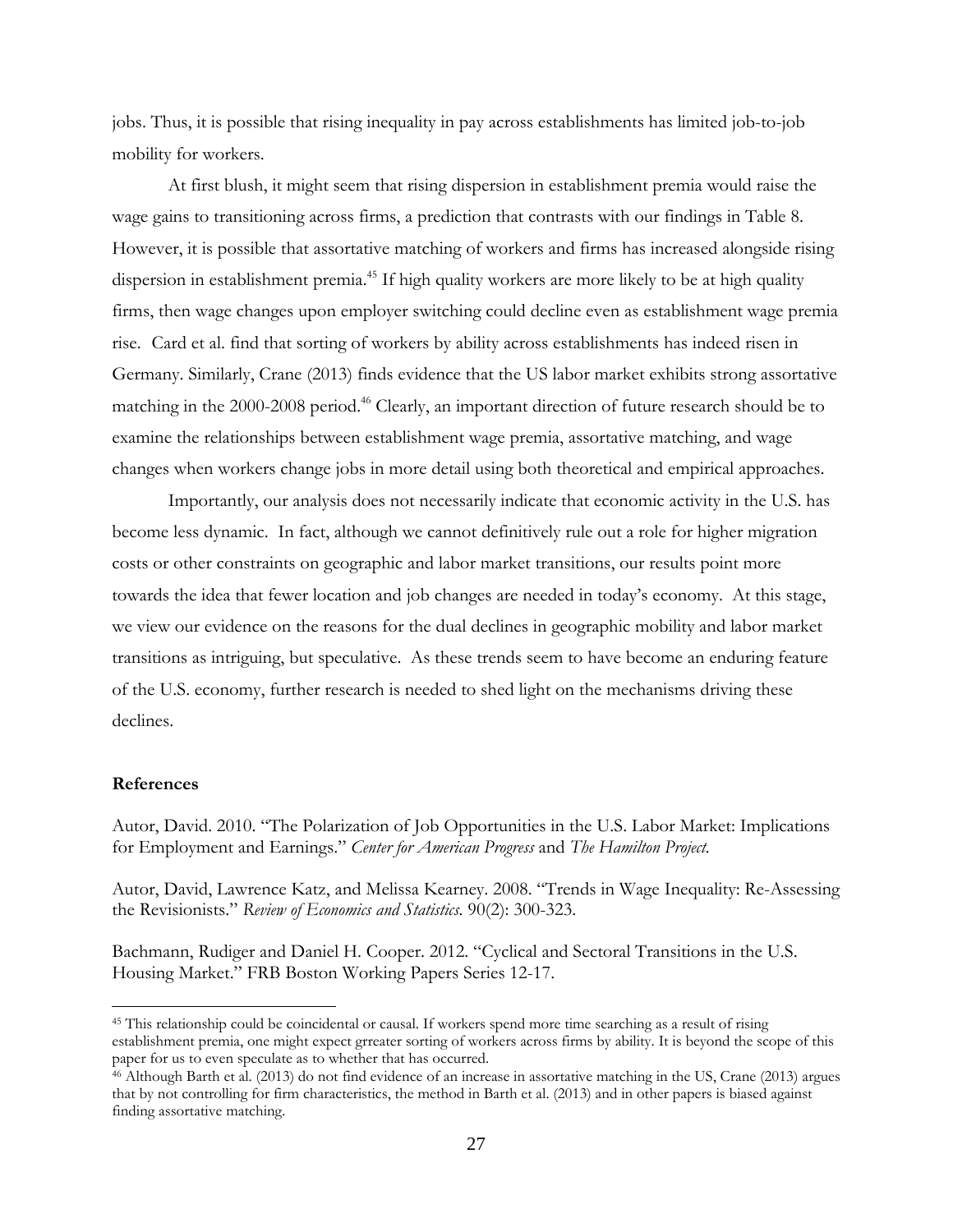Batini, Nicoletta, Oya Celasun, Thomas Dowling, Marcello Estevao, Geoffrey Keim, Martin Sommer and Evridiki Tsounta. 2010. "United States: Selected Issues Paper." International Monetary Fund Country Report 10/248.

Barth, Erling, Alex Bryson, James C. Davis and Richard B. Freeman. 2014. "It's Where You Work: Increases in Earnings Dispersion across Establishments and Individuals in the U.S." *Manuscript*. Paper presented at the 2013 Journal of Labor Economics conference in honor of Edward Lazear, Stanford Graduate School of Business.

Beaudry, Paul and John DiNardo. 1991. "The Effect of Implicit Contracts on the Movement of Wages over the Business Cycle." *Journal of Political Economy*. 99(4): 655-688.

Benson, Alan. 2012. "Re-Thinking the Two-Body Problem: The Segregation of Women into Geographically Flexible Occupations." *Manuscript*, MIT.

Borjas, George J. 2001. Does Immigration Grease the Wheels of the Labor Market?" *Brookings Papers on Economic Activity.* 2001 (1), 69-119.

Buchinsky, Moshe, Denis Fougere, Francis Kramarz, and Rusty Tchernis. 2008. "Interfirm Mobility, Wages, and the Returns to Seniority and Experience in the U.S." Center for Applied Economics and Policy Research Working Paper 2008-006.

Cadena, Brian and Brian Kovak. 2013. "Immigrants Equilibrate Local Labor Markets: Evidence from the Great Recession." *Manuscript*. UC-Boulder.

Card, David, Jorg Heinig, and Patrick Kline. 2013. "Workplace Heterogeneity and the Rise of West German Wage Inequality." *Quarterly Journal of Economics*. 128(3): 967-1015.

Cooke, Thomas J. 2011. "It is not Just the Economy: Declining Migration and the Rise of Secular Rootedness." *Population, Space and Place.* 17: 193-203.

Corrado, Carol, Charles Hulten, and Daniel Sichel. 2009. "Intangible Capital and U.S. Economic Growth." *The Review of Income and Wealth*. 55(3): 661-685.

Costa, Dora and Matthew Kahn. 2000. "Power Couples: Changes in the Locational Choice of the College Educated." *Quarterly Journal of Economics*. 115(4): 1287-1315.

Crane, Leland. 2013. "Firm Dynamics and Assortative Matching." *Manuscript*. University of Maryland.

Davis, Steven J., R. Jason Faberman, and John Haltiwanger. 2012. "Labor Market Flows in the Cross Section and Over Time." *Journal of Monetary Economics*. 25(1): 1-18.

Dunne, Timothy, Lucia Foster, John Haltiwanger, and Kenneth R. Troske. 2004. "Wage and Productivity Dispersion in United States Manunfacturing: The Role of Computer Investment." *Journal of Labor Economics*. 22(2): 397-429.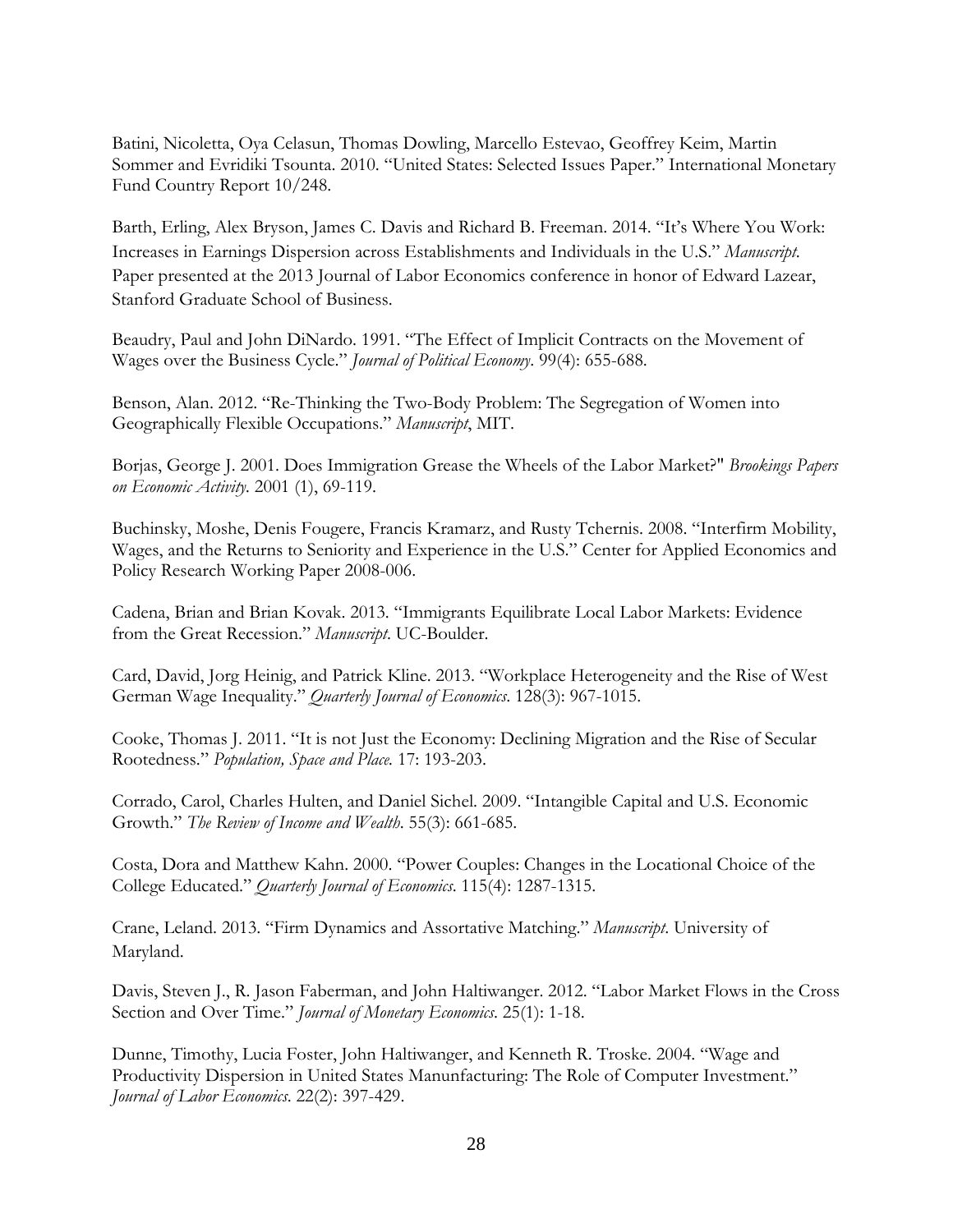Davis, Steven J., R. Jason Faberman, and John Haltiwanger. 2012. "Labor Market Flows in the Cross Section and Over Time." *Journal of Monetary Economics*. 59(1): 1-18.

Frey, William H. 2009. "The Great American Migration Slowdown: Regional and Metropolitan Dimensions." http://www.brookings.edu/reports/2009/1209\_migration\_frey.aspx

Fujita, Shigeru. 2012. "Declining Labor Turnover and Turbulence." Federal Reserve Bank of Philadelphia, Working Paper No. 11-44/R.

Ganong, Peter and Daniel Shoag. 2013. "Why Has Regional Income Convergence in the U.S. Declined?" Harvard Kennedy School Working Paper No. RWP12-028.

Garthwaite, Craig, Tal Gross and Matthew Notowidigdo. 2013. "Public Health Insurance, Labor Supply, and Employment Lock." *NBER Working Paper* #19220.

Grant, Darren. 2003. "The Effect of Implicit Contracts on the Movement of Wages over the Business Cycle." *Industrial and Labor Relations Review*. 56(3): 393-408.

Gruber, Jonathan and Brigitte C. Madrian. 2002. "Health Insurance, Labor Supply, and Job Mobility: A Critical Review of the Literature." NBER Working Paper 8817.

Hellerstein, Julie and Neumark, David. 1995. "Are Earnings Profiles Steeper than Productivity Profiles? Evidence from Israeli Firm-Level Data." *Journal of Human Resources*. 30(1): 89-112.

Hyatt, Henry R. and James R. Spletzer. 2013. "The Recent Decline in Employment Dynamics." Center for Economic Studies research paper 13-03 (U.S. Census Bureau).

Jovanovic, Boyan. 1979. "Job Matching and the Theory of Turnover." *Journal of Political Economy.*87(5):972-990.

Kambourov, Gueorgui. and Manovskii, Iourii. 2009. "Occupational Specificity of Human Capital." *International Economic Review*. 50(1): 63-115.

Kahn, Lisa. 2010. "The Long-Term Labor Market Consequences of Graduating from College in a Bad Economy." *Labour Economics*. 17(2): 303-316.

Kaplan, Greg and Sam Schulhofer-Wohl. 2012. "Inter-state Migration Has Fallen by Less Than You Think." *Demography*. DOI 10.1007/s13524-12-0110-3.

Kaplan, Greg and Sam Schulhofer-Wohl. 2013. "Understanding the Long-Run Decline in Interstate Migration." *Working paper 697*, The Federal Reserve Bank of Minneapolis.

Koerber, Kin. 2007. "Comparison of ACS and ASEC Data on Geographic Mobility: 2004." Manuscript, U.S. Census Bureau. Available at http://www.census.gov/acs/www/library/by\_year/2007/2007\_Koerber\_01.pdf.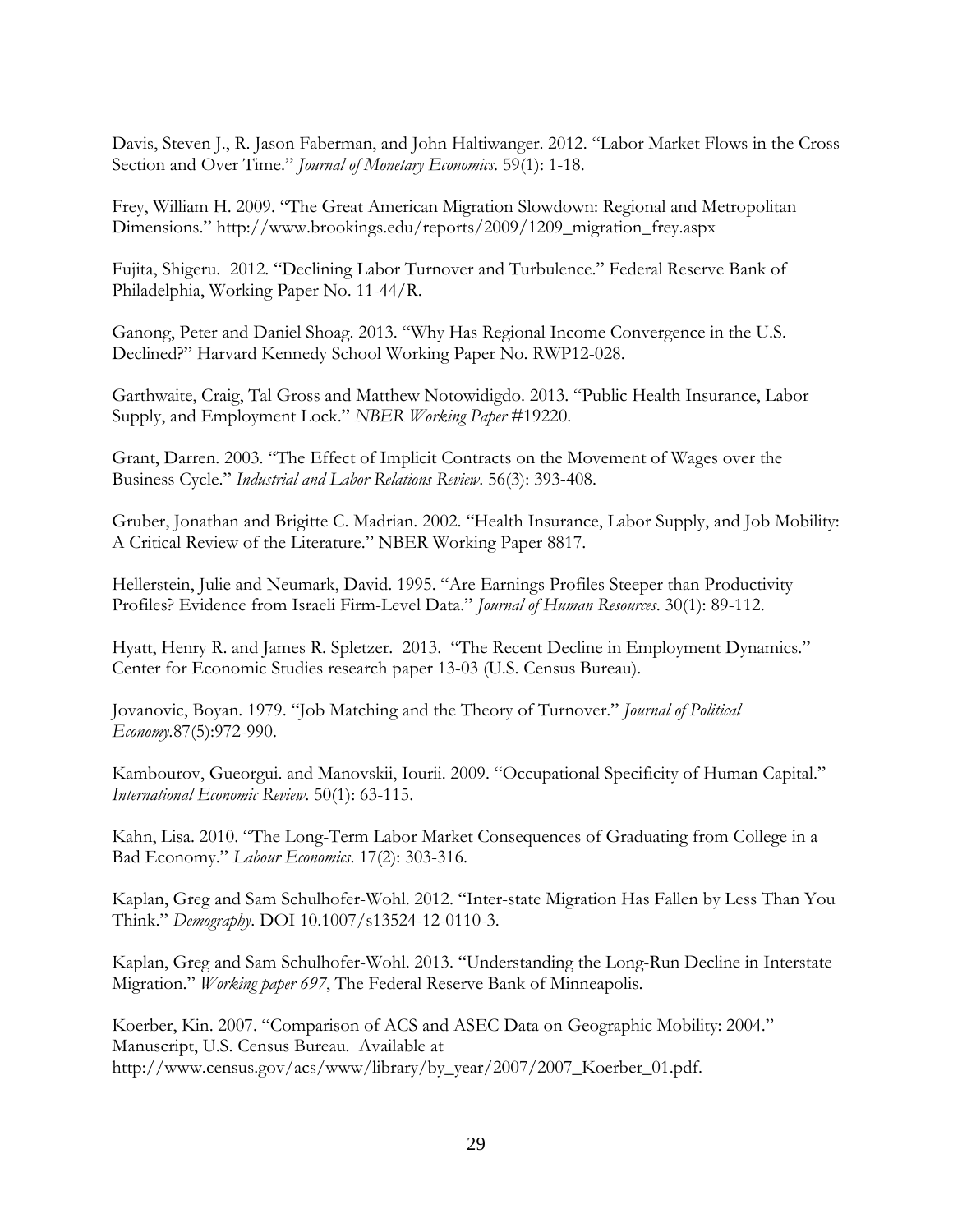Kreuger, Alan and Rouse, Cecilia. 1998. "The Effect of Workplace Education on Earnings, Turnover and Job Performance." *Journal of Labor Economics*. 16(1): 61-94.

Light, Audrey. 2005. "Job Mobility and Wage Growth: Evidence from the NLSY79." *Monthly Labor Review*. 128 (February 2005): 33-39.

Madrian, Brigitte C. 2004. "Health Insurance Portability, Labor Supply and Job Mobility." Inter-American Conference on Social Security Working Paper 04012.

Mas, Alexandre and Enrico Moretti. 2009. "Peers at Work." *American Economic Review*. 99(1): 112-45.

Molloy, Raven, Christopher L. Smith, and Abigail Wozniak. 2011. "Internal Migration in the US." *Journal of Economic Perspectives*. 25(3): 173-196.

Moscarini, Giuseppe and Kaj Thomsson. 2007. "Occupational and Job Mobility in the US." *Scandinavian Journal of Economics*. 109(4): 807-836.

Neal, Derek. 1995. "Industry-Specific Human Capital: Evidence from Displaced Workers." *Journal of Labor Economics*. 13(4): 653-677.

Parent, Daniel. 2000. "Industry-Specific Capital and the Wage Profile: Evidence from the National Longitudinal Survey of Youth and the Panel Study of Income Dynamics." 18(2): 306-323.

Partridge, Mark D., Dan S. Rickman, M. Rose Olfert, and Kamar Ali. 2012. "Dwindling U.S. Internal Migration: Evidence of Spatial Equilibrium or Structural Shifts in U.S. Labor Markets." *Regional Science and Urban Economics*, 42(2012): 375-388.

Rogerson, Richard, Robert Shimer, and Randall Wright. 2005. "Search-Theoretic Models of the Labor Market: A Survey." *Journal of Economic Literature.* 43(4): 959-988.

Rosenbloom, Joshua L. and William A. Sundstrom. 2004. "The Decline and Rise of Interstate Migration in the United States: Evidence from the IPUMS, 1850-1990." In *Research in Economic History* Vol. 22, ed. Alexander Field, 289-325. Amsterdam and San Diego: Elsevier, JAI.

Saks, Raven and Abigail Wozniak. 2011. "Labor Reallocation over the Business Cycle: New Evidence from Internal Migration." *Journal of Labor Economics*. 29(4): 697-739.

Shaw, Kathryn L. 1984. "A Formulation of the Earnings Function Using the Concept of Occupational Investment." *Journal of Human Resources*. 19(3): 319-340.

Shaw, Kathryn L. 1987. "Occupational Change, Employer Change, and the Transferability of Skills." *Southern Economic Journal*. 53(3): 702-719.

Stewart, Jay (2007). "Using March Cps Data to Analyze Labor Market Transitions" *Journal of Economic and Social Measurement 32:* 177-97.

Topel, Robert H. and Michael P. Ward. 1992. "Job Mobility and the Careers of Young Men." *Quarterly Journal of Economics*. 107(2): 439-479.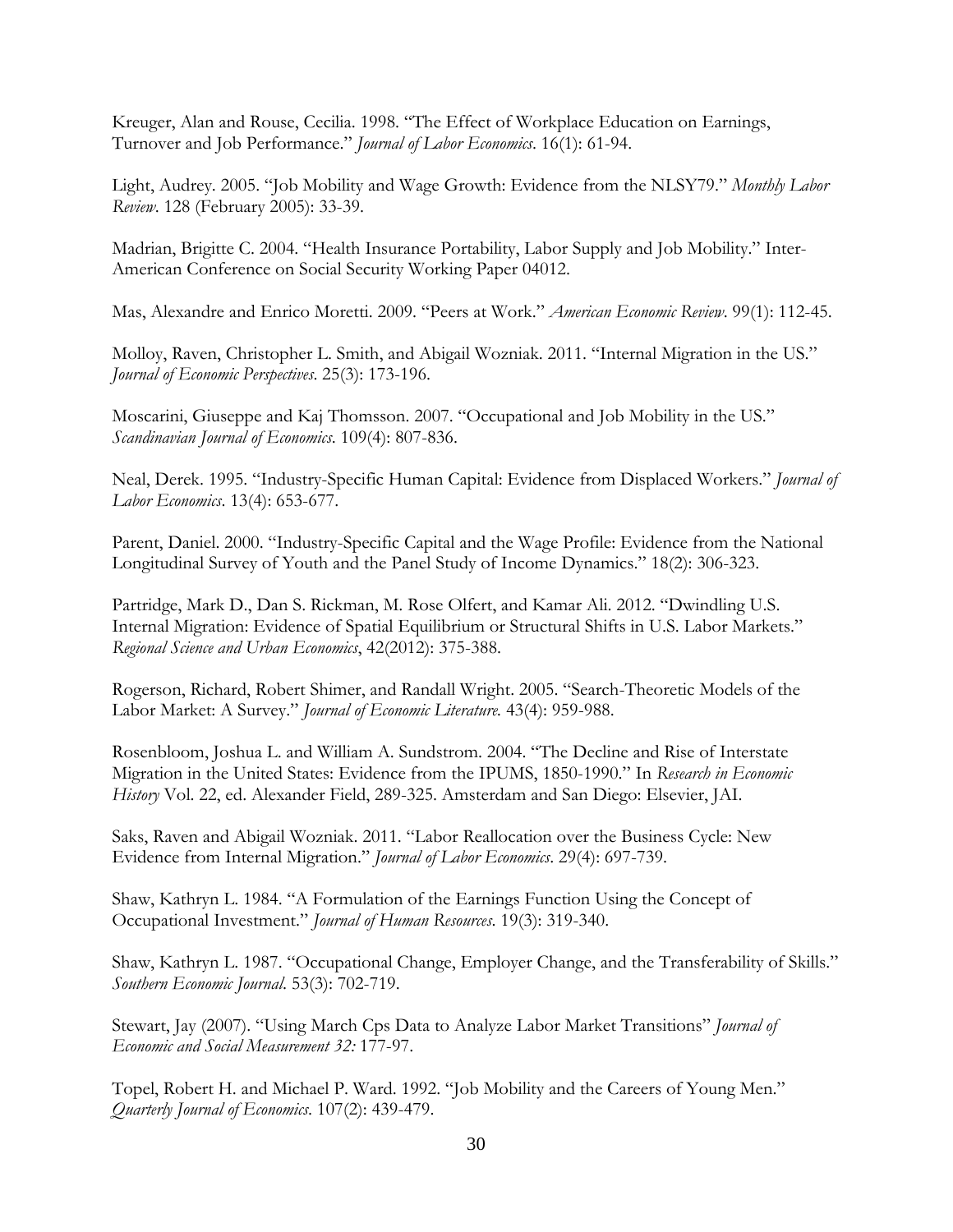|                        | Population Share |         |         | Within County         |         | Interstate Migration |  |
|------------------------|------------------|---------|---------|-----------------------|---------|----------------------|--|
|                        |                  |         |         | <b>Migration Rate</b> |         | Rate                 |  |
|                        | 1981-89          | 2002-12 | 1981-89 | 2002-12               | 1981-89 | 2002-12              |  |
| Age                    |                  |         |         |                       |         |                      |  |
| Age 20-24              | 12.2             | 9.4     | 22.2    | 19.1                  | 5.7     | 3.3                  |  |
| Age 25-34              | 25.0             | 18.6    | 16.8    | 15.2                  | 4.3     | 3.0                  |  |
| Age 35-44              | 19.3             | 22.7    | 8.7     | 6.6                   | 2.6     | 1.5                  |  |
| Age 45-54              | 27.5             | 34.8    | 4.6     | 3.8                   | 1.5     | 0.9                  |  |
| Age $55+$              | 16.5             | 14.9    | 2.8     | 2.2                   | 0.9     | 0.6                  |  |
| Homeownership          |                  |         |         |                       |         |                      |  |
| Renter                 | 29.6             | 27.4    | 22.3    | 16.9                  | 6.4     | 3.6                  |  |
| Homeowner              | 70.4             | 72.6    | 5.1     | 3.4                   | 1.5     | 0.9                  |  |
| Educational attainment |                  |         |         |                       |         |                      |  |
| Less than high school  | 26.8             | 13.9    | 7.7     | 7.2                   | 1.5     | 0.9                  |  |
| High school            | 38.1             | 30.6    | 8.3     | 6.3                   | 2.2     | 1.1                  |  |
| Some college           | 16.3             | 26.5    | 9.9     | 6.4                   | 3.1     | 1.5                  |  |
| College+               | 18.8             | 29.0    | 8.9     | 5.3                   | 4.2     | 2.1                  |  |

### **Table 1: Population Shares and Migration Rates by Selected Demographic and Socioeconomic Group**

Note. Authors' calculations based on data from the March CPS. Sample includes all individuals age 20 and up that do not have imputed migration data. Educational attainment is only available for individuals age 25 and up.

| Table 2. In-Migration, Out-Migration and INTentionally Census Division |              |         |         |               |         |                  |  |  |
|------------------------------------------------------------------------|--------------|---------|---------|---------------|---------|------------------|--|--|
|                                                                        | In-Migration |         |         | Out-Migration |         | Net In-Migration |  |  |
|                                                                        | 1981-89      | 2000-10 | 1981-89 | $2002 - 10$   | 1981-89 | 2002-10          |  |  |
| New England                                                            | 2.7          | 2.3     | 2.8     | 2.6           | $-0.1$  | $-0.3$           |  |  |
| Mid Atlantic                                                           | 1.6          | 1.7     | 2.2     | 2.2           | $-0.5$  | $-0.5$           |  |  |
| East North Central                                                     | 1.7          | 1.6     | 2.4     | 1.9           | $-0.6$  | $-0.3$           |  |  |
| West North Central                                                     | 2.7          | 2.4     | 3.1     | 2.5           | $-0.4$  | $-0.1$           |  |  |
| South Atlantic                                                         | 4.1          | 3.4     | 3.2     | 2.9           | 0.9     | 0.5              |  |  |
| East South Central                                                     | 3.0          | 2.8     | 3.0     | 2.5           | 0.0     | 0.3              |  |  |
| West South Central                                                     | 3.3          | 2.4     | 3.1     | 2.2           | 0.2     | 0.3              |  |  |
| Mountain                                                               | 5.6          | 4.3     | 5.0     | 3.6           | 0.6     | 0.7              |  |  |
| Pacific                                                                | 2.6          | 1.7     | 2.3     | 2.0           | 0.3     | $-0.3$           |  |  |

### **Table 2: In-Migration, Out-Migration and Net Migration by Census Division**

Note. Authors' calculations based on interstate migration data from the Internal Revenue Service.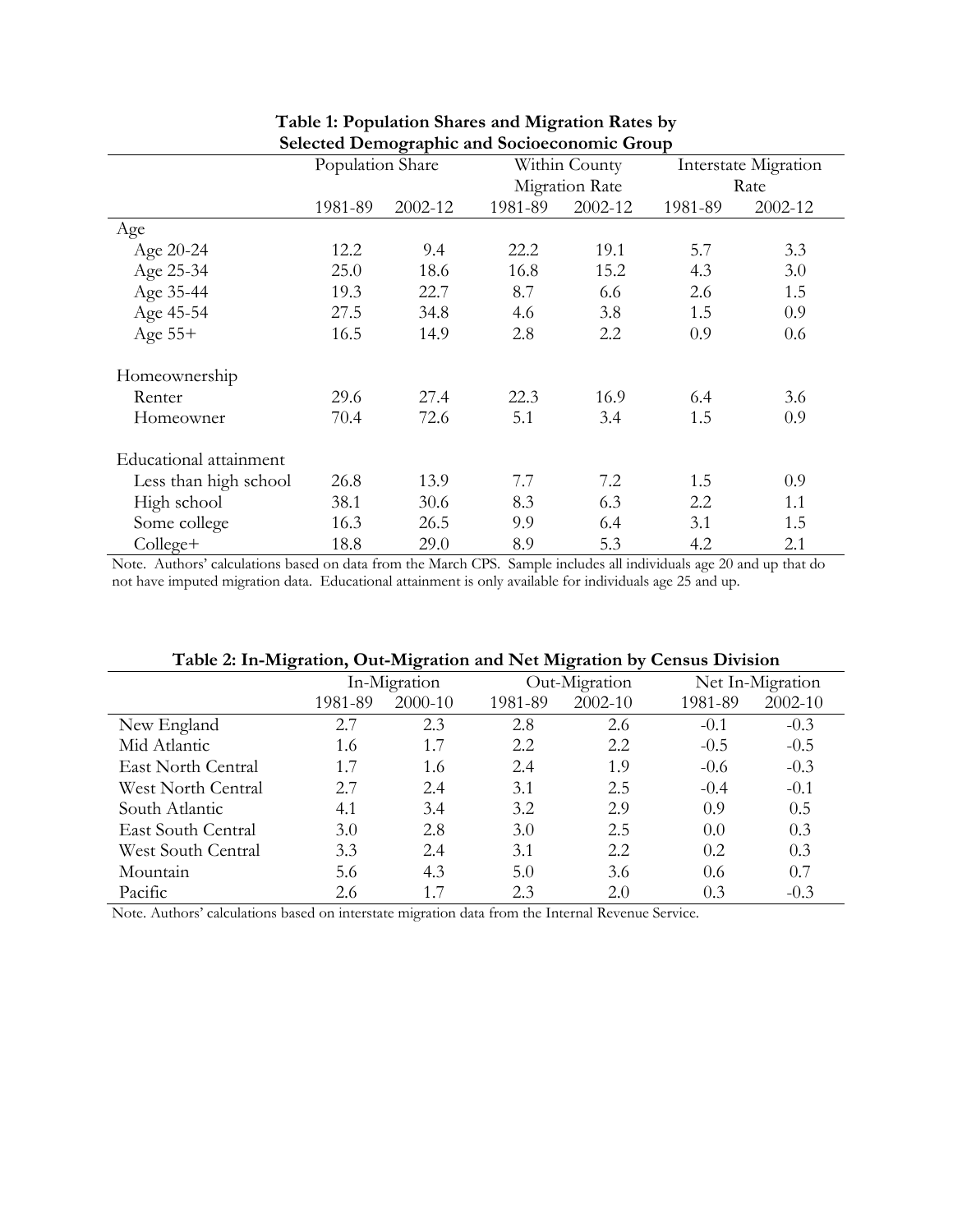|                                                          | <b>CPS</b> | <b>CPS</b> | <b>IRS</b> | <b>IRS</b> |
|----------------------------------------------------------|------------|------------|------------|------------|
|                                                          | (1)        | (2)        | (3)        | (4)        |
| % changing firms                                         | 0.06       |            | 0.03       |            |
|                                                          | (0.01)     |            | (0.01)     |            |
| % changing firms (in-state stayers)                      |            | 0.04       |            | 0.03       |
|                                                          |            | (0.01)     |            | (0.01)     |
| % changing occupations                                   | 0.04       |            | $0.00\,$   |            |
|                                                          | (0.04)     |            | (0.02)     |            |
| % changing occupations (in-state stayers)                |            | $-0.01$    |            | 0.00       |
|                                                          |            | (0.04)     |            | (0.02)     |
| % changing industries                                    | 0.06       |            | 0.03       |            |
|                                                          | (0.04)     |            | (0.02)     |            |
| % changing industries (in-state stayers)                 |            | 0.03       |            | $0.02\,$   |
|                                                          |            | (0.03)     |            | (0.02)     |
| % less than 24 years old                                 | $-4.11$    | $-5.46$    | $-8.79$    | $-9.21$    |
|                                                          | (3.64)     | (3.88)     | (1.84)     | (2.00)     |
| % 65 years old or older                                  | $-1.10$    | $-3.05$    | $-8.42$    | $-8.89$    |
|                                                          | (3.34)     | (3.67)     | (1.90)     | (2.08)     |
| % with no more than a high school degree                 | $-2.52$    | $-2.73$    | 0.71       | 0.66       |
|                                                          | (1.52)     | (1.51)     | (0.84)     | (0.87)     |
| % homeowner                                              | $-5.63$    | $-6.24$    | 0.09       | $-0.08$    |
|                                                          | (1.22)     | (1.21)     | (0.75)     | (0.74)     |
| log(median wage)-log(25th pctile wage)                   | $-0.54$    | $-0.65$    | 0.11       | $0.10\,$   |
|                                                          | (0.58)     | (0.60)     | (0.21)     | (0.20)     |
| log(75th pctile wage)-log(median wage)                   | $-0.66$    | $-0.79$    | $-0.27$    | $-0.32$    |
|                                                          | (0.78)     | (0.82)     | (0.27)     | (0.27)     |
| % employed in middle-skill jobs                          | 0.03       | 0.03       | 0.00       | 0.00       |
|                                                          | (0.02)     | (0.02)     | (0.01)     | (0.01)     |
| % employed in manufacturing                              | 0.02       | 0.02       | 0.00       | 0.00       |
|                                                          | (0.01)     | (0.01)     | (0.01)     | (0.01)     |
| % living in HH with emp.-provided health care            | $0.02\,$   | $0.02\,$   | 0.01       | $0.01\,$   |
|                                                          | (0.01)     | (0.01)     | (0.00)     | (0.00)     |
| % living in a HH where both spouses work                 | $-0.01$    | $-0.01$    | 0.00       | 0.00       |
|                                                          | (0.01)     | (0.01)     | (0.01)     | (0.01)     |
| Change in cross-state migration (1981-1990 to 2001-2010) | $-1.15$    | $-1.15$    | $-0.43$    | $-0.43$    |
| Change due to job transition variables                   | $-0.51$    | $-0.15$    | $-0.23$    | $-0.16$    |
| Change due to other RHS variables except trends          | $-0.04$    | $-0.05$    | $0.10\,$   | 0.10       |

#### **Table 3: State-level relationship between job transition and migration rates**

Note: Coefficients are from state-year level regressions of the percent living in a different state in the previous year on the listed variables, state and year fixed effects, state time trends, and the following additional variables: percent of the state that is male, white, or black; percent employed and unemployed; percent married; and percent living in a household with children. Included years are 1981-2010. Standard errors clustered at the state level are in parentheses. Contribution to change in the fraction moving states from all RHS variables is calculated by: 1) predicting migration for each state in each year based on all RHS variables, excluding job transition variables, state and year fixed effects and state time trends; 2) taking the weighted average across states for each year; 3) calculating the average for 1981-89 and 2002- 10; 4) taking the difference over the periods. For the contribution due to the job transition variables, the same exercise is carried out using the first three variables in the table. For columns 1 and 2, N=1428 (51 states and 28 years). For the columns 3 and 4, N=1344 (48 states and 28 years--data are not available for AK and HI).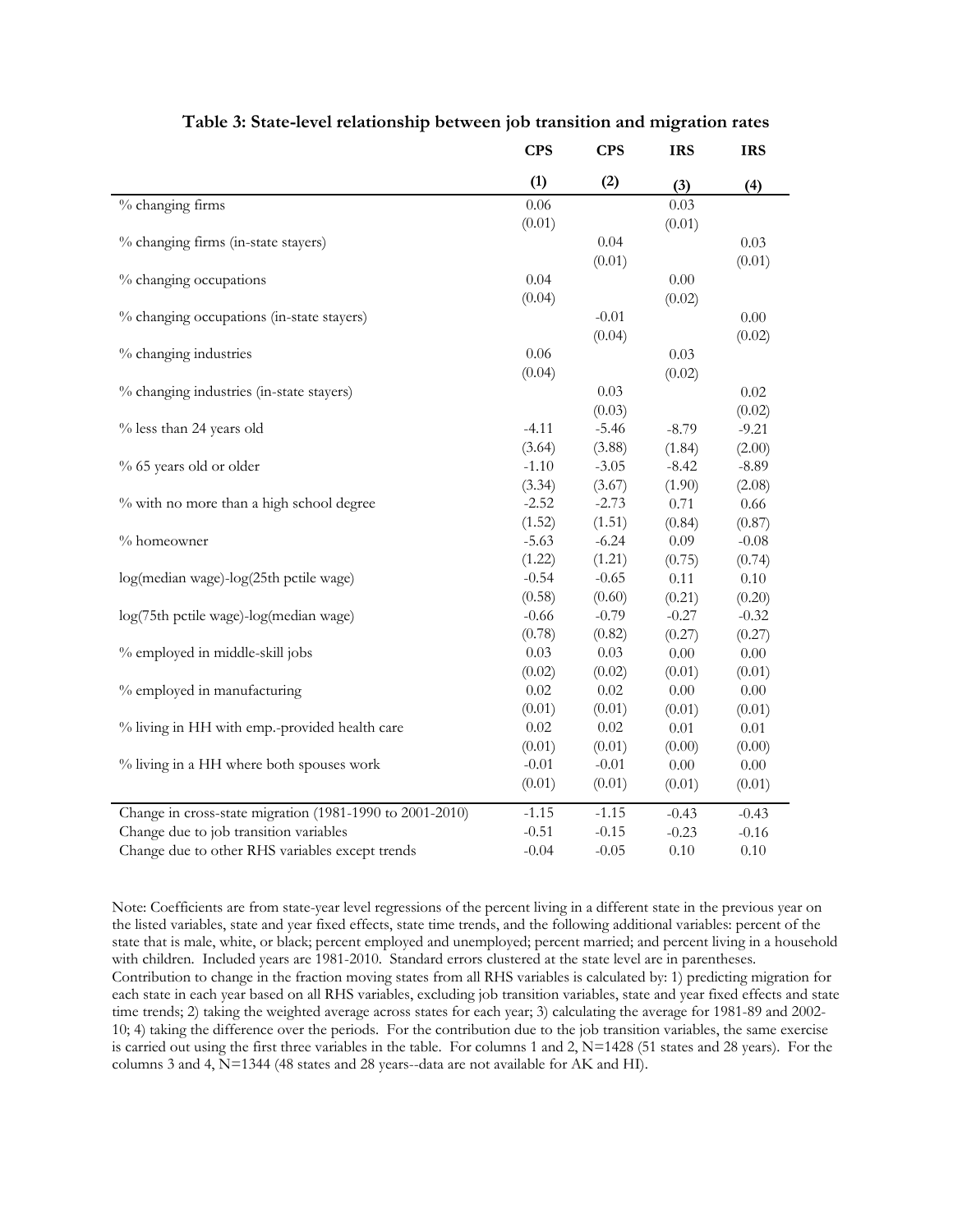|                                                  | Population Share |         |         | Interstate Migration |  |
|--------------------------------------------------|------------------|---------|---------|----------------------|--|
|                                                  |                  |         |         | Rate                 |  |
|                                                  | 1981-89          | 2002-12 | 1981-89 | 2002-12              |  |
| Both spouses employed                            | 30.5             | 30.3    | 1.9     | 0.9                  |  |
| All other                                        | 69.5             | 69.7    | 3.1     | 1.9                  |  |
| Both spouses employed and prof./tech. occ.       | 2.1              | 2.9     | 3.2     | 1.5                  |  |
| Other employed and prof/tech.                    | 13.5             | 16.7    | 3.8     | 2.2                  |  |
| All other                                        | 83.1             | 78.8    | 2.6     | 1.4                  |  |
| Both spouses employed and in top quintile of     |                  |         |         |                      |  |
| earnings distribution                            | 1.2              | 2.4     | 1.8     | 1.0                  |  |
| Other employed and in top quintile of earnings   | 18.5             | 16.3    | 2.5     | 1.6                  |  |
| All other                                        | 79.5             | 79.9    | 2.9     | 1.6                  |  |
| Both spouses employed and college degree or more | 4.6              | 7.8     | 2.7     | 1.4                  |  |
| Other employed and college degree+               | 14.2             | 18.1    | 4.1     | 2.3                  |  |
| All other                                        | 78.9             | 70.7    | 2.6     | 1.5                  |  |
| Employer-provided health insurance in household  | 64.8             | 64.7    | 2.7     | 1.5                  |  |
| All other                                        | 35.2             | 35.3    | 3.0     | 1.8                  |  |

### **Table 4: Population Shares and Migration Rates by Household Type**

Note. Authors' calculations based on data from the March CPS. Sample includes all individuals age 20 and up.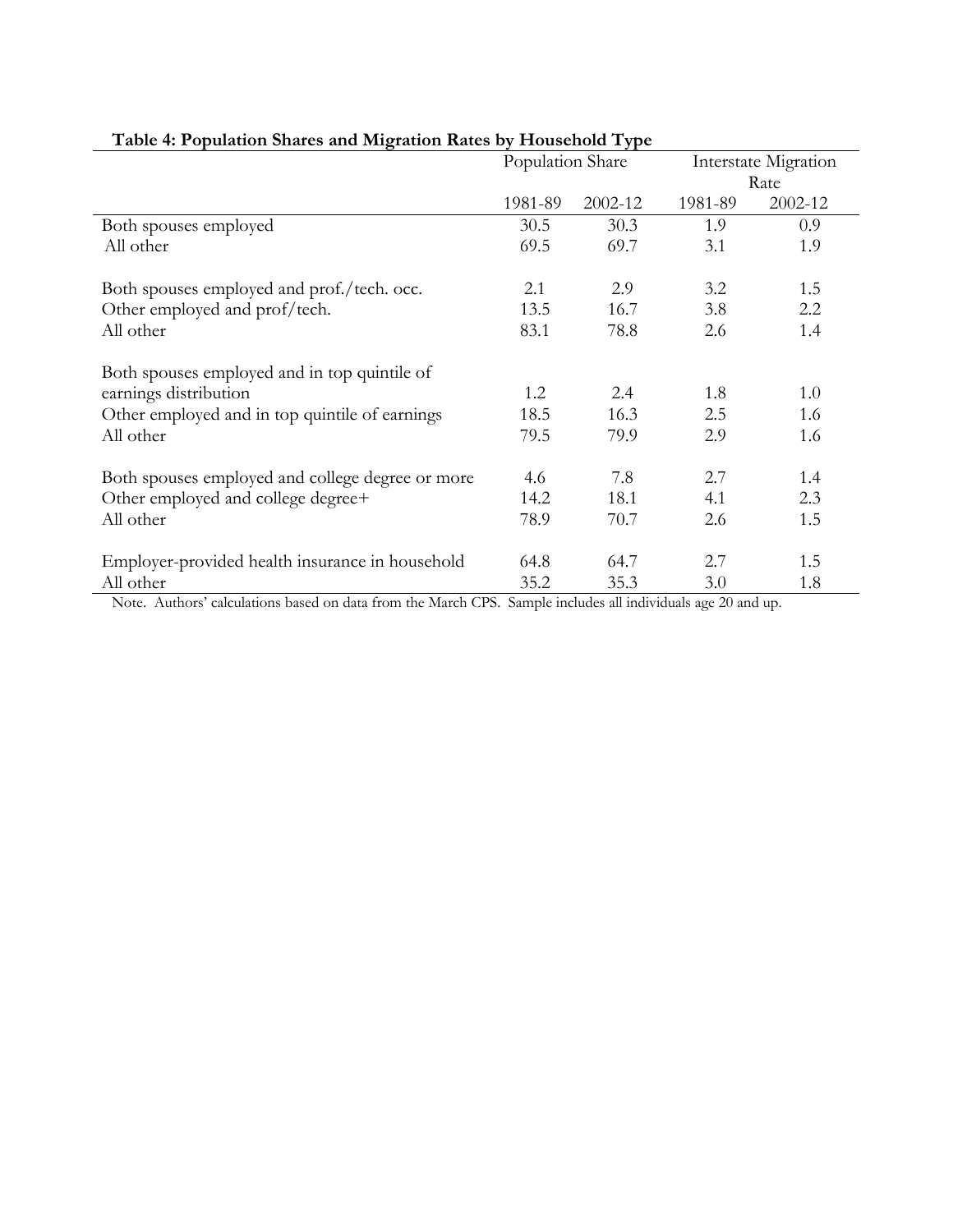|                               | <b>NLS-YM</b> | NLSY79  | NLSY97<br>2002-2007 | NLSY97<br>2002-2011 |
|-------------------------------|---------------|---------|---------------------|---------------------|
|                               |               |         |                     |                     |
| Unique respondents            | $3000^a$      | 4784    | 2503                | 2735                |
| Tenure in state               | 5.61          | 6.642   | 6.23                | 7.178               |
|                               | (3.74)        | (3.66)  | (3.236)             | (4.037)             |
| State change last year        | 0.057         | 0.056   | 0.053               | 0.045               |
|                               | (0.232)       | (0.23)  | (0.224)             | (0.208)             |
| Log real wage                 | 2.13          | 1.86    | 1.782               | 1.848               |
|                               | (0.38)        | (0.422) | (0.412)             | (0.432)             |
| <b>Black</b>                  | 0.22          | 0.229   | 0.217               | 0.215               |
|                               | (0.41)        | (0.421) | (0.412)             | (0.411)             |
| Hispanic                      | 0.055         | 0.164   | 0.22                | 0.218               |
|                               | (0.228)       | (0.37)  | (0.415)             | (0.413)             |
| Age                           | 25.4          | 25.444  | 23.436              | 24.955              |
|                               | (2.21)        | (2.24)  | (1.332)             | (2.108)             |
| Highest grade completed=12    | 0.363         | 0.452   | 0.325               | 0.304               |
|                               | (0.481)       | (0.498) | (0.468)             | (0.46)              |
| Highest grade completed=13 to | 0.194         | 0.202   | 0.276               | 0.27                |
| 15                            | (0.395)       | (0.402) | (0.447)             | (0.444)             |
| Highest grade completed=16+   | 0.209         | 0.165   | 0.234               | 0.27                |
|                               | (0.407)       | (0.371) | (0.423)             | (0.444)             |
| Employer tenure               | 2.50          | 2.581   | 2.157               | 2.692               |
|                               | (2.39)        | (2.41)  | (2.067)             | (2.467)             |
| Industry tenure               | 2.81          | 2.688   | 2.308               | 2.839               |
|                               | (2.41)        | (2.395) | (2.065)             | (2.449)             |
| Occupation tenure             | 2.77          | 2.684   | 2.253               | 2.793               |
|                               | (2.40)        | (2.394) | (2.065)             | (2.454)             |
| Industry change last year     | 0.274         | 0.316   | 0.344               | 0.278               |
|                               | (0.446)       | (0.465) | (0.475)             | (0.448)             |
| Occupation change last year   | 0.292         | 0.319   | 0.365               | 0.295               |
|                               | (0.455)       | (0.466) | (0.481)             | (0.456)             |
| Change employer last year     | 0.443         | 0.376   | 0.426               | 0.35                |
|                               | (0.497)       | (0.484) | (0.494)             | (0.477)             |

### **Table 5: Descriptive Statistics for the Samples of NLS and NLSY Men**

Notes: Sample from each data set is 22-29 year old high attachment individuals with non-missing data for wage equations in subsequent tables. High attachment defined as working 26 or more weeks in the previous calendar year. Cells show unweighted means. Standard deviations are in parentheses. All tenure variables represent continuous years of tenure in current position. Industry and occupation tenure defined in part based on edited industry/occupation change measures per discussion in Data Appendix. Log wages are in constant dollars using the 1982-1984 CPI average. a indicates number rounded for confidentiality purposes.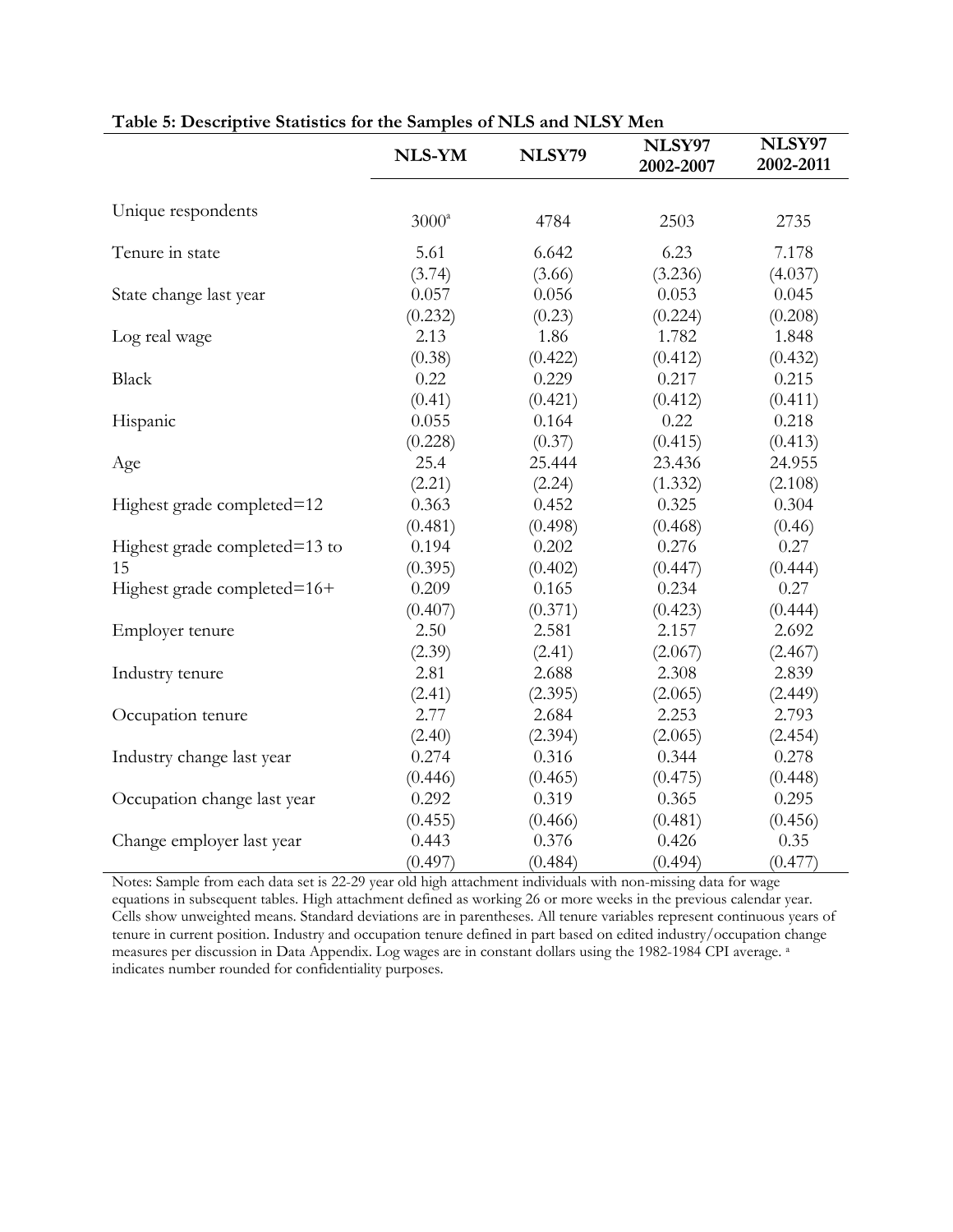|            | NLS-YM | NLSY79 | NLSY97<br>2002-2007 | NLSY97<br>2002-2011 |
|------------|--------|--------|---------------------|---------------------|
| Employer   | 0.77   | 0.74   | 0.78                | 0.72                |
| Occupation | 0.62   | 0.78   | 0.75                | 0.67                |
| Industry   | 0.57   | 0.70   | 0.64                | 0.59                |

**Table 6 Fraction of Interstate Movers that Changed Employer, Industry or Occupation** 

Notes: Sample from each data set is 22-29 year old high attachment men with non-missing data on employer, occupation, industry, and state transitions as defined in Table 7. High attachment defined as working 26 or more weeks in the previous calendar year. Cells show unweighted means.

| <b>NLS Cohort:</b>   | <b>NLS-YM</b>                         | NLSY79         | NLSY97    |
|----------------------|---------------------------------------|----------------|-----------|
| Industry tenure      | $0.0113**$                            | $0.0080*$      | 0.0071    |
|                      | (0.005)                               | (0.0040)       | (0.0075)  |
| Occupation           | $0.0129**$                            | $0.0166$ ***   | 0.0010    |
| tenure               | (0.005)                               | (0.0040)       | (0.0071)  |
| Employer             | $-0.0064$                             | 0.0047         | 0.0034    |
| tenure               | (0.006)                               | (0.0041)       | (0.0079)  |
| State tenure         | $-0.0045$                             | $-0.0109$      | $-0.0029$ |
|                      | (0.005)                               | $(0.0032)$ *** | (0.0033)  |
| Observation<br>years | 1966/71, 73,<br>75, 76, 78, 80,<br>81 | 1979-1994      | 2002-2011 |

### **Table 7: Implied Returns to a Third Year of Tenure for Men Ages 22-29**

Notes: Cells show implied returns to three years of tenure in designated category, holding other characteristics constant. Returns are calculated from estimates of Equation 1, as discussed in text, using the NLS sample indicated in the column heading. \*\*\* indicates significance of level coefficient at the .1% level, \*\* at the 1% level, and \* at the 5% level.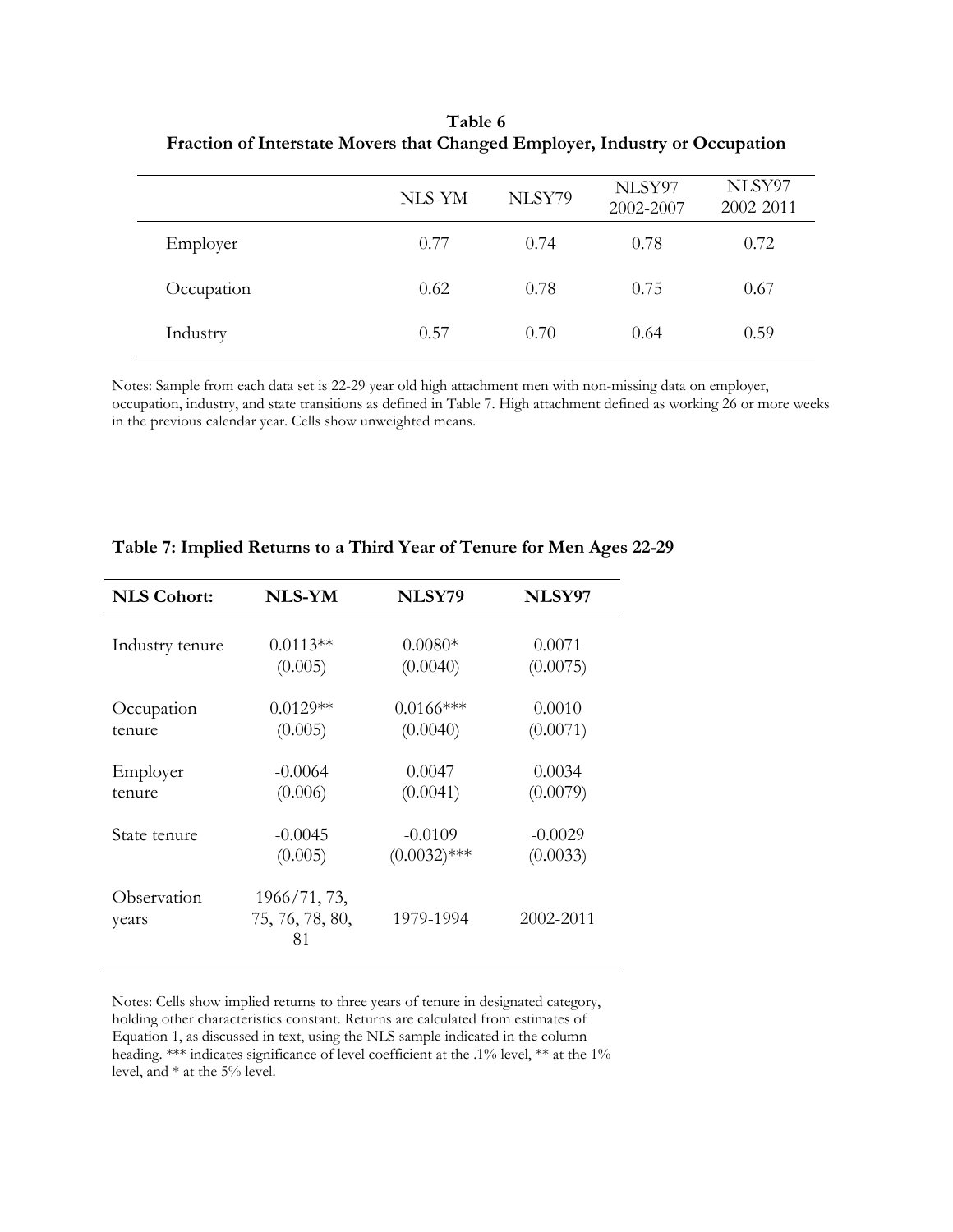| <b>NLS Cohort:</b> | <b>NLS-YM</b> | NLSY79    | NLSY97    | NLSY97     |  |
|--------------------|---------------|-----------|-----------|------------|--|
|                    |               |           | 2002-2007 | 2002-2011  |  |
|                    |               |           |           |            |  |
| Industry change    | $-0.004$      | 0.0177    | $-0.0151$ | $-0.0372$  |  |
|                    | (0.0227)      | (0.0159)  | (0.0380)  | (0.0237)   |  |
| Occupation change  | $-0.0183$     | $-0.0014$ | $0.0908*$ | $0.0661**$ |  |
|                    | (0.0213)      | (0.0149)  | (0.0396)  | (0.0240)   |  |
| Employer change    | $0.0716***$   | $0.034*$  | 0.0094    | 0.0372     |  |
|                    | (0.0203)      | (0.0157)  | (0.0325)  | (0.0203)   |  |
| State change       | 0.0109        | $-0.0546$ | 0.0538    | $-0.0086$  |  |
|                    | (0.0494)      | (0.0292)  | (0.0434)  | (0.028)    |  |
| N obs              | 5533          | 17323     | 3448      | 9021       |  |

**Table 8: Wage Equation Returns to Labor Market and Geographic Transitions** 

Notes: Male, 22-29 high attachment sample from NLS-YM, NLSY79 and NLSY97 as described in text. Dependent variable is annual change in log hourly wage. Covariates include black, Hispanic, 4 education dummies, aged-squared, the change in age squared, the change in all four tenure variables, the change in the squares of all four tenure variables, and year dummies.

|           | <b>PSID</b> |       |          | ెరె<br><b>CPS</b> |       |       | <b>NLSY</b> |          |
|-----------|-------------|-------|----------|-------------------|-------|-------|-------------|----------|
|           | 1982-       | 1995- | $2003 -$ | 1983,             | 1996, | 2002, | 1979-       | $2002 -$ |
|           | 1994        | 2001  | 2011     | 1987,             | 1998, | 2004, | 1994        | 2011     |
|           |             |       |          | 1991              | 2000  | 2006, |             |          |
|           |             |       |          |                   |       | 2008, |             |          |
|           |             |       |          |                   |       | 2010  |             |          |
| Men       |             |       |          |                   |       |       |             |          |
| 22-29     | 0.030       | 0.016 | 0.021    | 0.050             | 0.025 | 0.037 | 0.048       | 0.042    |
| $30 - 39$ | 0.014       | 0.006 | 0.006    | 0.035             | 0.018 | 0.019 | 0.053       |          |
| $40 - 49$ | 0.010       | 0.008 | 0.006    | 0.026             | 0.027 | 0.016 |             |          |
| $50 - 64$ | 0.013       | 0.011 | 0.011    | 0.024             | 0.026 | 0.019 |             |          |

#### **Table 9: Returns to Employer Tenure by Age in the PSID, CPS and NLSY**

Notes: Cells report implied returns to a third year of tenure from log wage equations that include employer tenure and its square, but omitting variables related to industry, occupation and state tenure (since these are not available in all datasets). PSID and NLSY regressions include individual fixed effects. Each cell is a separate regression using the indicated age group, data set, and data period. Standard errors are available upon request.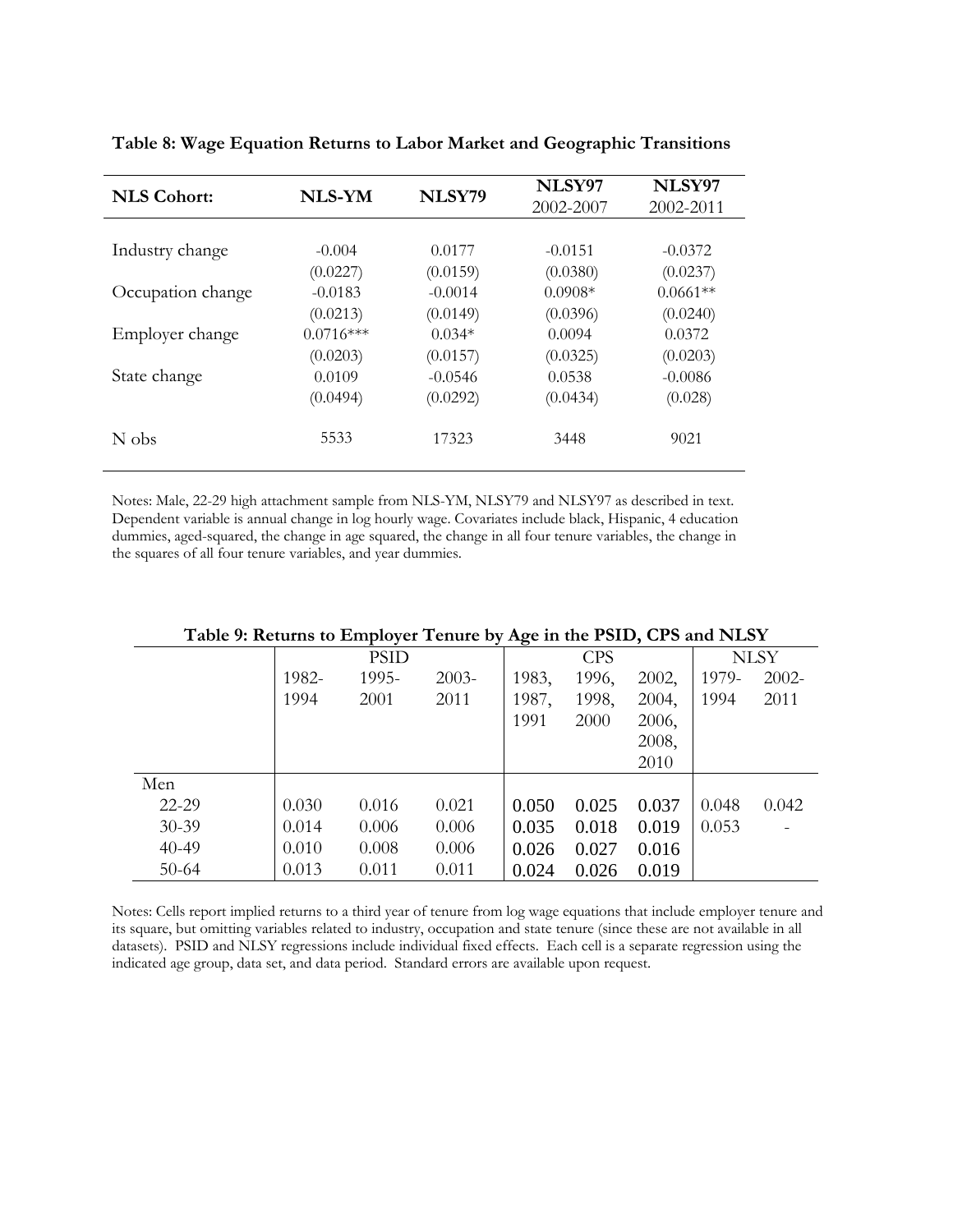|         | 1983-      | 1995-     | $2003-$  |
|---------|------------|-----------|----------|
|         | 1994       | 2001      | 2011     |
| Men     |            |           |          |
| 22-29   | $0.039*$   | $0.102**$ | 0.024    |
|         | (0.019)    | (0.031)   | (0.030)  |
| $30-39$ | $0.035*$   | $0.046*$  | 0.017    |
|         | (0.014)    | (0.020)   | (0.020)  |
| 40-49   | $0.051**$  | $0.110**$ | $-0.032$ |
|         | (0.018)    | (0.019)   | (0.020)  |
| $50-64$ | $-0.052**$ | $0.093**$ | $-0.034$ |
|         | (0.019)    | (0.033)   | (0.024)  |

**Table 10: Returns to Changing Employer by Age in the PSID** 

Notes: Each cell reports the coefficient estimate on an indicator for whether an individual changed employer in the previous two years, where the dependent variable is the change in the individual's log wage over the previous two years. Other controls include age, age squared, tenure squared, indicators for educational attainment and race, and the 2-year changes in tenure, tenure squared, and age squared. Regressions estimated separately for each age group and time period, and the sample is restricted to men.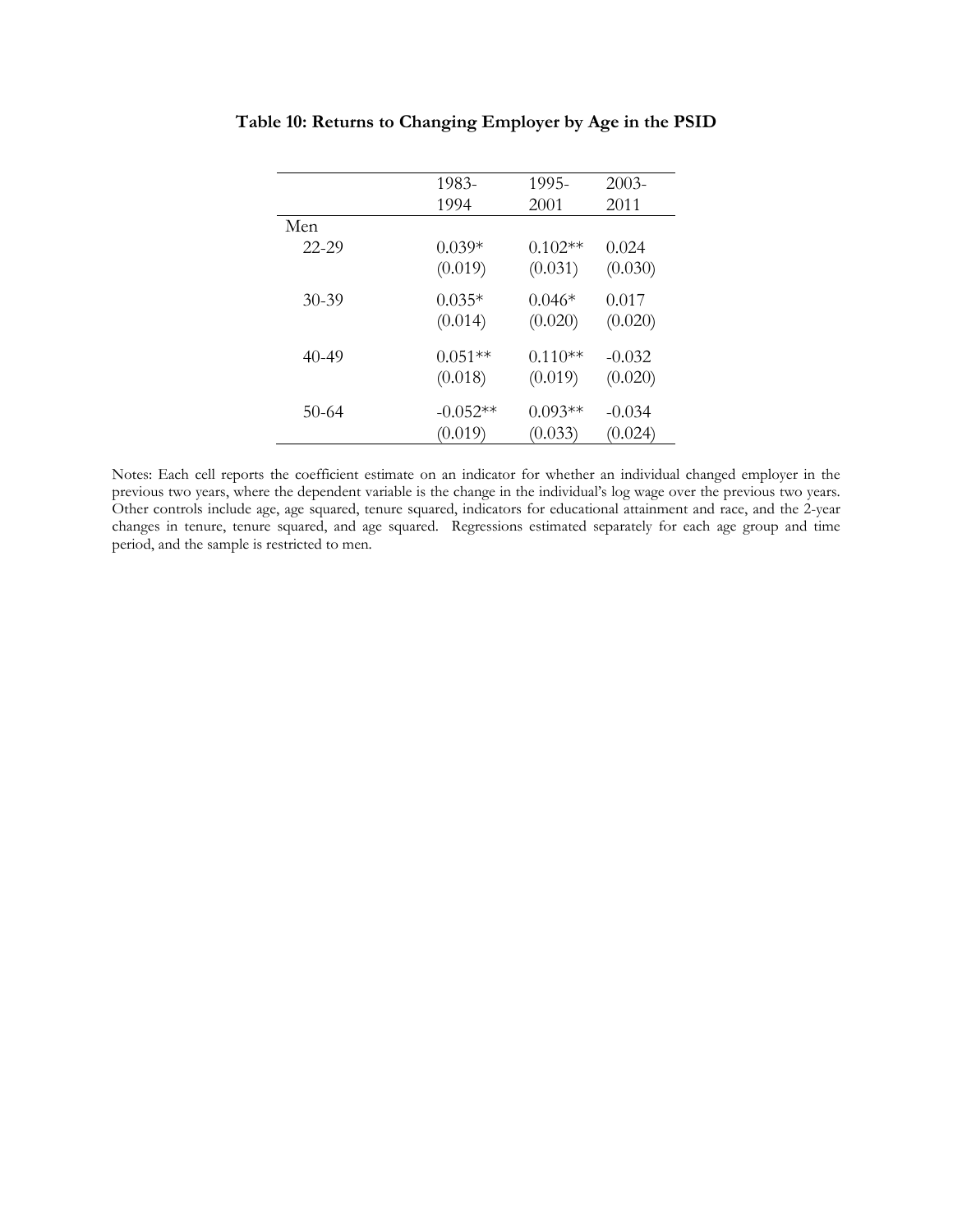| Data        | <b>PSID</b> | <b>PSID</b> | <b>CPS</b> | <b>CPS</b> | NLSY79                | NLSY97   |
|-------------|-------------|-------------|------------|------------|-----------------------|----------|
|             |             |             |            |            |                       |          |
| Age         | $21 - 64$   | 22-29       | $21 - 64$  | 22-29      | 22-29                 | 22-29    |
| Years       | 1981-2011   | 1981-       | 1979-      | 1979-      | 1979-                 | $2002 -$ |
|             |             | 2011        | 2010       | 2010       | 1994                  | 2011     |
| UR[current] |             |             |            |            |                       |          |
|             |             |             |            |            |                       |          |
| 1980s       | $0.014**$   | 0.010       | $0.008**$  | $0.022**$  |                       |          |
|             | (0.002)     | (0.006)     | (0.002)    | (0.006)    | $-0.001$              |          |
| 1990s       | $0.011**$   | $0.025**$   | $0.028**$  | $-0.060*$  | (0.003)               |          |
|             | (0.003)     | (0.009)     | (0.009)    | (0.025)    |                       |          |
| 2000s       | $-0.004$    | $-0.023**$  | $0.007*$   | 0.000      |                       | $-0.003$ |
|             | (0.002)     | (0.007)     | (0.003)    | (0.008)    |                       | (0.007)  |
| UR[began]   |             |             |            |            |                       |          |
| 1980s       | 0.009       | 0.000       | 0.001      | 0.006      |                       |          |
|             | (0.006)     | (0.009)     | (0.003)    | (0.008)    | $-0.005$              |          |
| 1990s       | $-0.002$    | $-0.027*$   | 0.008      | $-0.007$   | (0.005)               |          |
|             | (0.004)     | (0.011)     | (0.006)    | (0.013)    |                       |          |
| 2000s       | $-0.020**$  | $-0.035**$  | $-0.010**$ | $-0.041*$  |                       | $-0.026$ |
|             | (0.005)     | (0.016)     | (0.003)    | (0.016)    |                       | (0.018)  |
| UR[min]     |             |             |            |            |                       |          |
|             |             |             |            |            |                       |          |
| 1980s       | $-0.041**$  | $-0.022$    | $-0.008$   | $-0.038**$ |                       |          |
|             | (0.007)     | (0.013)     | (0.005)    | (0.013)    |                       |          |
| 1990s       | $-0.057**$  | $-0.055**$  | $-0.049**$ | 0.040      | $-0.032**$<br>(0.006) |          |
|             | (0.007)     | (0.016)     | (0.011)    | (0.025)    |                       |          |
|             |             |             |            |            |                       |          |
| 2000s       | 0.003       | 0.030       | $-0.004$   | 0.024      |                       | 0.12     |
|             | (0.007)     | (0.017)     | (0.007)    | (0.020)    |                       | (0.021)  |
| Obs         | 35803       | 8947        | 69042      | 15827      | 24824                 | 7371     |

#### **Table 11: Nested Tests of Contracting Models**

Note. UR[current] is national unemployment rate for all workers 16 and up in current survey year in NLSY. In PSID and CPS, UR[current] is national unemployment rate in previous calendar year. UR[min] is minimum of national unemployment rates from year job began to current survey year (in NLSY) and to past calendar year (in PSID and CPS). UR[began] is national unemployment rate in calendar year that job began (NLSY, CPS and PSID). All PSID and NLSY regressions include a quadric time trend, individual fixed effects, employer tenure, employer tenure squared, age and age squared. CPS regressions include a quadratic time trend, employer tenure and tenure squared, age and age squared, a dummy for having been married, for being non-white, dummies for educational status, industry, and region. In PSID and CPS, estimates by decade are estimated from a single regression with decade dummies and interactions of decade dummies with labor market conditions. NLSY79 results are shown in between the rows for the 1980s and 1990s because this sample spans both decades. Standard errors are clustered by individual in PSID and NLSY; standard errors in CPS are robust standard errors. \*\* indicates significance at the 1% level and \* at the 5% level.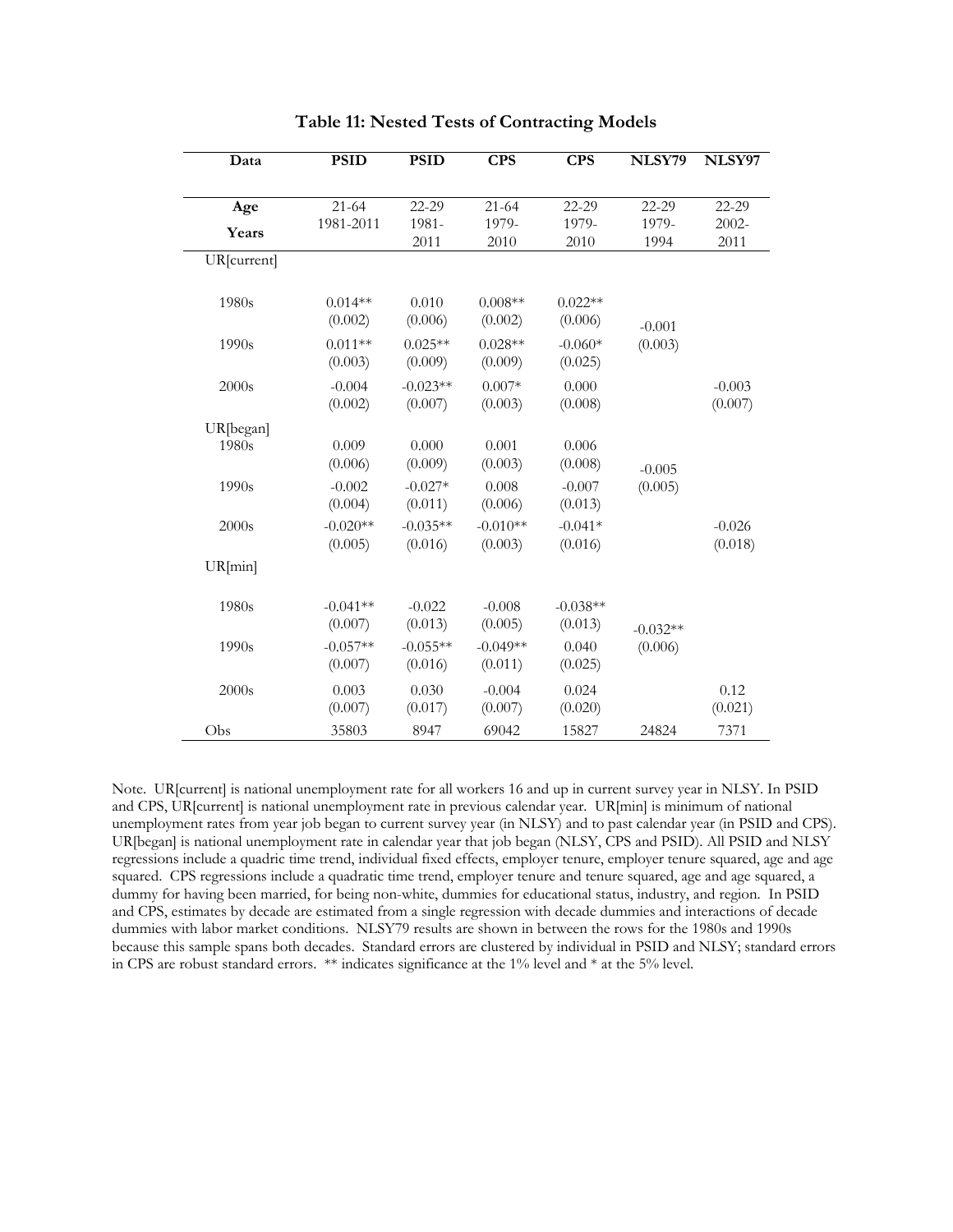



Note. Migration rates of the civilian population age 16 and up from the Current Population Survey. Post-1989 migration rates are calculated from microdata and exclude imputed values. Sample details are given in Molloy, Smith and Wozniak (2011) and Saks and Wozniak (2011).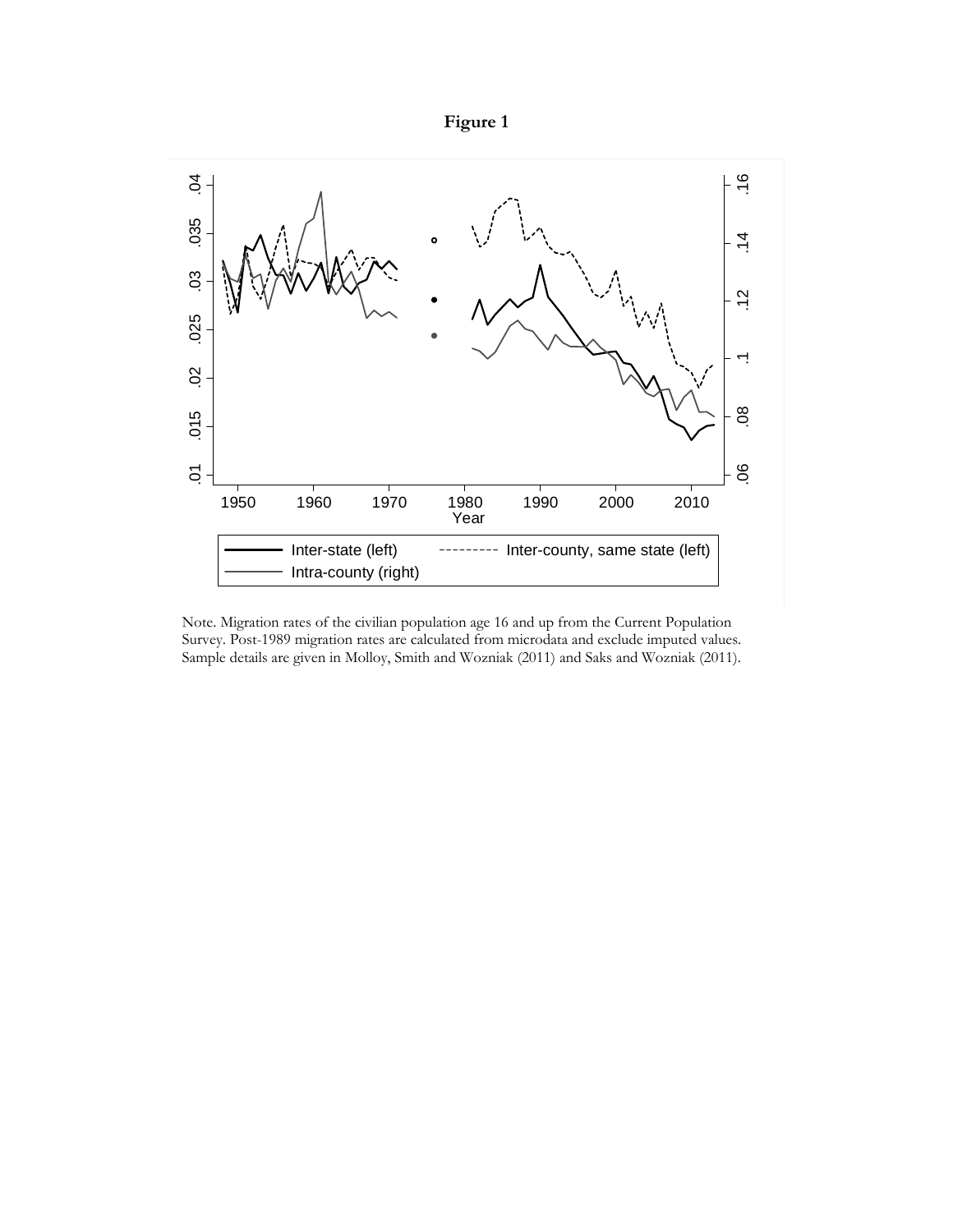**Figure 2 Within County Migration**  1996 1999<br>year No Controls ——— Control for Age and Homeownership Many Controls

#### **Interstate Migration**



Note. Each line shows the coefficients of year indicators from regressing whether an individual moved on year indicators and other controls using the March CPS. All observations with imputed values of migration are excluded. Controls are age, homeownership, sex, education, race, marital status, presence of kids, presence of kids interacted with a divorce indicator, indicators for quintiles of the real income distribution, labor force status, self-employed status, Census region, and metropolitan status.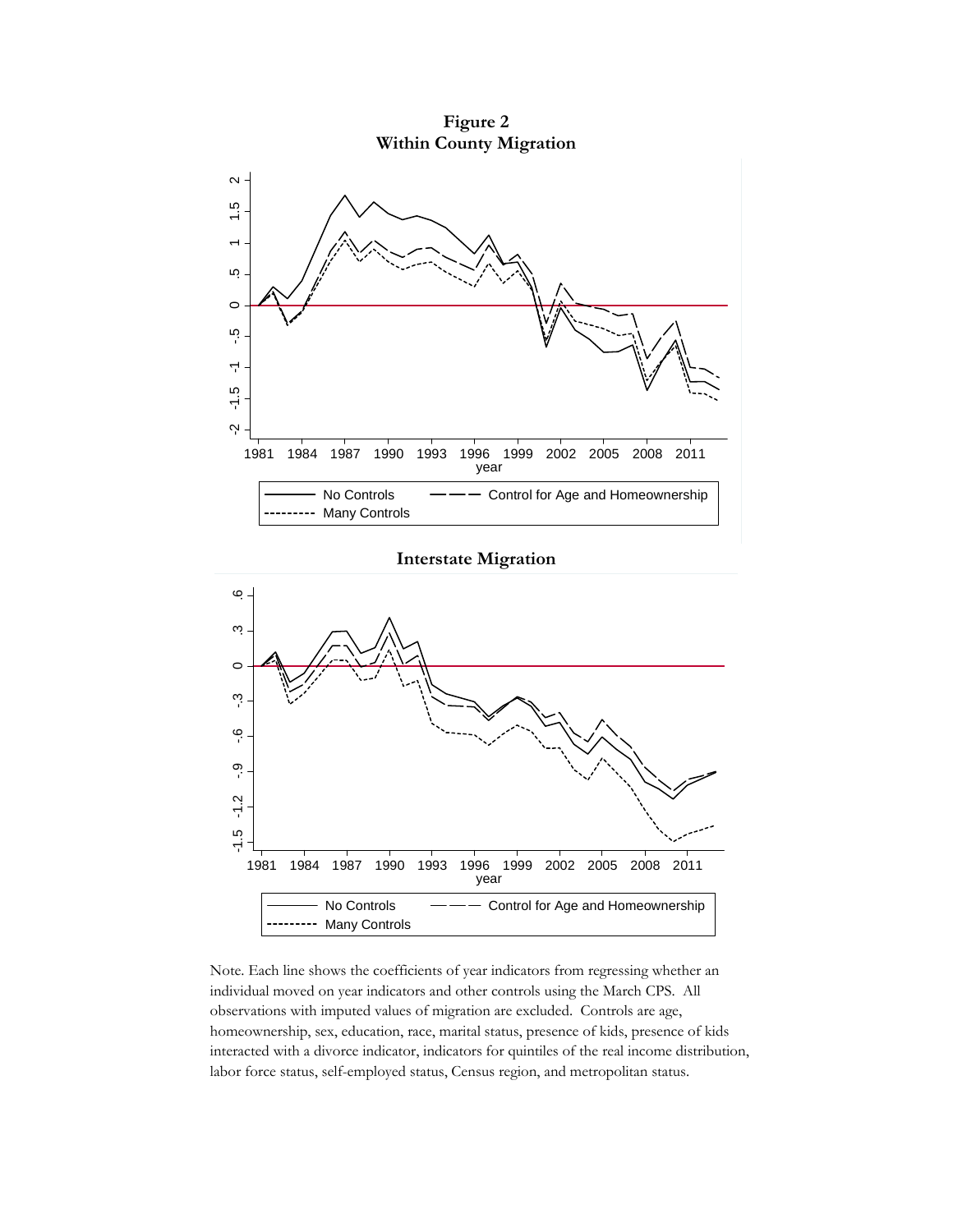

Note. Authors' calculations from the March CPS. All observations with imputed values of migration are excluded.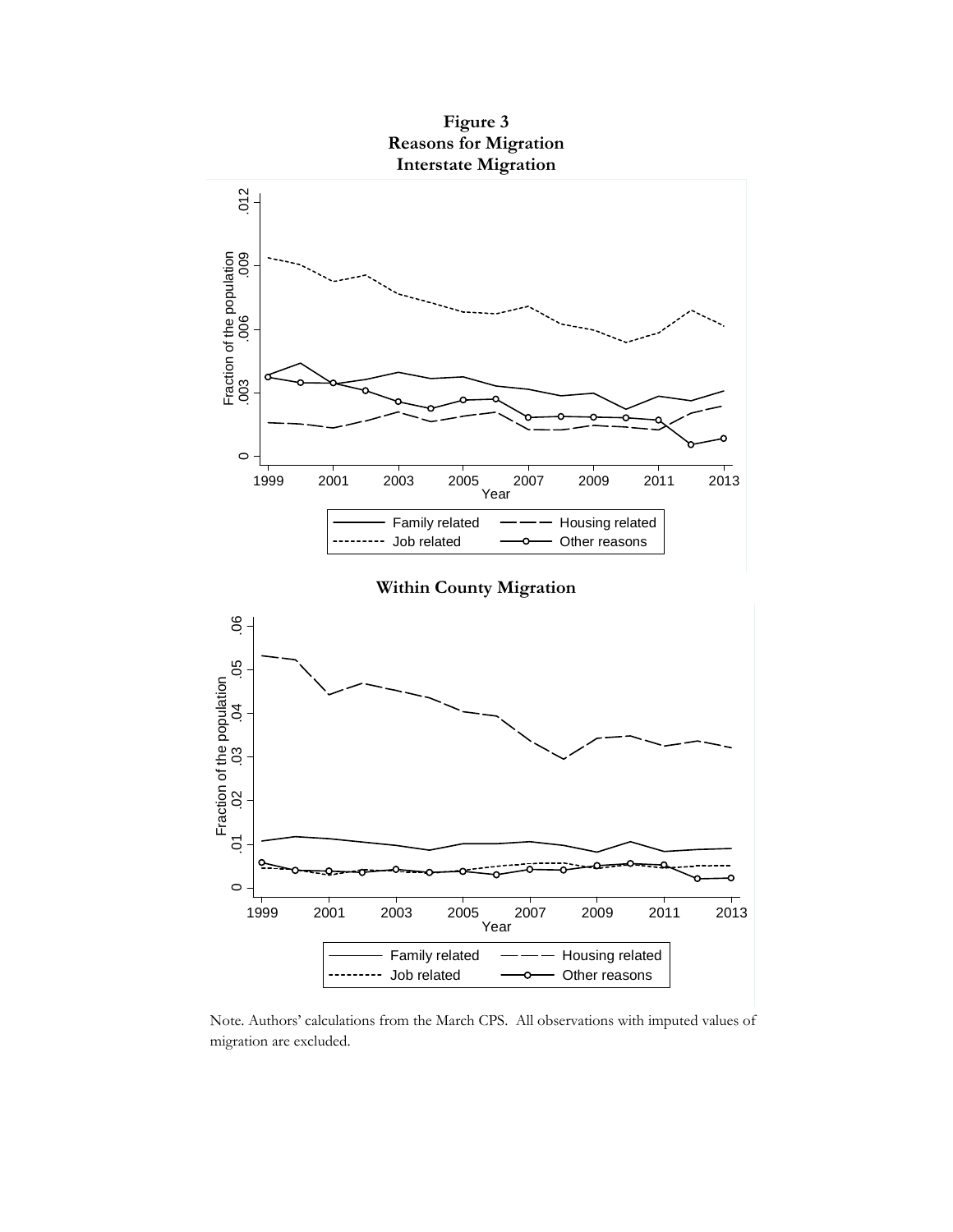**Figure 4 Employer, Occupation and Industry Transitions** 



Note. Authors' calculations from the March CPS. All observations with imputed values of industry, occupation, or employer change are excluded. Occupations and industries are defined at the 3-digit level.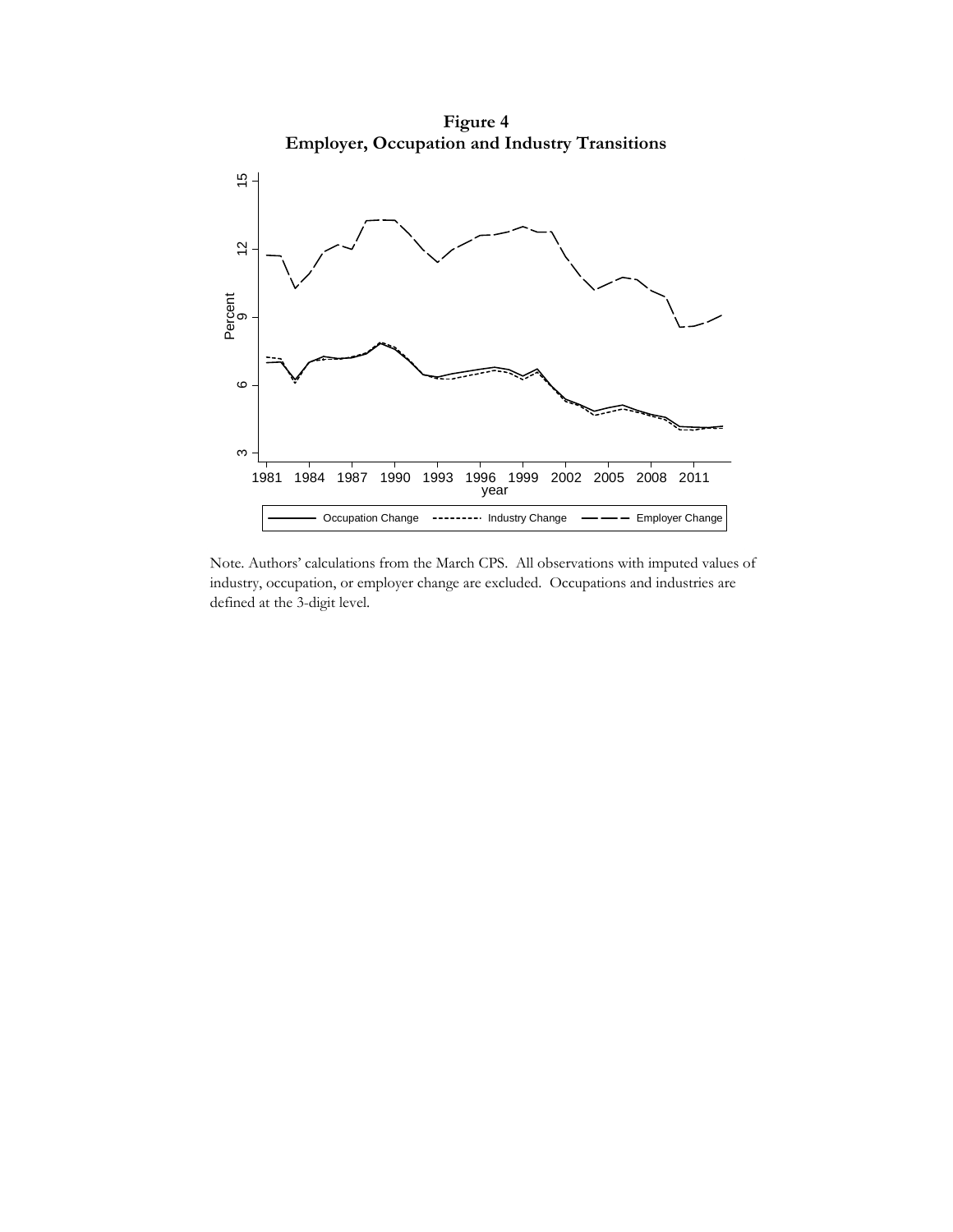

See notes to Figures 2 and 4.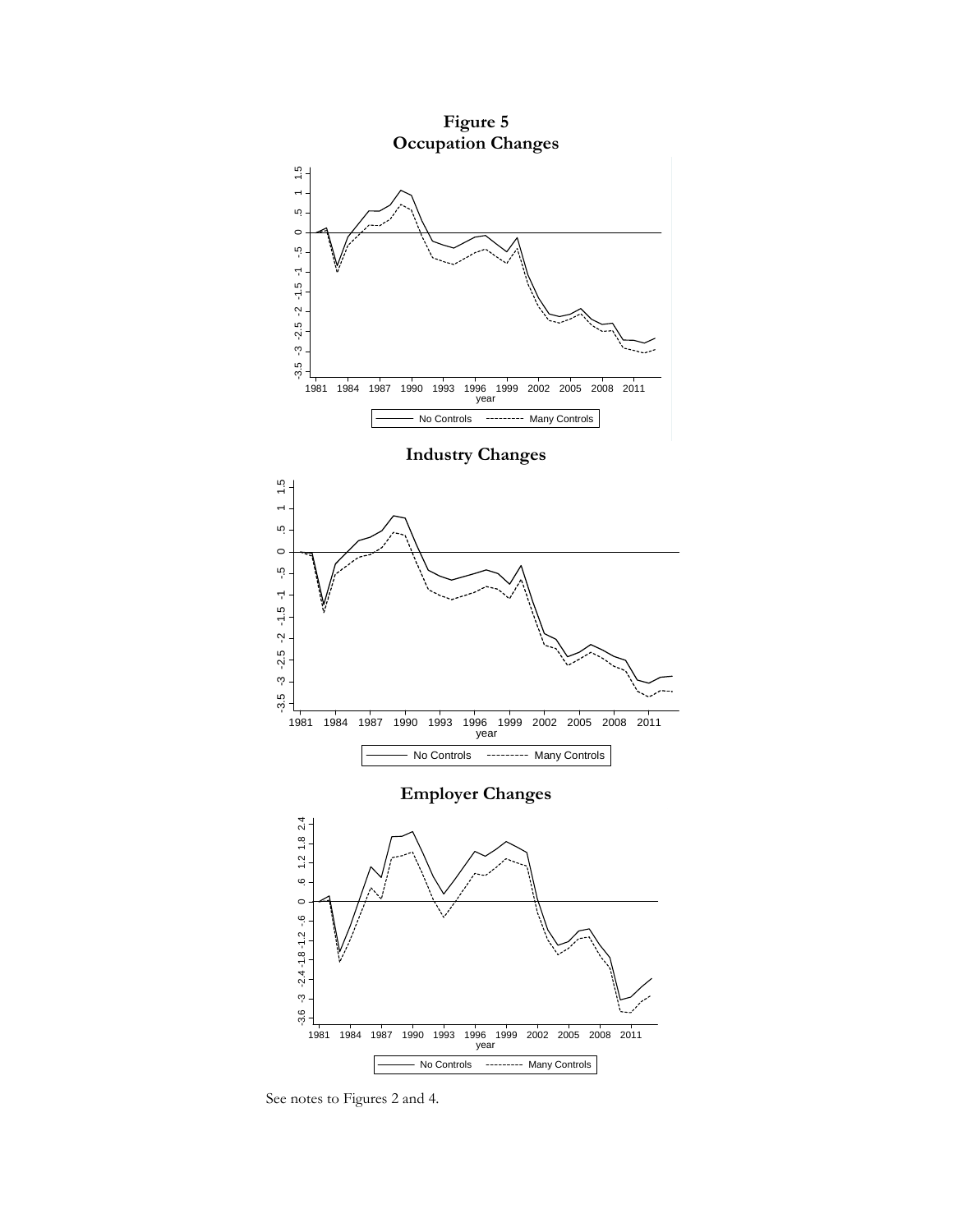**Figure 6 Changes in Job Changing and Changes in In-Migration by State** 



Note. Authors' calculations based on CPS microdata. Imputed values of migration and employer changes are excluded.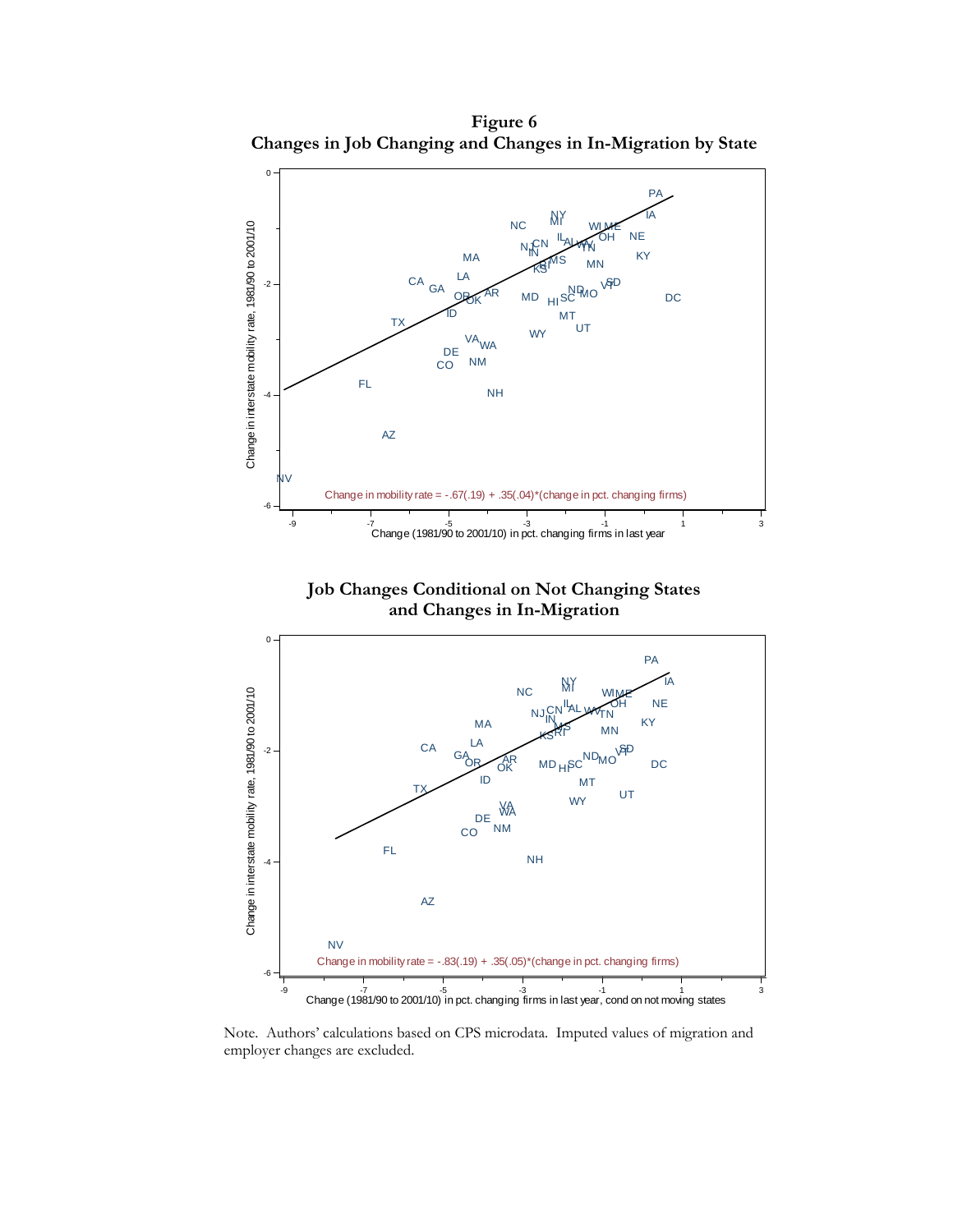**Figure 7 Interstate Migration** 



Note. Each line shows the coefficients of year indicators from regressing whether an individual moved on year indicators and other controls using the March CPS. All observations with imputed values of migration or job transitions are excluded. Job transition controls are whether the individual changed occupation, industry, or employer. See notes to Figure 2 for other controls.